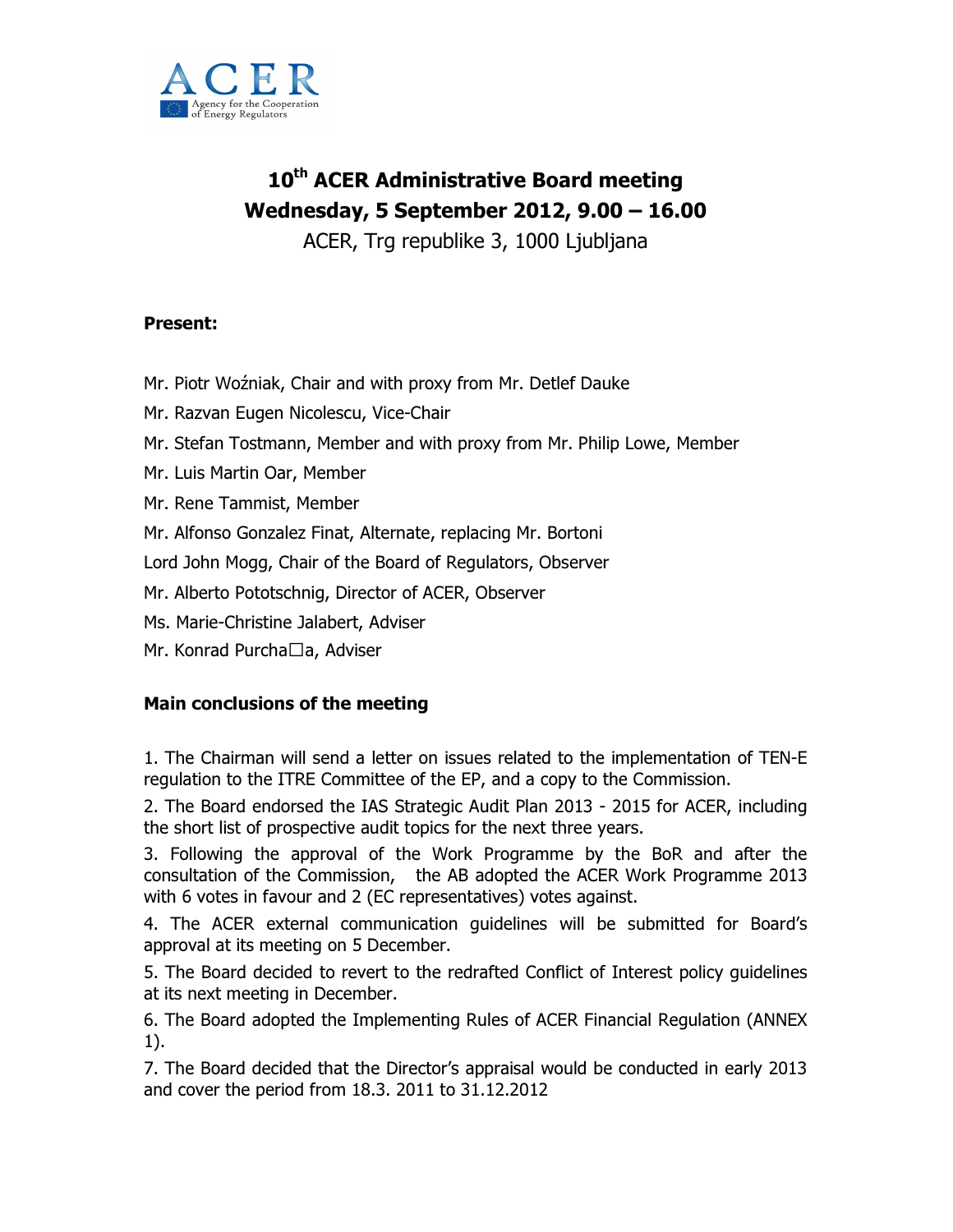

# 1. Approval of the Agenda

The following agenda of the 10th ACER Administrative Board meeting was approved:



# 10<sup>th</sup> ACER Administrative Board meeting Wednesday, 5 September 2012, 9.00 – 16.00

ACER, Trg republike 3, 1000 Ljubljana

## DRAFT AGENDA V4

| <b>Agenda Topics</b> |                                                                                                                                                                         | Accompanying<br>documents | Rapporteur                               |
|----------------------|-------------------------------------------------------------------------------------------------------------------------------------------------------------------------|---------------------------|------------------------------------------|
|                      | <b>Opening</b>                                                                                                                                                          |                           |                                          |
| 1.                   | Approval of the agenda                                                                                                                                                  | Doc 1 for approval        | <b>AB Chair</b>                          |
| 2.                   | Minutes of the 9 <sup>th</sup> Administrative Board<br>meeting                                                                                                          | Doc 2 for approval        | <b>AB Chair</b>                          |
|                      | <b>Reporting on developments</b>                                                                                                                                        |                           |                                          |
| 3.                   | Report on ACER developments<br>(including REMIT, monitoring pursuant<br>to Art. 11 Regulation (EC) No<br>713/2009, and on the activities of the<br>Board of Regulators) | Oral update               | <b>ACER Director</b><br><b>BoR Chair</b> |
| 4.                   | Report on REMIT developments                                                                                                                                            | For discussion            | <b>ACER Director</b>                     |
|                      | <b>General ACER work</b>                                                                                                                                                |                           |                                          |
| 5.                   | IAS Strategic Audit Plan 2013 - 2015<br>for ACER                                                                                                                        | Doc 5 for endorsement     | <b>AB Chair</b>                          |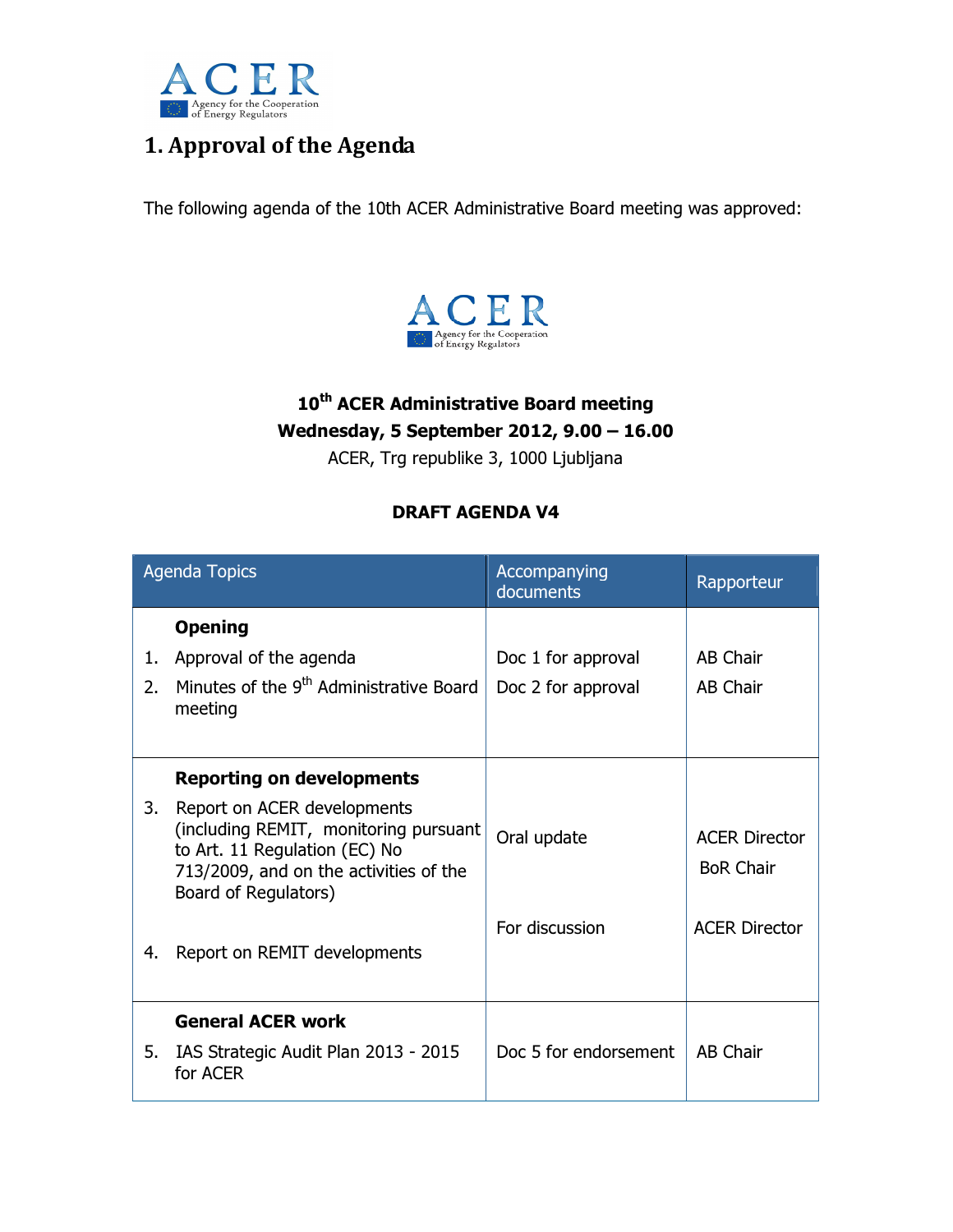

| <b>Agenda Topics</b> |                                                                                                                                                               | Accompanying<br>documents                                                            | Rapporteur                                |
|----------------------|---------------------------------------------------------------------------------------------------------------------------------------------------------------|--------------------------------------------------------------------------------------|-------------------------------------------|
| 6.                   | ACER Work Programme 2013                                                                                                                                      | Doc 6a for information<br>Doc 6b for adoption<br>Docs 6c and 6d for<br>consideration | AB Chair                                  |
| 7.                   | ACER external communication<br>guidelines                                                                                                                     | Doc 7 for discussion                                                                 | <b>ACER Director</b>                      |
| 8.                   | Conflict of Interest policy guidelines                                                                                                                        | Doc 8 for discussion                                                                 | <b>ACER Director</b>                      |
| 9.                   | New ACER Premises $-$ Update on the<br>process                                                                                                                | Oral update<br>Doc 9 for information                                                 | <b>ACER Director</b>                      |
|                      | <b>Administration (HR)</b>                                                                                                                                    |                                                                                      |                                           |
|                      | 10. Decision AB n° [XX]/2012 regarding<br>ACER administrative inquiries and<br>disciplinary procedures (*)                                                    | Doc 10 for<br>consideration                                                          | <b>ACER Director</b>                      |
|                      | 11. Decision AB n° [XX]/2012 on the Policy<br>on Protecting the Dignity of the Person<br>and Preventing Psychological<br>Harassment and Sexual Harassment (*) | Doc 11 for<br>consideration                                                          | <b>ACER Director</b>                      |
|                      | 12. Decision AB n° [XX]/2012 on<br>teleworking (**)                                                                                                           | Doc 12 for adoption                                                                  | <b>ACER Director</b>                      |
|                      | 13. Implementing Rules for the outside<br>activities of the Agency's staff                                                                                    | Oral update                                                                          | <b>ACER Director</b>                      |
|                      | <b>Administration (Financial)</b>                                                                                                                             |                                                                                      |                                           |
|                      | 14. Decision AB no. []/2012 on the<br>adoption of the Implementing Rules of<br><b>ACER Financial Regulation</b>                                               | Doc 14 for adoption                                                                  | <b>ACER Director</b>                      |
|                      | 15. AOB                                                                                                                                                       |                                                                                      |                                           |
|                      | Annual appraisal of the Director: state<br>of play                                                                                                            |                                                                                      | <b>AB Vice-Chair</b><br>and<br>Commission |
|                      |                                                                                                                                                               | Doc 15 for information                                                               |                                           |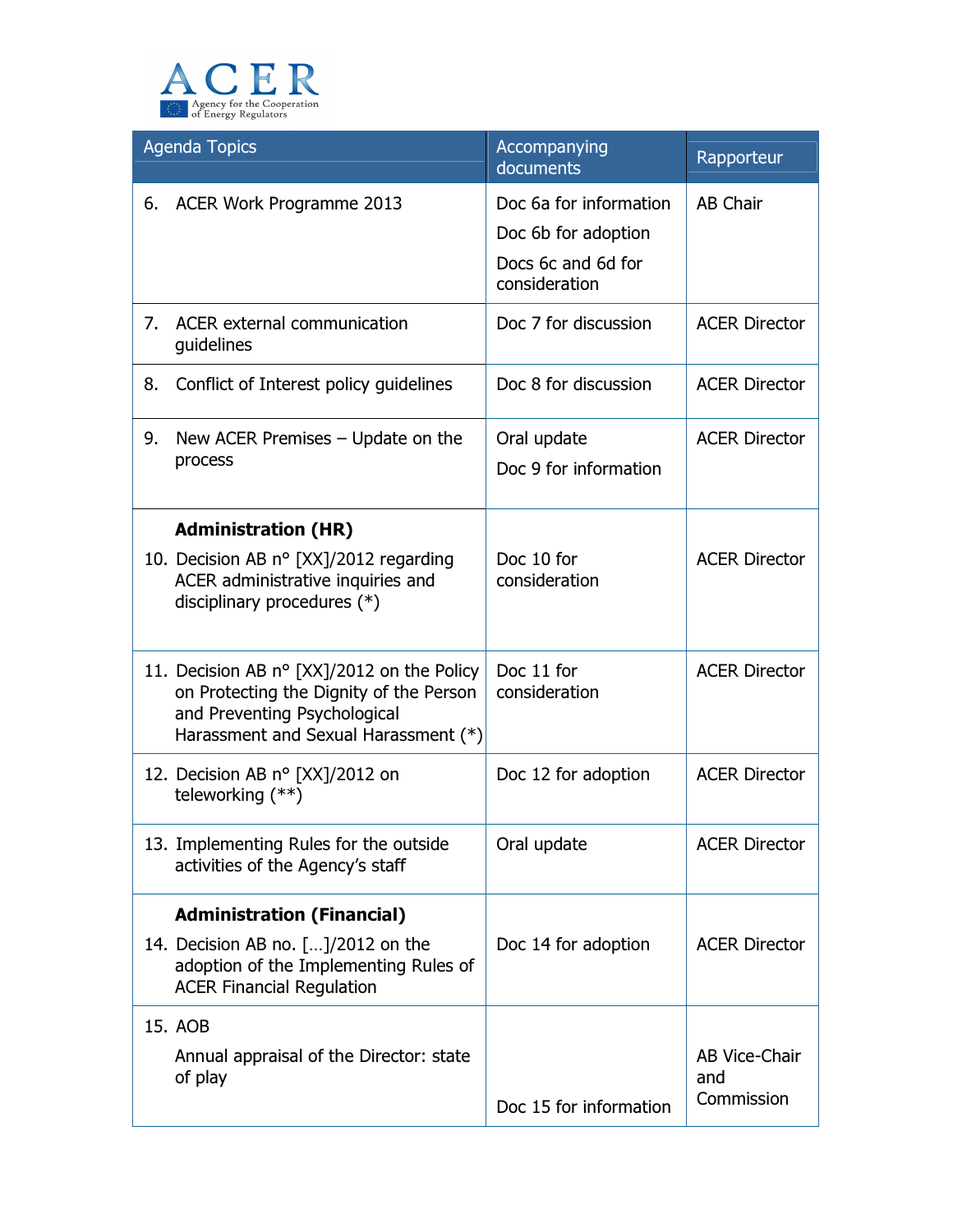

| Agenda Topics                | Accompanying<br>documents | Rapporteur      |
|------------------------------|---------------------------|-----------------|
| AB meetings in 2012 and 2013 |                           | <b>AB Chair</b> |

(\*) Draft for consideration before being submitted to the Commission's inter-service consultation

(\*\*) Subject to the Commission's inter-service consultation being completed and the Agency notified accordingly

# 2. Minutes of the 9th Administrative Board meeting

A discussion took place on whether at the previous meeting the Board decided to discuss, at its next meeting, the "guidelines" or the "rules" on how the Agency communicates with the outside world. The Board agreed that although the "rules" were proposed by the Vice-Chairman at the last meeting, the AB agreed on the "guidelines" for discussion.

The minutes of the  $9<sup>th</sup>$  Administrative Board meeting were agreed with an amendment reflecting that at the previous meeting the Board decided that the "guidelines" and not the "rules" on how the Agency communicates with the outside world were decided to be discussed at its next meeting.

# 3. Report on ACER developments (including REMIT, monitoring pursuant to Art. 11 Regulation (EC) No 713/2009, and on the activities of the Board of Regulators)

The Director updated the Board on the Agency's establishment plan: 54 staff members are in place, 3 appointed and an additional 4 positions are advertised (2 replacements); 59 positions are expected to be filled by the end of 2012 and, together with REMIT positions envisaged in 2012 and 2013, the total ACER staff is expected to amount to 72 (without EIP positions). He presented the nationality composition of the Agency staff, mentioning that there are 18 different nationalities present. He reported on the successful and fruitful ITRE Committee Delegation visit to the Agency on 30-31 August, where a wide-ranging discussion on ACER progress and future challenges, including REMIT, Infrastructure Package and RES Penetration and Market Design, took place.

On Framework Guidelines and Network Codes, the Agency received the Network Code on Electricity Grid Connections from ENTSO-E on 13 July, therefore ACER needs to provide its opinion by 13 October. Moreover, on 5 June the Agency issued a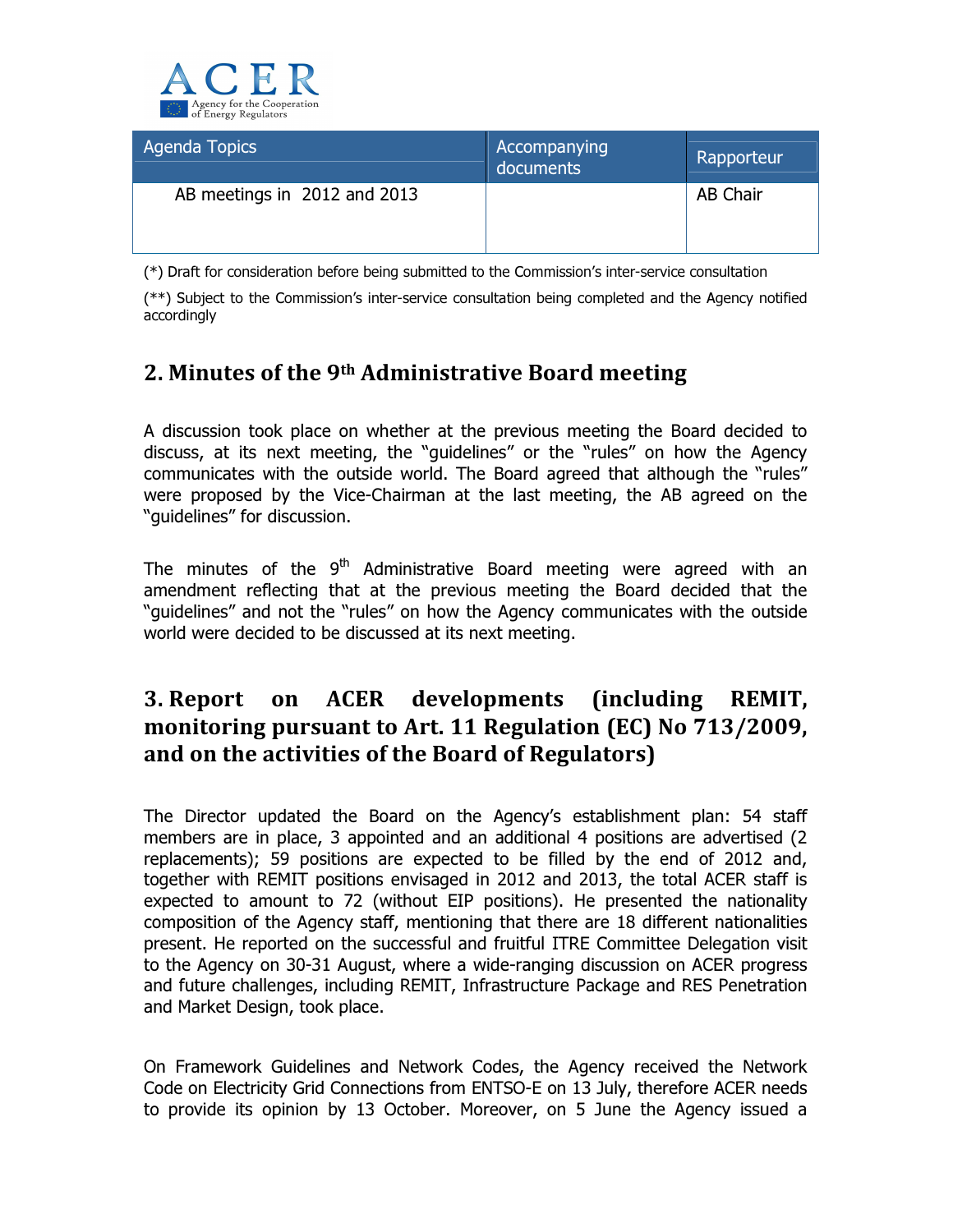

reasoned opinion on the Network Code on Capacity Allocation Mechanisms in gas and is expecting a new version on 17 September, expecting it to be fully in compliance with the Agency's Framework Guideline and expressed hope that the Agency would be able to provide a clean recommendation to the Commission for adoption. The Director also informed that the Agency just launched a public consultation on the draft Gas Framework Guideline on Harmonised Transmission Tariffs Structure. The Agency does not envisage launching any new Framework Guidelines in 2013 (except some scoping on Harmonised Electricity Transmission Tariffs Structure and/or Incentive Rules), because it will prioritise providing opinions on the Network Codes (9 reasoned opinions), which is a challenging task.

Lord Mogg, as the Chairman of the BoR, endorsed the Director's report and went on to say that the Reasoned Opinions that had been identified would represent a full programme of work for the Agency until 2014 and would provide a sufficient basis for the achievement of the Internal Energy Market in 2014.The Agency would of course oversee the whole process throughout that period. He also mentioned that the more the Agency gets involved into the Network Codes, the more delicate issues are arising.

The Director clarified, in response to a question by one AB member, that the first Network Code (on Capacity Allocation Mechanism) is planned to be submitted to comitology at the end of 2012 and the latest one in Q2 2014. The Agency is still on track with its Work Programme 2012, as updated following agreement with the European Commission in the Planning Group meeting. The reviewed Work Programme was approved by the BoR and the AB in June. However, the gas Framework Guideline on Harmonised Transmission Tariffs Structure, is a difficult guideline and may have to be slightly postponed. On other regulatory activities, the Agency adopted the Opinion on the TYNDP of ENTSO-E and the Gas Summer Supply Outlook of ENTSOG.

The Chairman congratulated the Agency for taking the initiative when issuing a Recommendation on the Regulatory Regime for Financial Transmission Rights (FTR) to the Council and the European Parliament, recommending excluding FTR from the Financial Markets Regulation.

As regards the priorities for 2013, the Director indicated that the Agency is planning to issue an opinion on the TYNDP for gas, make a proposal for the annual Inter-TSO Compensation fund and propose best practice Guidelines on Exemptions in Gas as he expects that many requests for exemptions will be submitted to the NRAs.

Finally, the Agency is finalising the joint ACER-CEER Market Monitoring Report and expects to publish it the second half of November. The Commission is at the same time preparing its Communication on the Internal Energy Market, which is expected in October. Some discussion took place on whether the practice of a joint ACER-CEER market monitoring report would continue in the future. While there are benefits for the stakeholders and consumers, the ACER Regulation stipulates that the report is to be prepared by ACER in close cooperation by the Commission, Member States and the relevant national authorities including the NRAs.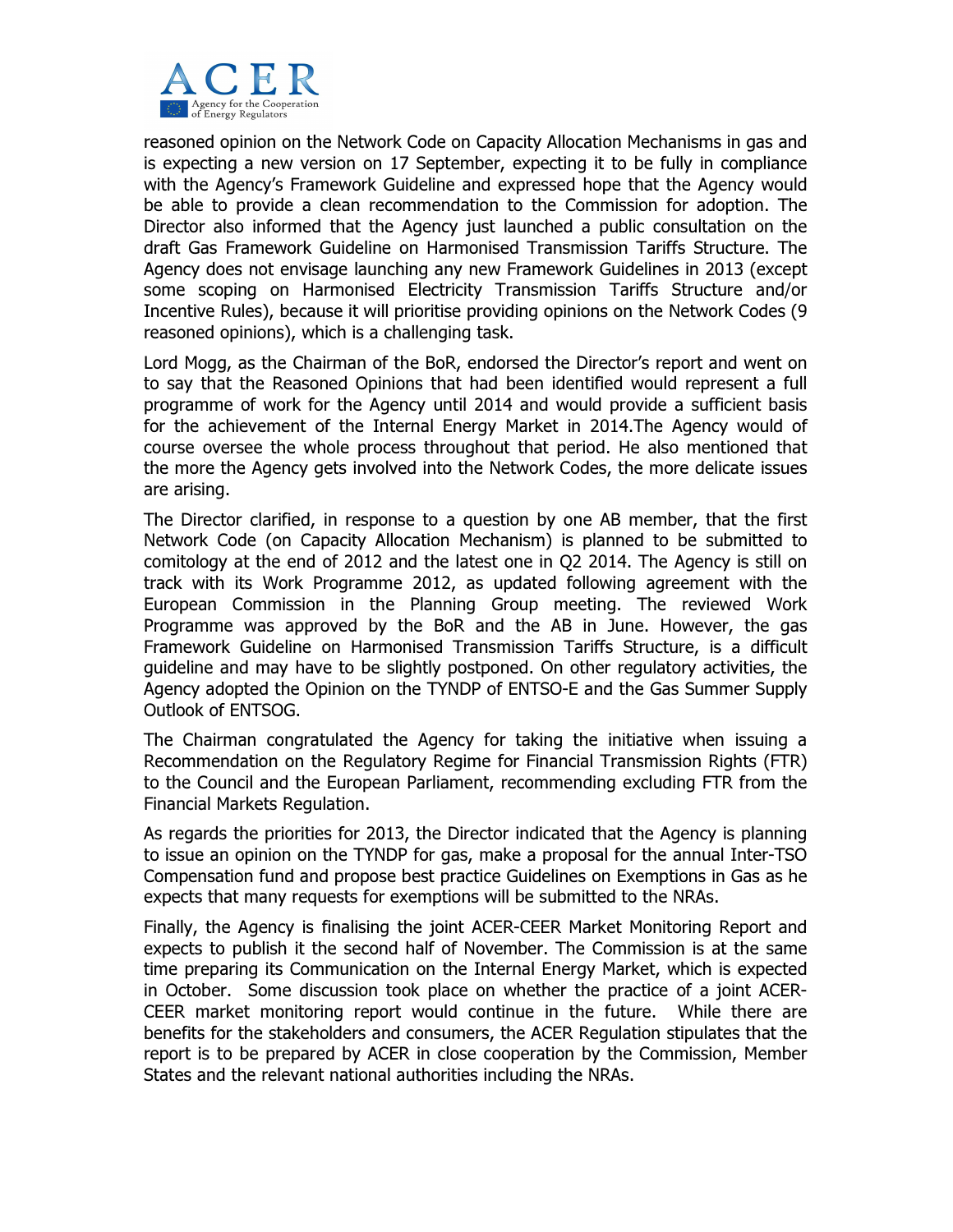

The AB Member representing the Commission explained that the Commission's report will be more political and will focus on country reports.

Some discussion took place on whether the Agency should issue a recommendation to the European Parliament and the Commission regarding the availability of good quality data and whether the Agency should publicly consult on its draft report.

The Administrative Board underlined the need for consistency between the Commission's market monitoring report, expected to be more political, and the ACER-CEER one, focusing more on the industry. The Administrative Board also expressed expectation that the Agency publicly consults on its draft Market Monitoring Report in the future.

# 4. Report on REMIT developments

The Director updated the Board on REMIT developments. In September the Agency is planning to issue the  $2^{nd}$  Edition of its Guidance on the application of REMIT definitions and Recommendations to the Commission on the Records of Transactions.

In the course of 2012 the Agency launched 3 important tenders for the REMIT IT system: Tender 1 - Registration, data acquisition and consultancy (Jun 2012); Tender 2 – Hosting (Jun 2012); and Tender 3 - Market monitoring software (Aug 2012).

Budgetary and Staffing Challenges were discussed in great detail. The total cost of REMIT IT system over 4 years is expected to amount to approximately  $\epsilon$ 8 million. The Board received reassurance from the Director that public procurement structures are in place at the Agency. IT architecture was put in place in consultation with the Commission and ESMA. He underlined that the Agency would need €4 million, of which  $\epsilon$  1 million is already available in 2012, for the IT system to be able to go live with REMIT market monitoring, with the data acquisition and sharing being the most costly parts. If this has to take place in Q1 2014 as currently envisaged, the remaining funds need to be available in 2013.

Some concerns were raised about the continued reliance on external contractors once the framework contracts come to the end. Much will depend on the training of staff. Another concern was the duplication of the ACER IT system in some regulators, but the Director reassured the Board members that there is a great benefit of using the same IT system across the regulators. Moreover, the Agency, in the tender for the market monitoring tool, anticipates that the selected contractor makes available to those NRAs which are interested, licenses to access a dedicated part of the tool for their national monitoring and investigation purposes. Therefore, the Agency's system will be open to NRAs for a fee that will need to be paid to the contractor.

Lord Mogg, as the Chairman of the BoR, said that although some NRAs already have their own market surveillance arrangements (or relied on their financial regulators) most (and especially the smaller NRAs) would have to rely on the Agency given a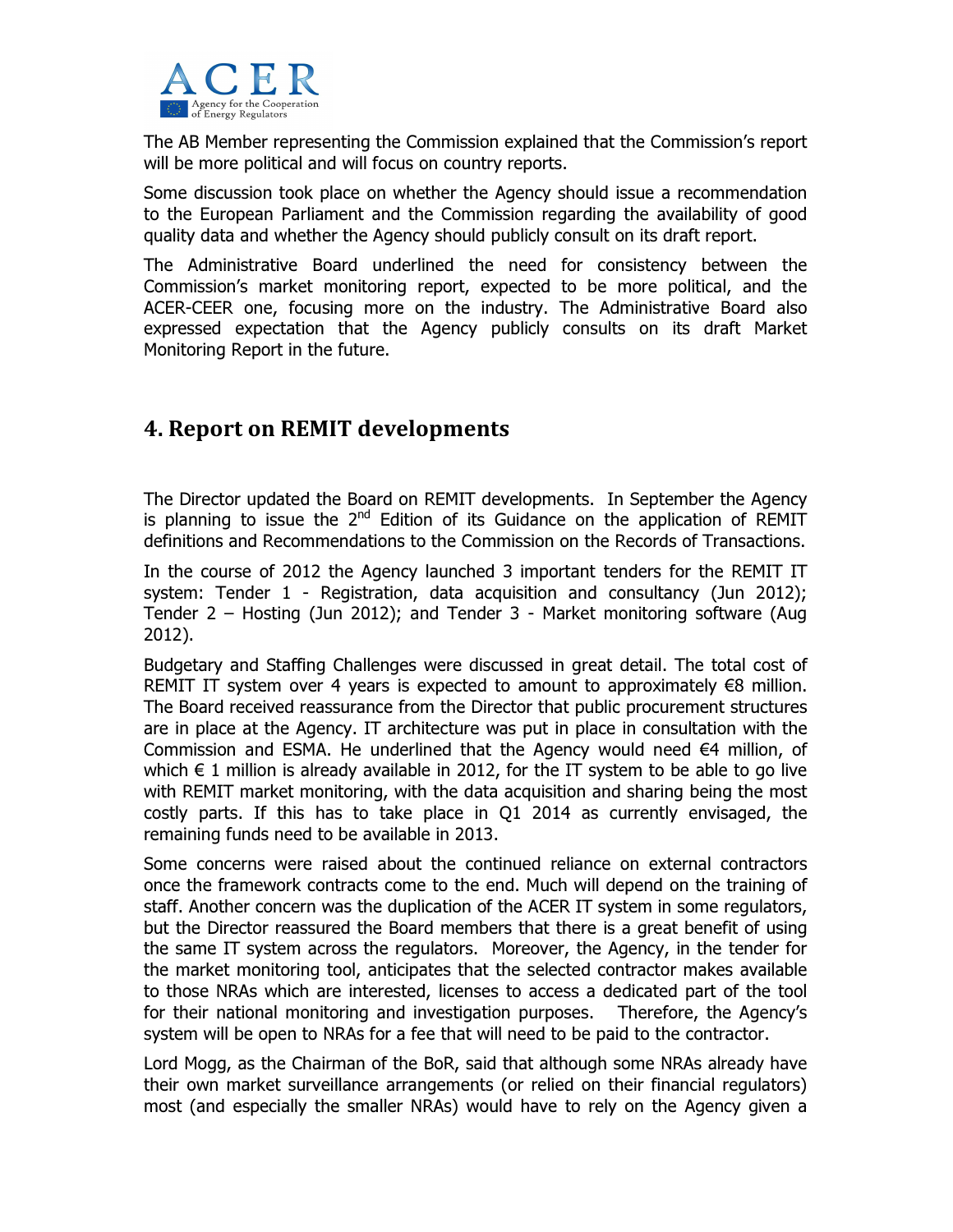

lack of resources and experienced staff. The AB member representing the Commission underlined that each NRA should put in place its own market monitoring/surveillance system and should not simply rely on ACER.

The Vice-Chairman said that there should be one system applied by 27 NRAs and the EU budget should cover the cost.

The Director explained that the NRAs will be registering market participants and ACER will make sure that if one trades in country A, he or she will be able to trade in other EU countries as well.

One AB member informed that the ITRE Committee voted in support of a budgetary amendment for REMIT.

Some discussion took place on the implementation of the new TEN-E Regulation. The Director explained that the text of the regulation is still being discussed in the Council, while the Agency is already called to start implementing it. However, the extra staff for these tasks are included in the Connecting Europe Facility, planned for 2014, which leaves the Agency without any TEN-E resources for 17 months. The first list of Projects of Common Interest (PCI) is expected to be ready in spring 2013.

The Chairman concluded that he will be sending a letter on issues related to the implementation of TEN-E regulation to the ITRE Committee of the EP, and a copy to the Commission. He thanked the Director for the report, information on the Agency's financial resources, and on the Agency's developments.

## 5. IAS Strategic Audit Plan 2013 - 2015 for ACER

The Chairman explained that the representatives of the Internal Audit Service of the Commission made the presentation of the IAS Strategic Audit Plan 2013-2015 for ACER at the last meeting in June. The AB members representing the Commission had no comment on the audit plan. The Director confirmed that the Strategic Audit Plan will not require any additional resources.

Action: The AB endorsed the IAS Strategic Audit Plan 2013 - 2015 for ACER, including the short list of prospective audit topics for the next three years.

## 6. ACER Work Programme 2013

The Director presented his note: On 6 June, ACER presented its main 2013 priorities at a workshop in Ljubljana. On 30 June the Director submitted the draft ACER Work Programme 2013 to the European Parliament, the Commission and the BoR. On 11 July the document was presented to the stakeholders in Brussels and to the ITRE committee. Stakeholders were invited to provide feedback by 31 July. ACER received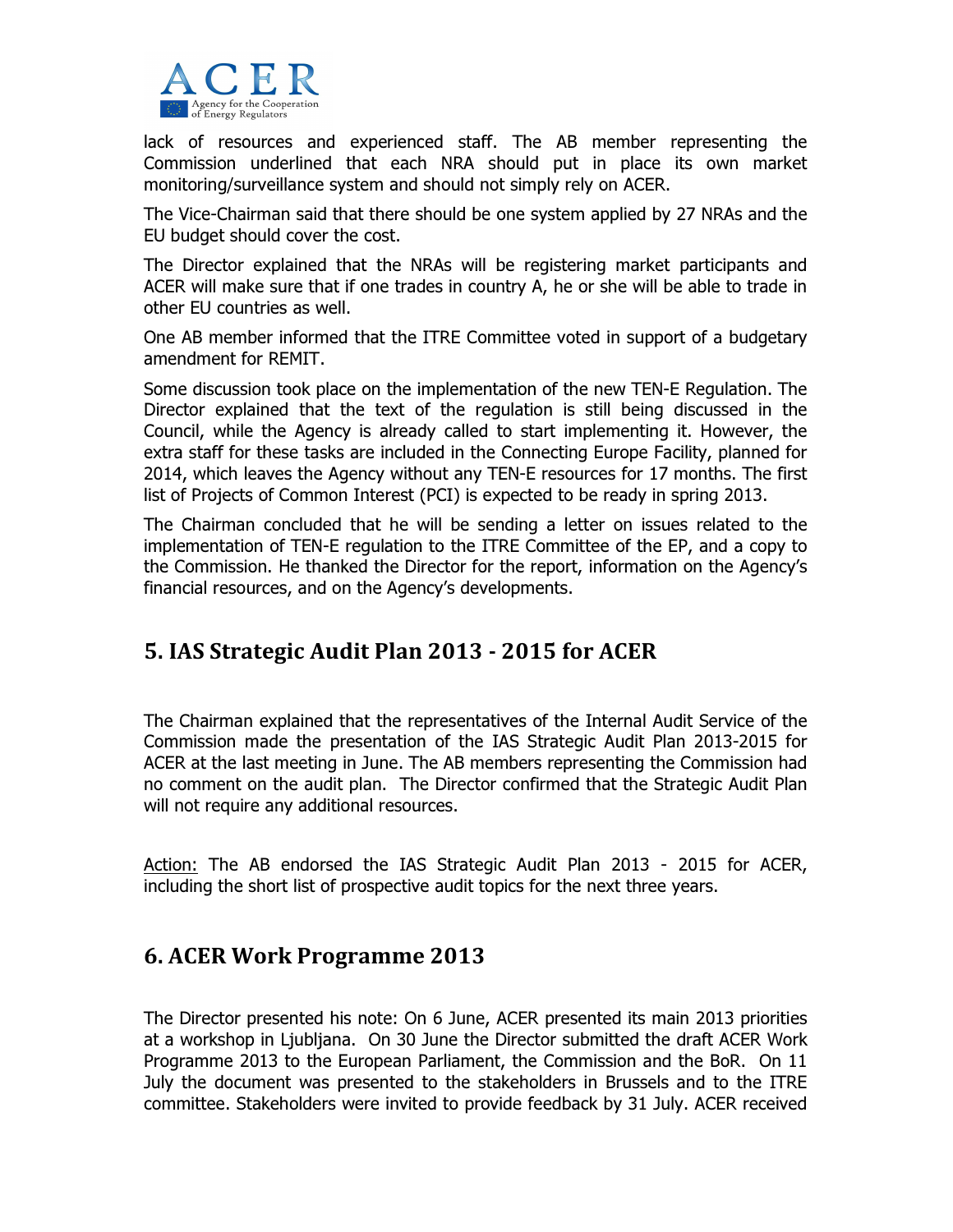

10 replies that were mainly taken into account. By 14 August the revised draft was sent to the BoR, which approved it on 4 September, after having received the Commission opinion on 31 August. The Director mentioned that the WP 2013 includes a paragraph on the risks concerning the implementation of REMIT and the TEN-E Regulation by ACER, primarily due to the lack of resources available to the Agency in time.

The AB member representing the Commission commented on the inclusion of Commission suggestions into the Work Programme. On gas, the Commission encourages the Agency to do preparatory work (i.e. scoping) for future framework guidelines/network codes, such as, for example, on rules for trading and rules on incremental capacity. Furthermore, the Commission suggests that ACER gets involved in the standardisation process related to smart grids. The draft Work Programme 2013 foresees 'Guidelines on exemptions for Major New Gas Infrastructure, based on article 36 of directive 2009/73/EC' as a new task under the gas sector deliverables. The Commission supports extending the scope of the guidelines to cover also exemptions of cross border electricity interconnectors.

The Director explained that the 2013 Work Programme is already very comprehensive and that the additional tasks proposed by the Commission would require additional resources and that the Agency is already very limited in resources for delivering on the existing tasks in the WP 2013. This is why he has been unable to accede to the request from the Commission.

The Commission representative underlined the Commission's position that the Agency Work Programme should be based on the draft budget as prepared by the Commission. The budget tables in the Agency's 2013 Work Programme contain figures not in line with the draft budget 2013 as adopted by the Commission on 25 April 2012 and need to be corrected accordingly. Regarding the resource issues, the Commission notes some differences in the number of staff foreseen by the budget and the numbers included in the Work Programme.

The Director stated that he has opted for maintaining, in the draft 2013 Work Programme, the draft 2013 Budget approved by the AB on 31 March 2012. In any case, Article 13(5) of ACER Regulation clarifies that the Work Programme shall be adopted without prejudice to the annual budgetary procedure. Thus he considered safer to have a Work Programme consistent with the activities envisaged. If the budgetary authority eventually adopts the Commission's proposal then the Work Programme will have to be reviewed.

Lord Mogg, as the Chair of the BoR, said that BoR approved the Work Programme, and that the CEER Work Programme and the ACER Work Programme will be presented in the same timeline.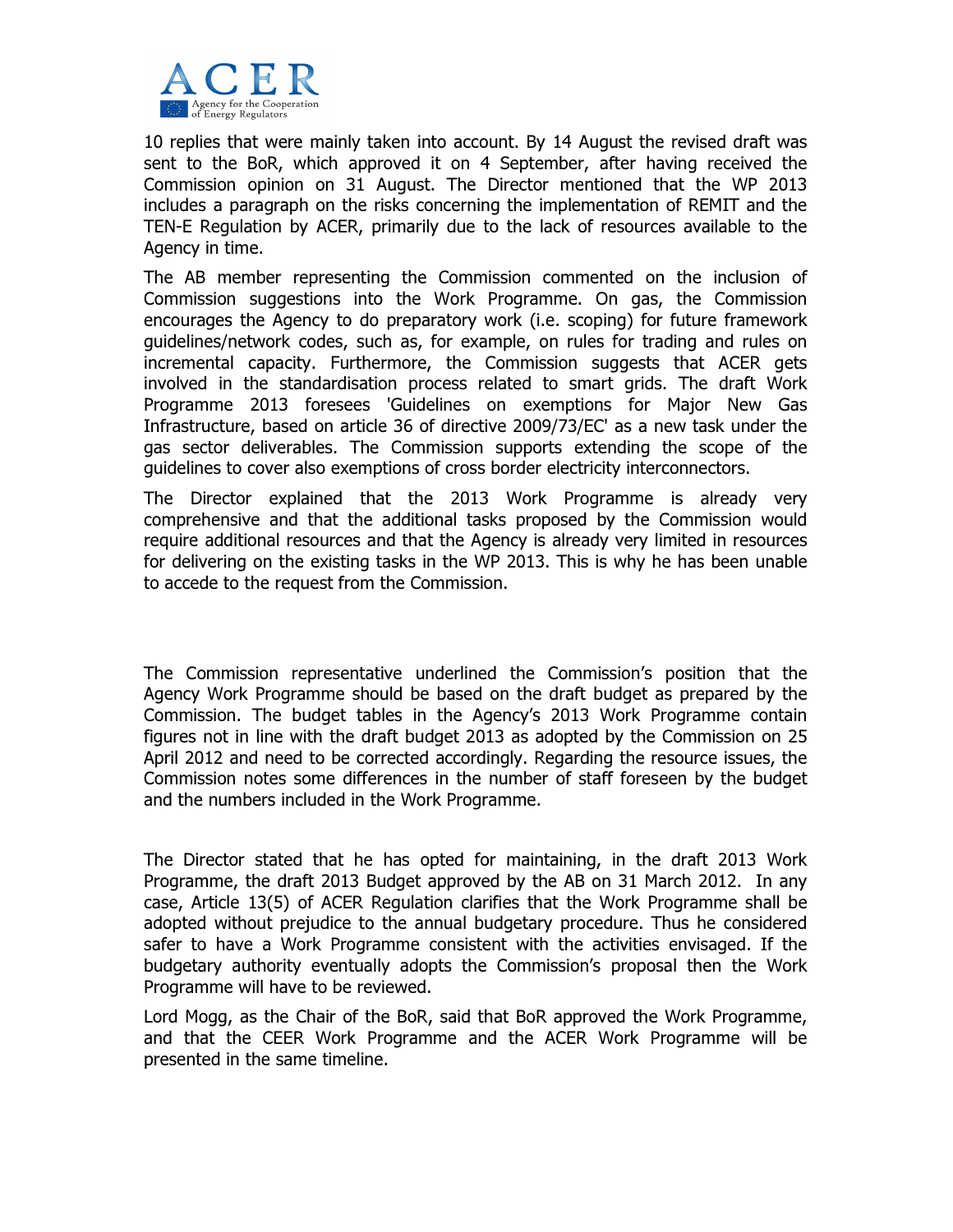

The AB Chairman invited the AB members to stick to the consistent approach on ACER budget.

Action: Following the approval of the Work Programme by the BoR and after consulting the Commission, the AB adopted the Work programme with 6 votes in favour and 2 (EC representatives) votes against.

# 7. ACER external communication guidelines

The Chairman explained the reasons for including the item on the agenda. The Director presented the External communication guidelines and said that the guidelines would need to be reflected in the RoPs of different Boards. The idea was to ensure that the external communication consistently reflects the official position of the Agency, i.e. as defined by the acts adopted by the Agency. The Director, having the responsibility to represent the Agency should be consulted in case any member of any of the Boards would have doubts about the official position of the Agency. A disclaimer prepared by the Director should be used when personal views are expressed; however personal views should not be in contrast of the view of the Agency.

The Chairman underlined that the Board members should be speaking in the interest of the Agency. Lord Mogg, as the Chairman of the BoR, said that the BoR already has guidelines in its Rules of Procedure and that the further discussion should be focused on the AB and Board of Appeal consistent with the discussion and the advice of the Director. A fruitful discussion took place.

Action: The ACER external communication guidelines will be submitted for approval at the next AB meeting on 5 December.

# 8. Conflict of Interest policy guidelines

The Director presented the paper, underlining that the EU Agencies are witnessing increased scrutiny regarding potential conflicts of interest. The intention of the paper was therefore to address this issue by ACER. He explained that ACER staff is covered under the Staff Regulations which contain strict rules regarding conflict of interest. Some element of conflicting institutional interests is intrinsic in the Board of Regulators as its members are supposed to represent their institutions. However, in his view, the national provisions applicable to the NRAs should be sufficient to deal with any conflict of interest situations. Instead, in the other two Boards, the Administrative Board and the Board of Appeal, members are required to submit interest declarations on an annual basis. The paper under discussion proposed a procedure on how to deal with these declarations – the declarations would be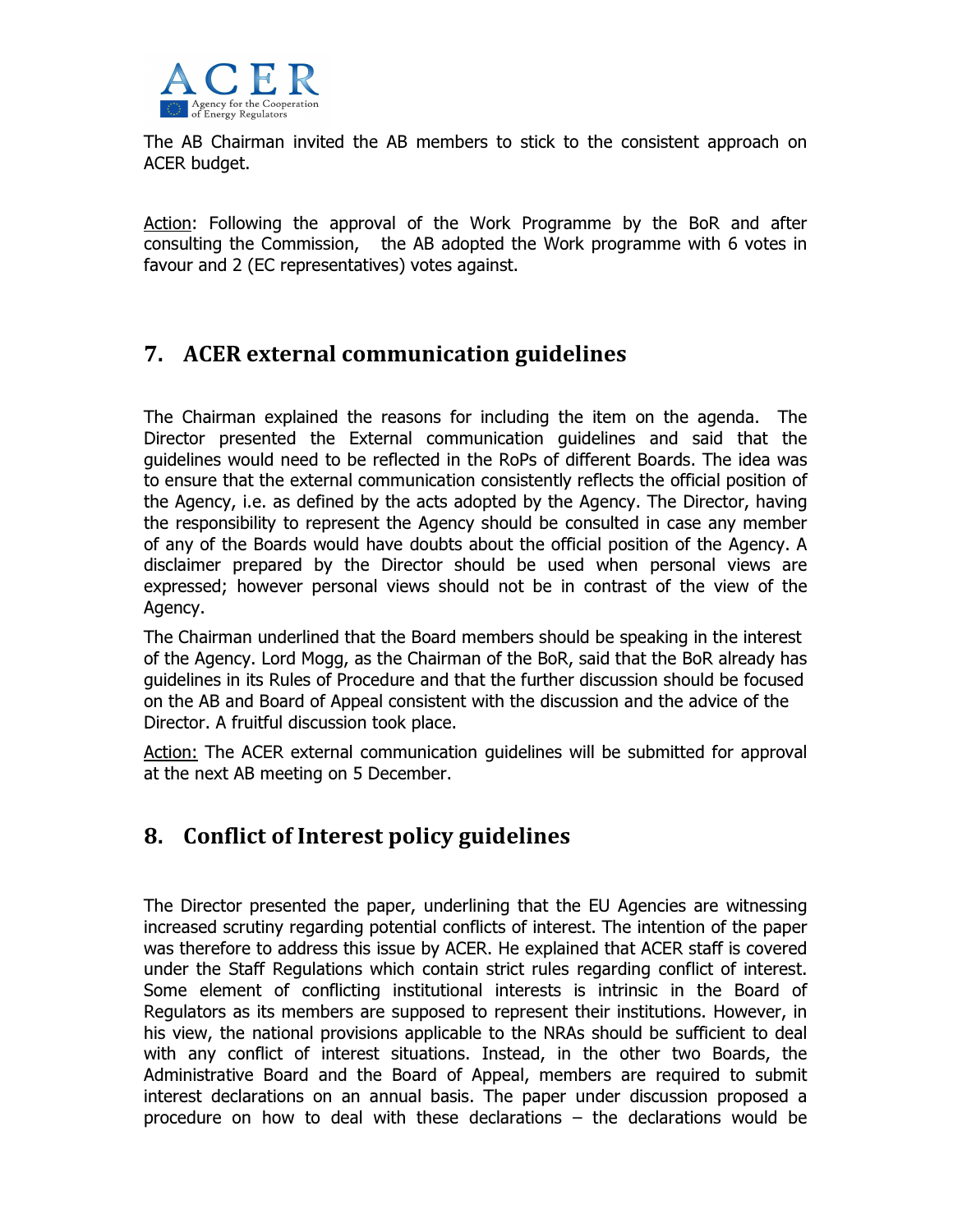

presented to the Chairmen of the Administrative Board and/or the Board of Appeal. The Director could also be consulted and his/her concerns would be reflected in the minutes.

A discussion took place on how to handle the declarations of the conflict of interest. An AB member suggested amending the paper to reflect that if a person is in conflict of interest he/she should not participate in the debate.

The AB member representing the Commission was in favour of the paper mitigating the risk. At the same time he proposed to remove references to the Staff Regulations to simplify the approval procedure of the paper.

Action: The Board decided to revert to the redrafted Conflict of Interest policy guidelines for adoption at its next meeting in December.

# 9. New ACER Premises – Update on the process

The Director reported that unfortunately ACER had to abandon the tendering procedure to find new ACER premises, launched on 17 April, due to technical and administrative reasons. He announced that a new procedure would however be launched in a few weeks' time. The Agency therefore will continue operating in its current premises for a few months after the 31 January. The Agency also registered an exception.

Action: The AB took note of the process to find new ACER premises.

# 10. Decision AB n° [XX]/2012 regarding ACER administrative inquiries and disciplinary procedures

The Director explained that the AB needs to consider the AB decision regarding ACER administrative inquiries and disciplinary procedures before the decision can be submitted to the inter-service consultation of the Commission.

The AB member representing the Commission commented that for disciplinary procedures the Agency has no margin of manoeuvre and the Commission rules need to be directly translated. He also proposed to enlarge the scope of the decision to the interimaires of the Agency.

Action: Decision AB n° [XX]/2012 regarding ACER administrative inquiries and disciplinary procedures was considered by the Board and a minor change proposed by the Commission was introduced. The decision will be submitted to the Commission for inter-service consultations.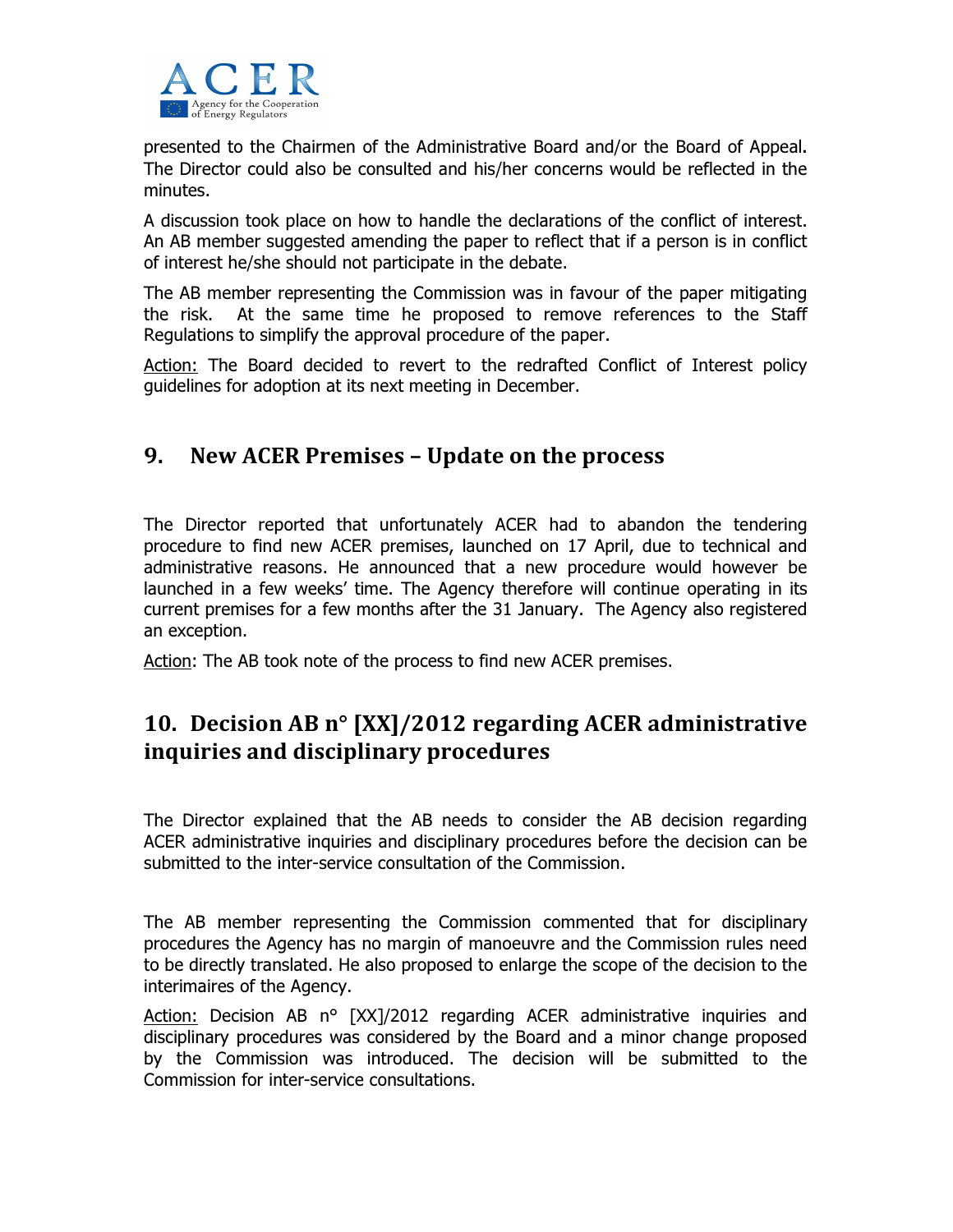

# 11. Decision AB n° [XX]/2012 on the Policy on Protecting the Dignity of the Person and Preventing Psychological Harassment and Sexual Harassment

The Director explained that the AB needs to consider the AB decision on the Policy on Protecting the Dignity of the Person and Preventing Psychological Harassment and Sexual Harassment before it can be submitted to the Commission for inter-service consultations. The AB member representing the Commission also proposed to enlarge the scope of the decision to the interimaires of the Agency.

Action: Decision AB n° [XX]/2012 on the Policy on Protecting the Dignity of the Person and Preventing Psychological Harassment and Sexual Harassment was considered by the Board and a minor change proposed by the Commission was introduced. The decision will be submitted to the Commission for inter-service consultations.

# 12. Decision AB n° [XX]/2012 on teleworking

The Director informed that the Commission has not yet finalised its inter-service consultations on the document, therefore the document was not discussed.

Action: The Chairman declared the urgency of the matter in line with Article 9 of the Administrative Board's RoP. The written procedure for adoption would take place as soon as the Commission finalises the inter-service consultations.

# 13. Implementing Rules for the outside activities of the Agency's staff

The Director explained that a year ago the Administrative Board considered some flexibility on the Rules for the outside activities of the Agency's staff. For some time the Agency was discussing them with the Commission's DG HR, but lately they are reverting to strict implementation of the Commission rules without leaving flexibility to the Agency. The Director sought guidance of the Board members on whether they were considering proceeding with a different text than the one proposed by the Commission.

The AB member representing the Commission stated that the the Agency should not deviate from the Commission rules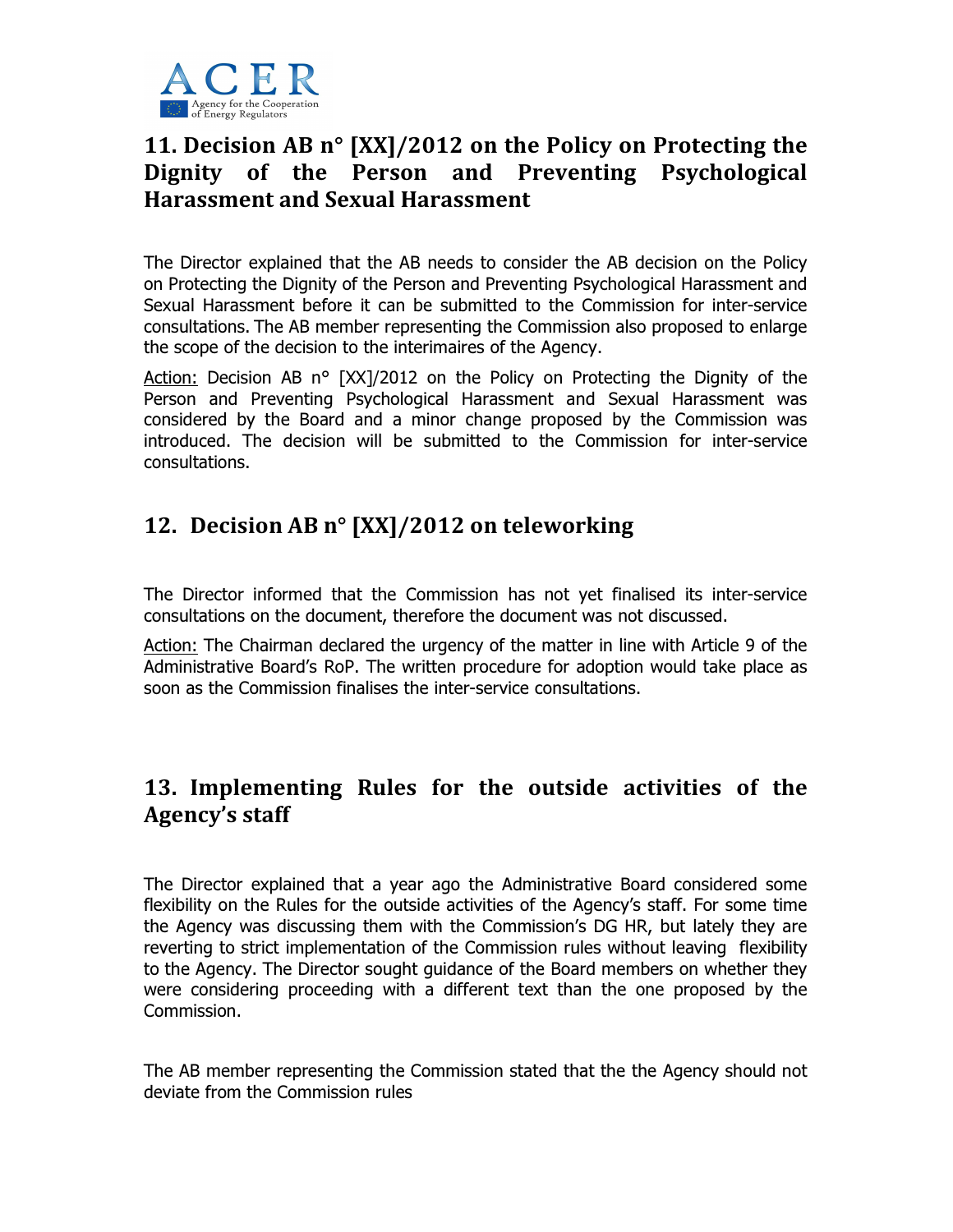

The Commission's view on a similar matter was clearly stated in a recent letter from Director-General Lowe to the Chairman. The Commission is expecting a reply at the earliest convenience of the Board.

Action: The Chair concluded that the AB will revert to the Implementing Rules for the outside activities of the Agency's staff at its next meeting for adoption. The AB will also discuss the individual decision linked to the Director's outside activities at its meeting in December.

# 14. Decision AB no. […]/2012 on the adoption of the Implementing Rules of ACER Financial Regulation

The Director said that the document went through the inter-service consultations of the Commission and is now ready for the adoption of the Board.

Action: The Board adopted the decision (ANNEX 1).

# 15. AOB

The AB member representing the Commission suggested that the next appraisal of the Director would take place in the first quarter of 2013 and would cover the period from 18.3.2011 to the end of 2012, given that the previous appraisal was done for the period up to 17.3. 2011. This proposal goes however against the AB Decision 26/11 on the appraisal of the Director, which stipulates that the reference period for the annual appraisal of the Director is from 1 January to 31 December of the preceding year. The Director agreed with this exception.

Action: The AB decided that the Director's appraisal would be conducted early 2013 and cover the period from 18.3. 2011 to the end of 2012.

Action: The AB agreed on the following dates and places of the AB meetings in 2013: 20 March (afternoon) in Ljubljana, 13 June (9.00-16.00) in Warsaw, 26 September (9.00-16.00) in Ljubljana and 12 December 99.00-16.00) in Ljubljana.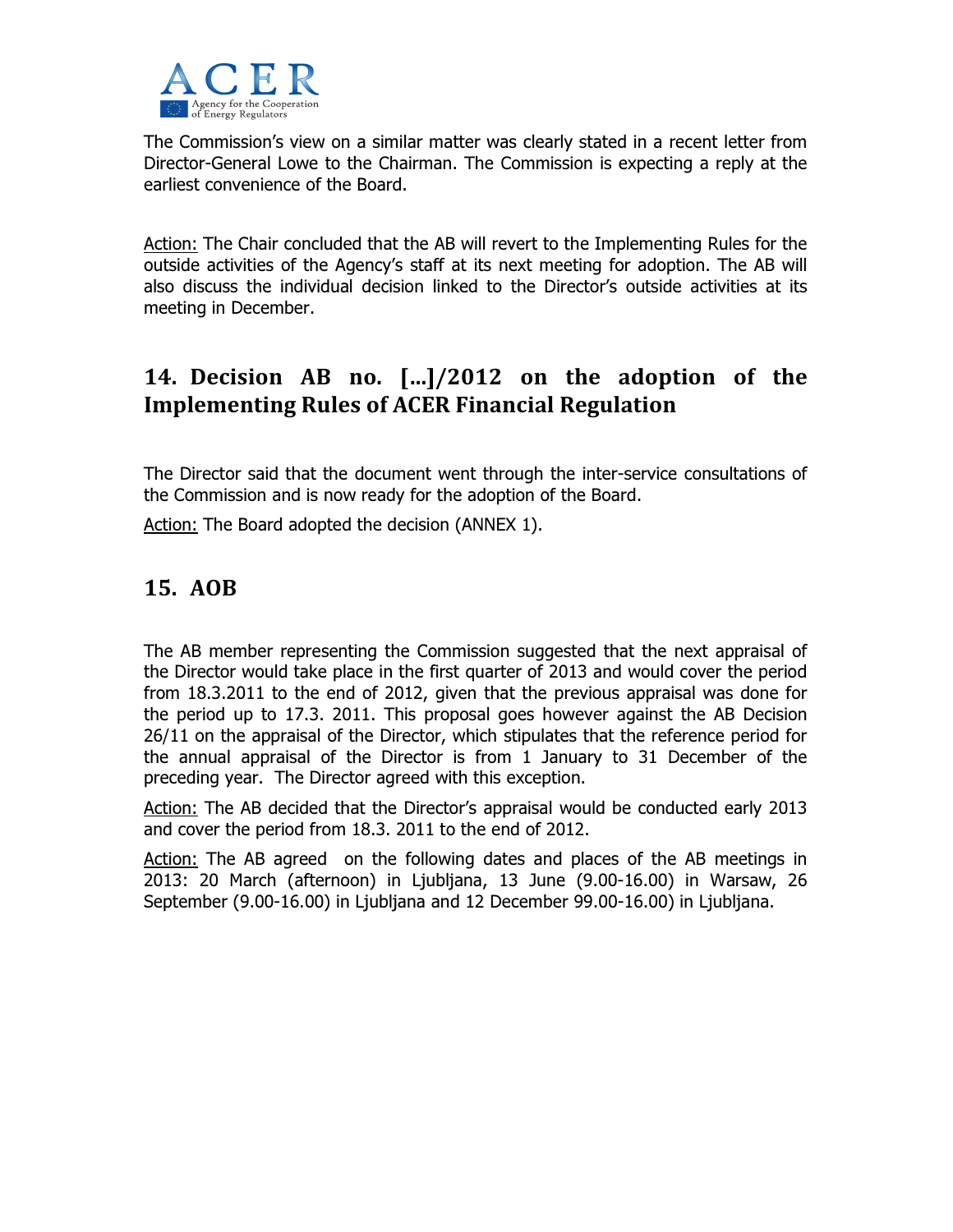

ANNEX1

## **DECISION AB n° 19/2012**

on the adoption of the

## **IMPLEMENTING RULES**

# **of the Agency for the Cooperation of Energy Regulators**

| Section 2 – Rules applicable to the authorising officers and authorising officers by |  |
|--------------------------------------------------------------------------------------|--|
|                                                                                      |  |
|                                                                                      |  |
|                                                                                      |  |
|                                                                                      |  |
|                                                                                      |  |
|                                                                                      |  |
|                                                                                      |  |
|                                                                                      |  |
|                                                                                      |  |
|                                                                                      |  |
|                                                                                      |  |
|                                                                                      |  |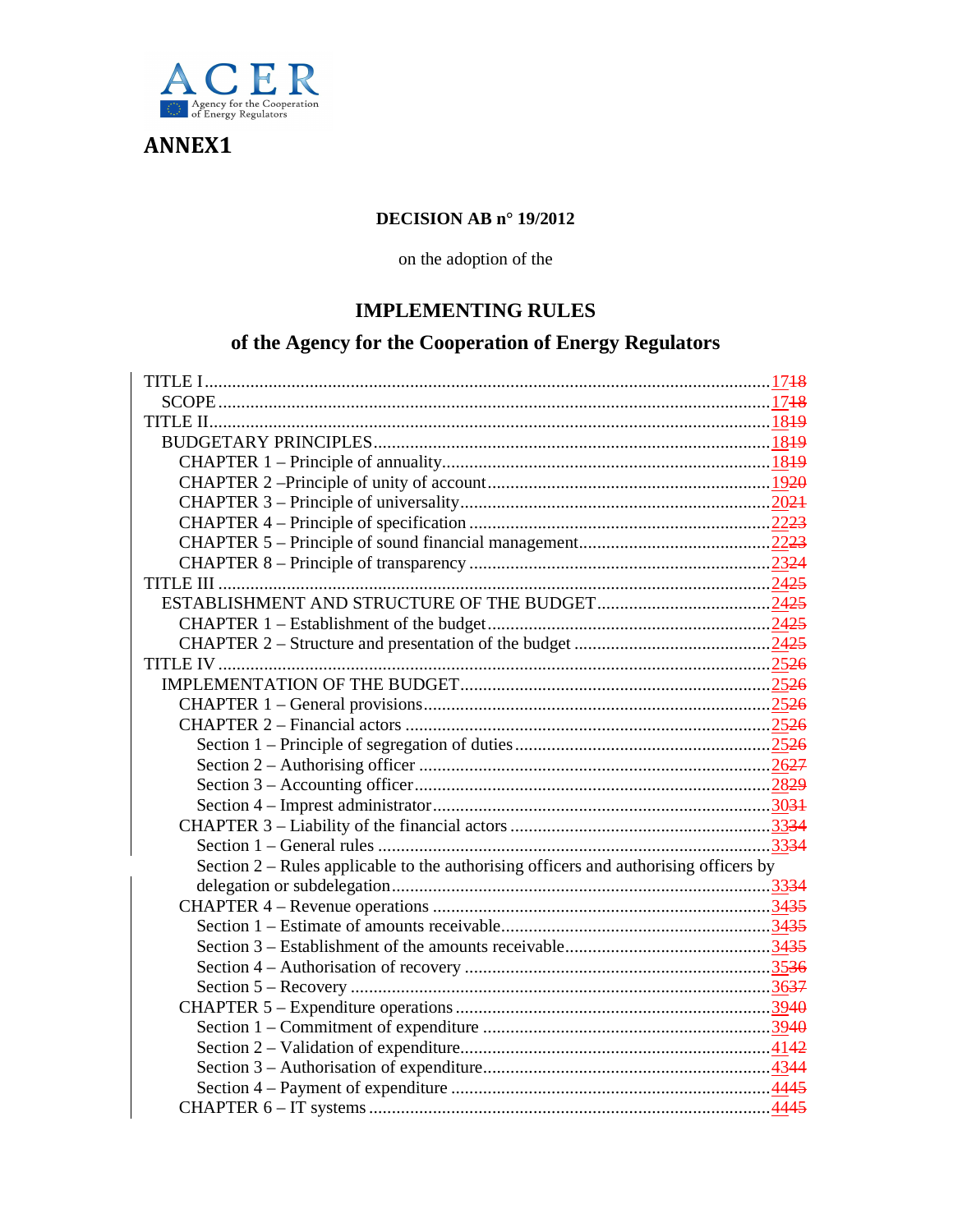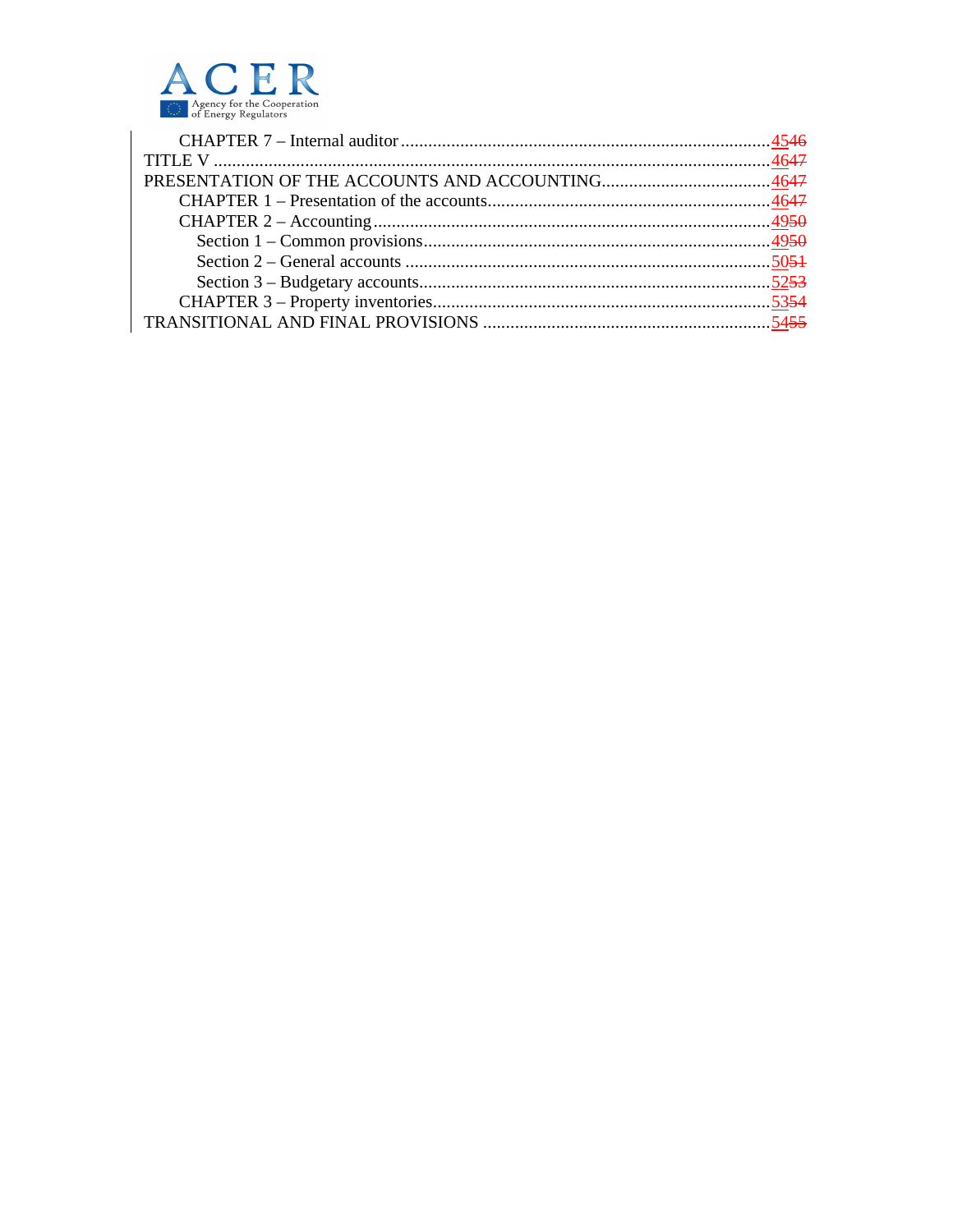

## THE ADMINISTRATIVE BOARD OF THE AGENCY FOR THE COOPERATION OF ENERGY REGULATORS,

HAVING REGARD to Regulation (EC) No 713/2009 of the European Parliament and of the Council of 13 July 2009 establishing a European Agency for the Cooperation of Energy Regulators (hereafter referred to as the "ACER Regulation" and "Agency"), thereof,

HAVING REGARD to Commission Regulation (EC, Euratom) No 1605/2002 of 25 June 2002 on the Financial Regulation applicable to the general budget of the European Union and in particular, Article 185(1) thereof,

HAVING REGARD to Commission Regulation No 2343/2002 on the framework Financial Regulation for the bodies referred to in Article 185 of Council Regulation (EC, Euratom) No 1605/2002 on the Financial Regulation applicable to the general budget of the European Communities;

HAVING REGARD to Commission Regulation (EC, Euratom) No 2342/2002 of 23 December 2002 laying down detailed rules for the implementation of Council Regulation (EC, Euratom) No 1605/2002 on the Financial Regulation applicable to the general budget of the European Union, thereof,

HAVING REGARD to the Financial Regulation of the Agency for the Cooperation of Energy Regulators, in particular Article 98, thereof,

HAVING consulted the Commission,

Whereas:

- 1) These implementing rules constitute a recasting of all existing rules for the application of the Financial Regulation of the Agency and are mainly inspired from the provisions applicable to the general budget of the EU, with minor adaptations taking into account the specific nature of the Agency's activities.
- 2) For the establishment and presentation of the budget, it is necessary to determine the content and structure of the budget, the working documents backing up the budget and the budgetary remarks to ensure the budget authority is fully informed. The definition and classification of the administrative appropriations are also set out.
- 3) Regarding the role of the financial actors, the tasks, responsibilities and principles of procedures to be observed must be laid down. The internalisation of the ex-ante controls requires, in particular, a clear distinction between initiation of tasks and the verification of budget implementation. The Agency shall draw up a code of professional standards applicable to staff responsible for the ex-ante and ex-post verifications. Provisions must be made for the responsibilities assumed covering the results of the ex-post verifications and their disclosure in the annual activity report. Provisions must also be made for the keeping of supporting documents related to the operations carried out by the Agency.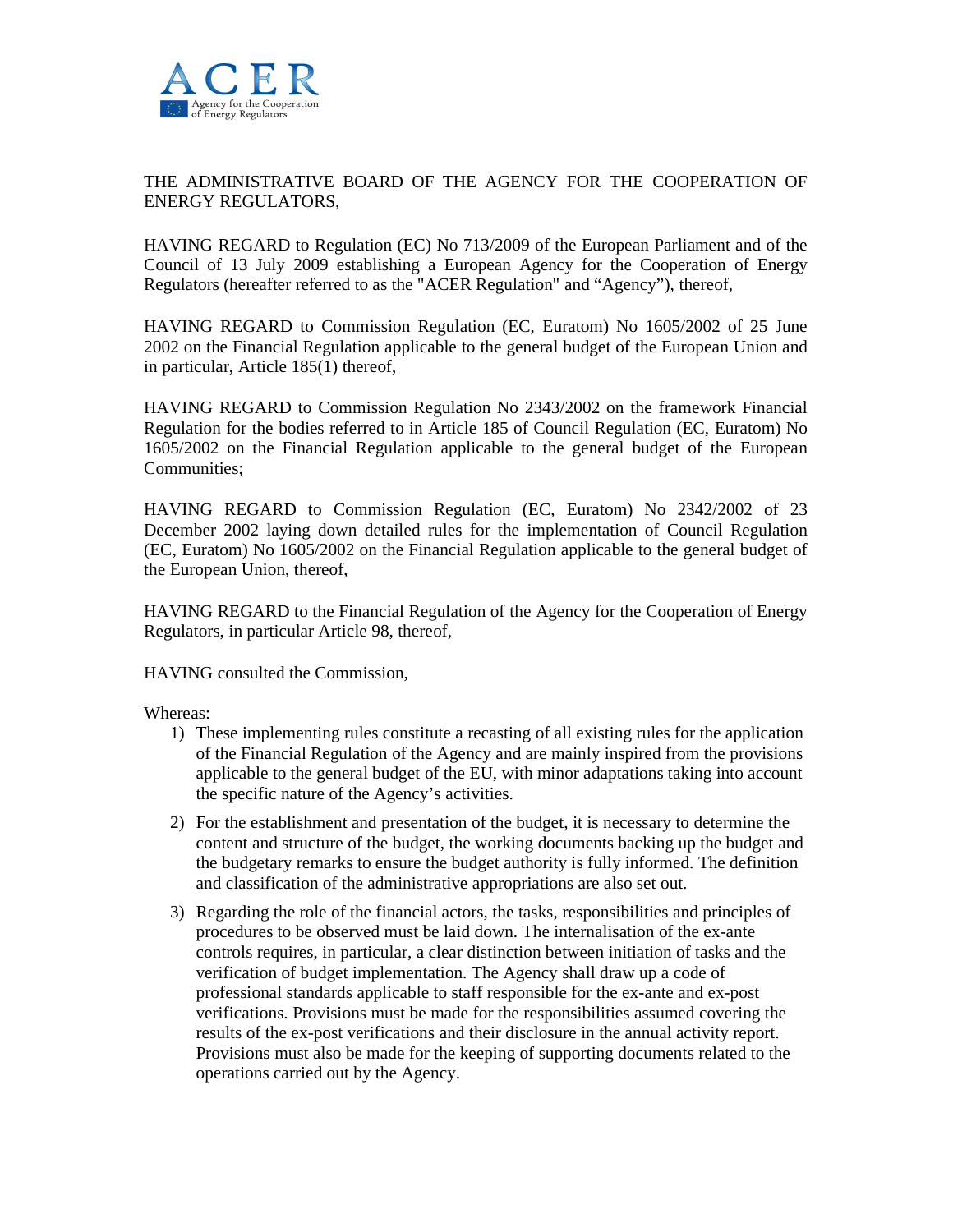

- 4) As regards the internal control of the Agency, an internal audit function is created to assist and support the Director in assessing the performance of the implemented internal control system and provide recommendations based on the audit results.
- 5) These implementing rules define the tasks and responsibilities of the accounting officer in connection with the accounting systems, treasury management, the management of bank accounts and third party files. The arrangements for the termination of the accounting officer's duties are also detailed.
- 6) Once the tasks and responsibilities of each actor are laid down, they may be held liable only under the conditions set out in the Staff Regulations of Officials of the European Union and the Conditions of Employment of Other Servants. A Financial Irregularities Panel is set up to determine whether irregularities of a financial nature may have occurred.
- 7) As regards the keeping and presentation of the accounts, each of the generally accepted accounting principles on which the financial statements have to be based must be defined. It is also necessary to specify the conditions for entering a transaction into the accounts and the rules for valuing assets and liabilities and the constitution of provisions. It should be specified that the accounts must be accompanied by a report on budgetary and financial management and details should be given of the content and presentation of the elements making up the financial statements (balance sheet, economic outturn account, cash flow table, statement of changes in capital) and their annexes and the budget implementation statements (budget outturn account plus annex).
- 8) On accounting matters, it should be specified that the Agency's accounting officer should produce documents describing the organisation of accounts and the accounting procedures of the Agency and set out the conditions for the computerised accounting systems. For keeping the accounts, it is necessary to specify the principles applicable to the accounting ledgers, the trial balance, the periodical reconciliation of the accounts balances and inventory items. The rules applicable to the registration of operations, in particular the double entry method, the rules for the conversion of transactions which are not denominated in euros and the supporting documents for the accounting entries must be laid down. The content of the accounting entries must be specified.
- 9) The rules relating to the property inventory are laid down and the respective responsibilities of the accounting officer and authorising officers in this field are clarified, together with the rules applicable to the resale of property entered in the inventory.
- 10)The various thresholds and amounts referred to in these Rules must be regularly updated by the European Union inflation index, with exception of the thresholds applicable to procurement.

#### HAS ADOPTED THESE IMPLEMENTING RULES: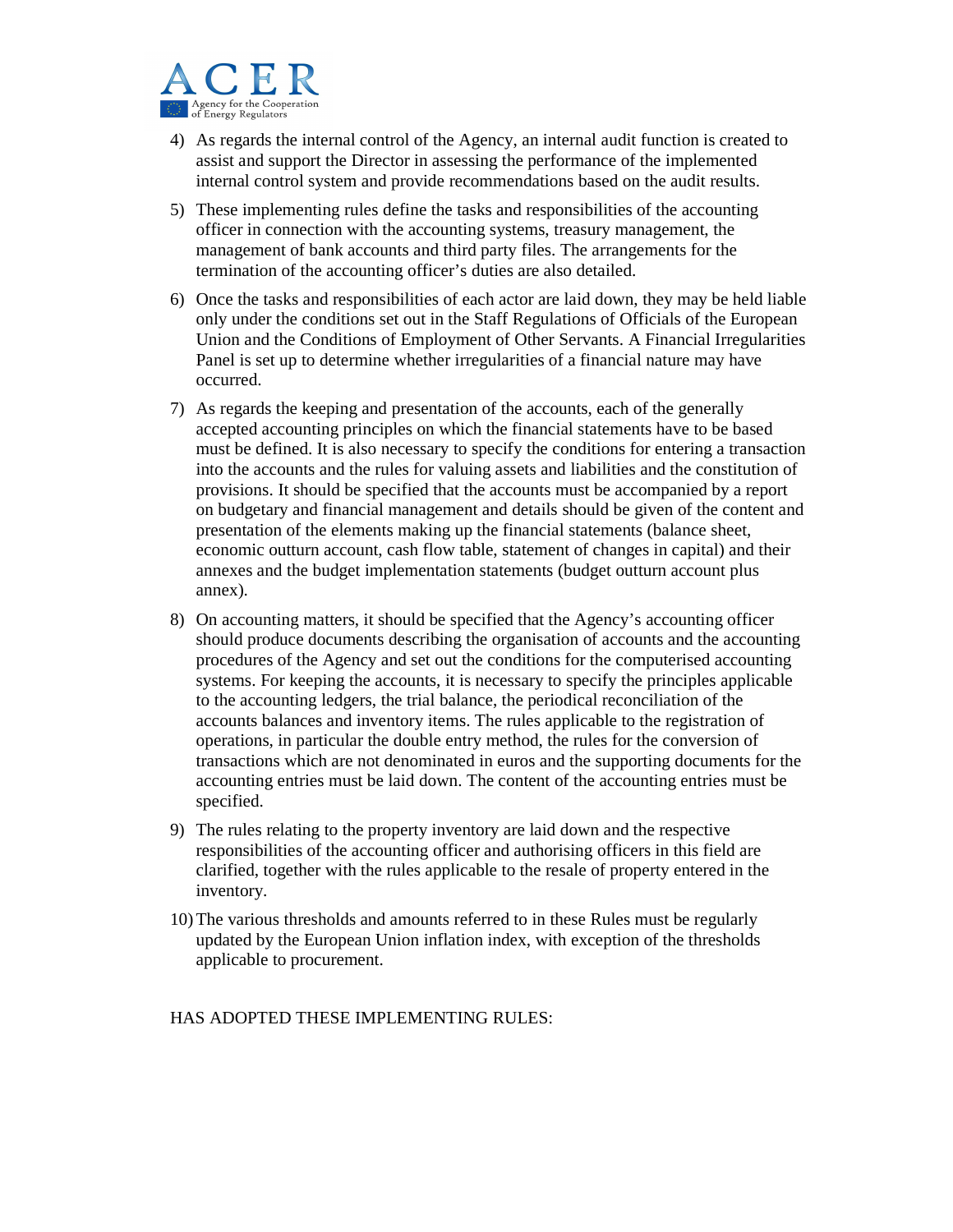

# **TITLE I**

## *SCOPE*

## **Article 1 – Subject**

This Regulation sets out the rules for implementing the provisions of the Agency for the Cooperation of Energy Regulators (ACER) Financial Regulation as adopted by the Administrative Board.

## **Article 2 – Definitions**

#### (*Article 2 of ACER Financial Regulation*)

For the purpose of these Implementing Rules:

- 1. YACER Regulation' shall mean Regulation (EC) No 713/2009<sup>1</sup> of the European Parliament and of the Council of 13 July 2009 establishing the Agency for the Cooperation of Energy Regulators;
- 2. **'ACER'** shall mean the Agency for the Cooperation of Energy Regulators set up by the ACER Regulation as an European body;
- 3. **'Administrative Board'** shall mean the body, referred to in Article 3(a) of the ACER Regulation;
- 4. **'Board of Regulators'** shall mean the body, referred to in Article 3(b) of the ACER Regulation;
- 5. **'Board of Appeal'** shall mean the body, referred to in Article 3(d) of the ACER Regulation;
- 6. **'Director'** shall mean the person referred to in Article 3(a) of the ACER Regulation;
- 7. **'Staff'** shall mean the Director, as well as the staff referred to in Article 28 of the ACER Regulation;
- 8. **'Budget'** shall mean the budget of ACER as referred to in Article 21 of the ACER Regulation;
- 9. **'Budgetary Authority'** shall mean the European Parliament and the Council of the European Union;
- 10. **'General Financial Regulation'** shall mean Council Regulation (EC, Euratom) No. 1605/2002 of 25 June 2002 on the Financial Regulation applicable to the general budget of the European Communities;
- 11. **'Framework Financial Regulation'** shall mean Commission Regulation (EC, Euratom) No. 2343/2002 of 23 December 2002 on the framework Financial Regulation for the bodies referred to in Article 185 of the Council Regulation (EC, Euratom) No. 1605/2002 on the Financial Regulation applicable to the general budget of the European Communities, amended by Commission Regulation (EC, Euratom) No. 652/2008 of 9 July 2008;
- 12. **'Implementing Rules to the general Financial Regulation'** shall mean Commission Regulation (EC, Euratom) No. 2342/2002<sup>2</sup> of 23 December 2002 laying down the detailed rules for the implementation of Council Regulation (EC, Euratom) No. 1605/2002 of 25 June 2002 on the Financial Regulation applicable to the general budget of the European Communities;
- 13. **'ACER Financial Implementing Rules'** shall mean these implementing rules;
- 14. **'ACER Financial Rules'** shall mean ACER Regulation, ACER Financial Regulation and these Implementing Rules;
- 15. **'Staff Regulations'** shall mean regulations and rules applicable to officials and other servants of the European Union.

-

<sup>1</sup> OJ L211, 14.8 .2009, p. 1-14

<sup>2</sup> OJ L 357, 31.12.2002, p.1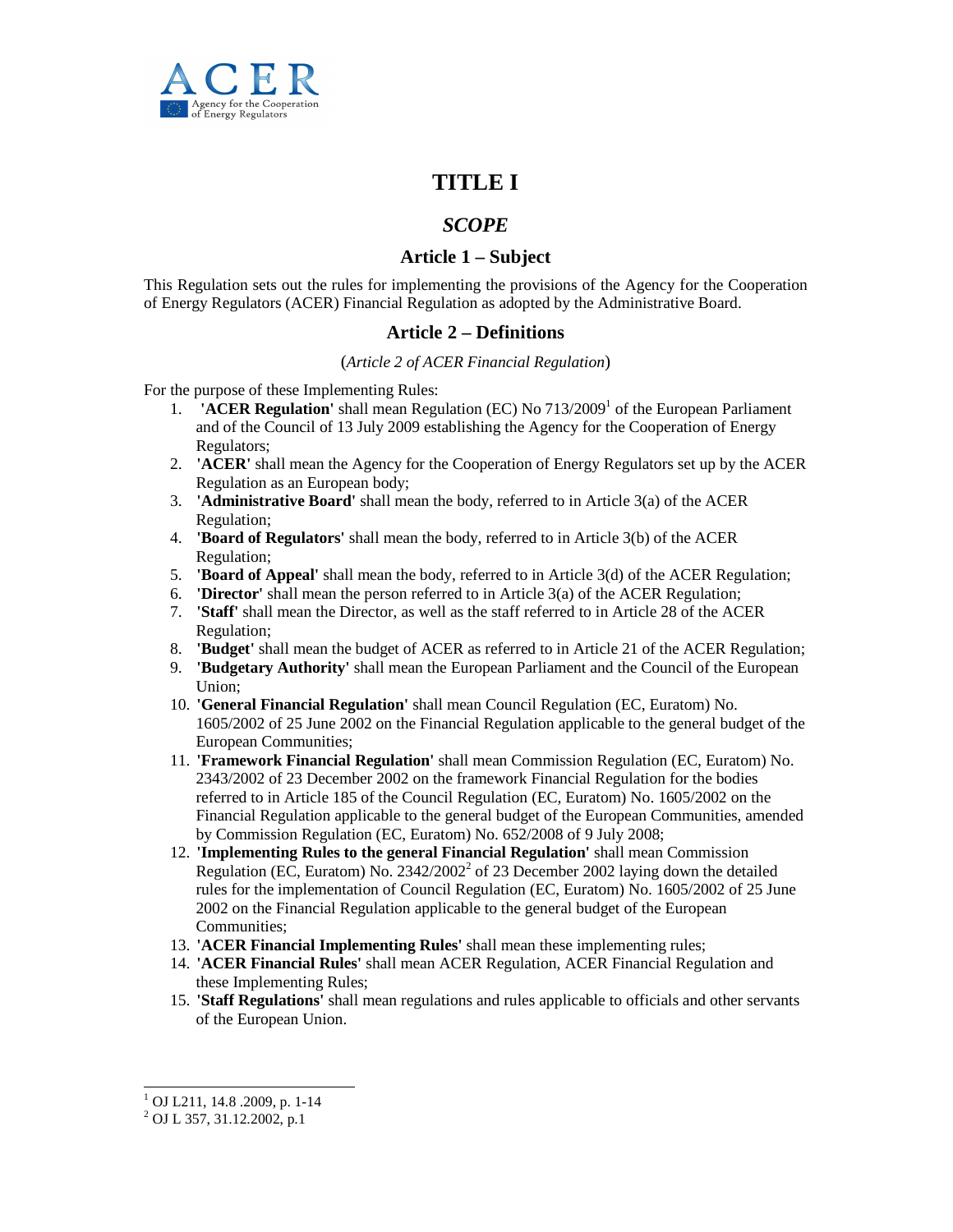

# **TITLE II**

## *BUDGETARY PRINCIPLES*

### **CHAPTER 1 – Principle of annuality**

## **Article 3 – Appropriations for the financial year**

#### (*Article 9(3) of ACER Financial Regulation*)

The commitment appropriations and payment appropriations entered in the budget for a financial year and which have to be used during that year shall consist of the appropriations authorised for that financial year. The appropriations authorised for the financial year are:

- (a) appropriations provided in the budget, including by amending budgets;
- (b) appropriations carried over; and,
- (c) appropriations provided following the receipt of revenue assigned during the financial year or during previous financial years and not used.

## **Article 4 – Carryover of appropriations**

#### (*Article 10 of ACER Financial Regulation*)

- 1. The commitment appropriations referred to in Article 10(3) of ACER Financial Regulation may be carried over only if the commitments could not be made before 31 December of the financial year for reasons not attributable to the authorising officer and if the preparatory stages are sufficiently advanced to make it reasonable to surmise that the commitment will be made by no later than 31 March of the following year.
- 2. The preparatory stages referred to in Article 10(3) of ACER Financial Regulation, which should be completed by 31 December of the financial year in order to allow a carryover to the following year, are in particular:
	- (a) for global commitments within the meaning of Article  $61(4)$  of ACER Financial Regulation, the adoption of a financing decision or the closing by that date of the consultation of the units/services concerned for the adoption of the decision;
	- (b) for individual commitments within the meaning of Article 61(3) of ACER Financial Regulation, the advanced stage of preparation of the contracts or agreements. This advanced stage of preparation of the contracts or agreements shall mean the completion of the selection of potential contractors or beneficiaries.
- 3. Appropriations carried over in accordance with Article 10(3) of ACER Financial Regulation which have not been committed by 31 March of the following financial year shall be automatically cancelled.

The Agency shall inform the budgetary authority by 30 April of the appropriations cancelled in this way.

- 4. The accounts shall identify appropriations carried over in this way.
- 5. The appropriations for staff expenditure referred to in Article 10(2) of ACER Financial Regulation are those for remuneration and allowances for staff.

#### **Article 5 – Provisional twelfths**

(*Article 14(2) of ACER Financial Regulation*)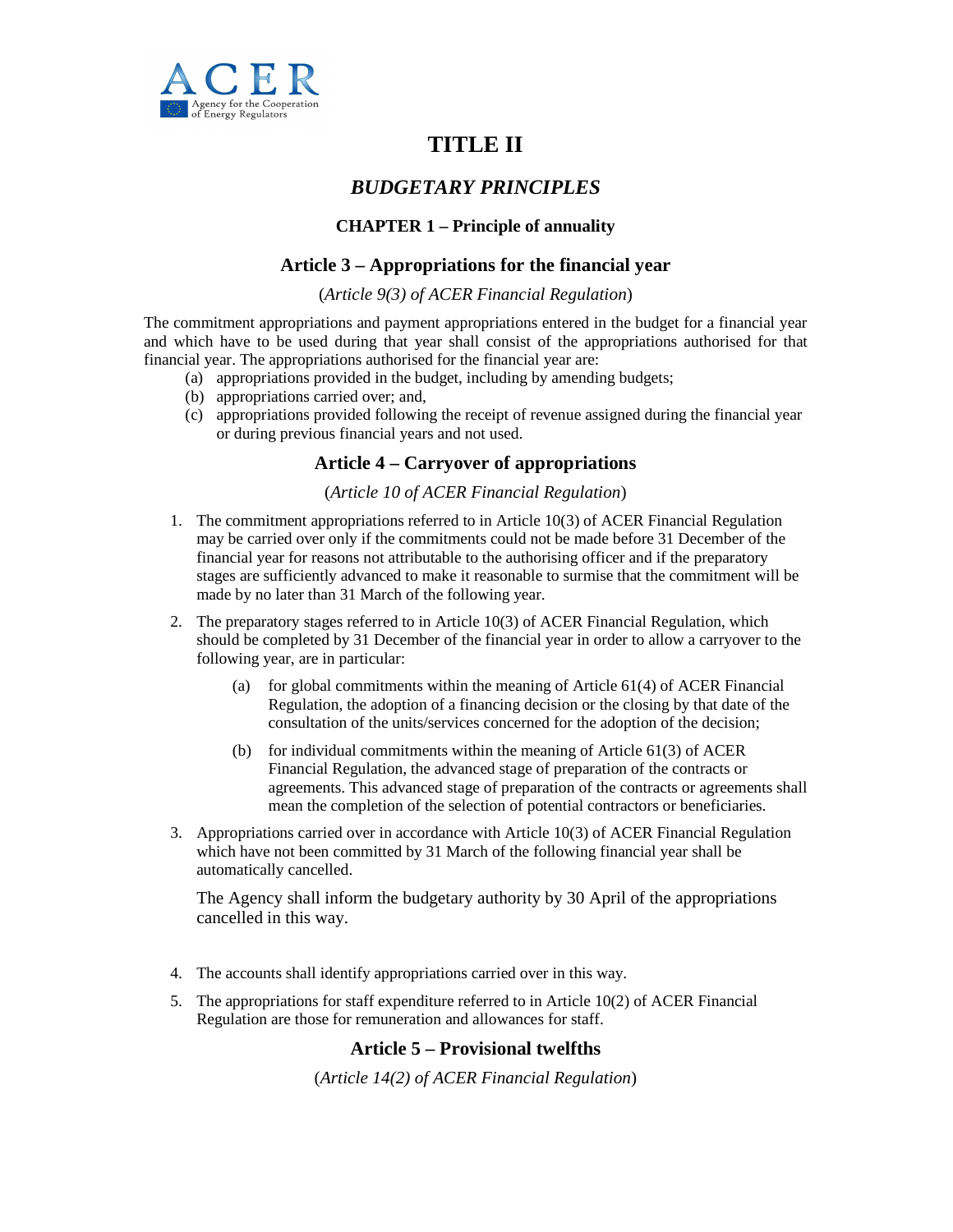

The total allotted appropriations of the previous financial year, as specified in Article 14(2) of ACER Financial Regulation, shall be understood to refer to the appropriations for the financial year referred to in Article 3 of this Regulation, after adjustment for the transfers made during that financial year.

## **CHAPTER 2 –Principle of unity of account**

### **Article 6 – Rate of conversion between the euro and other currencies**

(*Article 17 of ACER Financial Regulation*)

1. Conversion between the euro and other currencies shall be made by the responsible authorising officer using the daily euro exchange rate published in the C series of the *Official Journal of the European Union*.

Where conversion between the euro and another currency is to be made by the contractors or beneficiaries, the specific arrangements for conversion contained in procurement contracts, grant agreements or financing agreements shall apply.

- 2. If no daily euro exchange rate is published in the Official Journal of the European Union for the currency in question, the responsible authorising officer shall use the accounting rate referred to in paragraph 3.
- 3. For the purposes of the accounts provided for in Articles 84 to 89 of the ACER Financial Regulation and subject to Article 105 of these Rules, conversion between the euro and another currency shall be made using the monthly accounting rate of the euro. That accounting exchange rate shall be established by the Commission's accounting officer by means of any source of information he/she regards as reliable, on the basis of the exchange rate on the penultimate working day of the month preceding that for which the rate is established.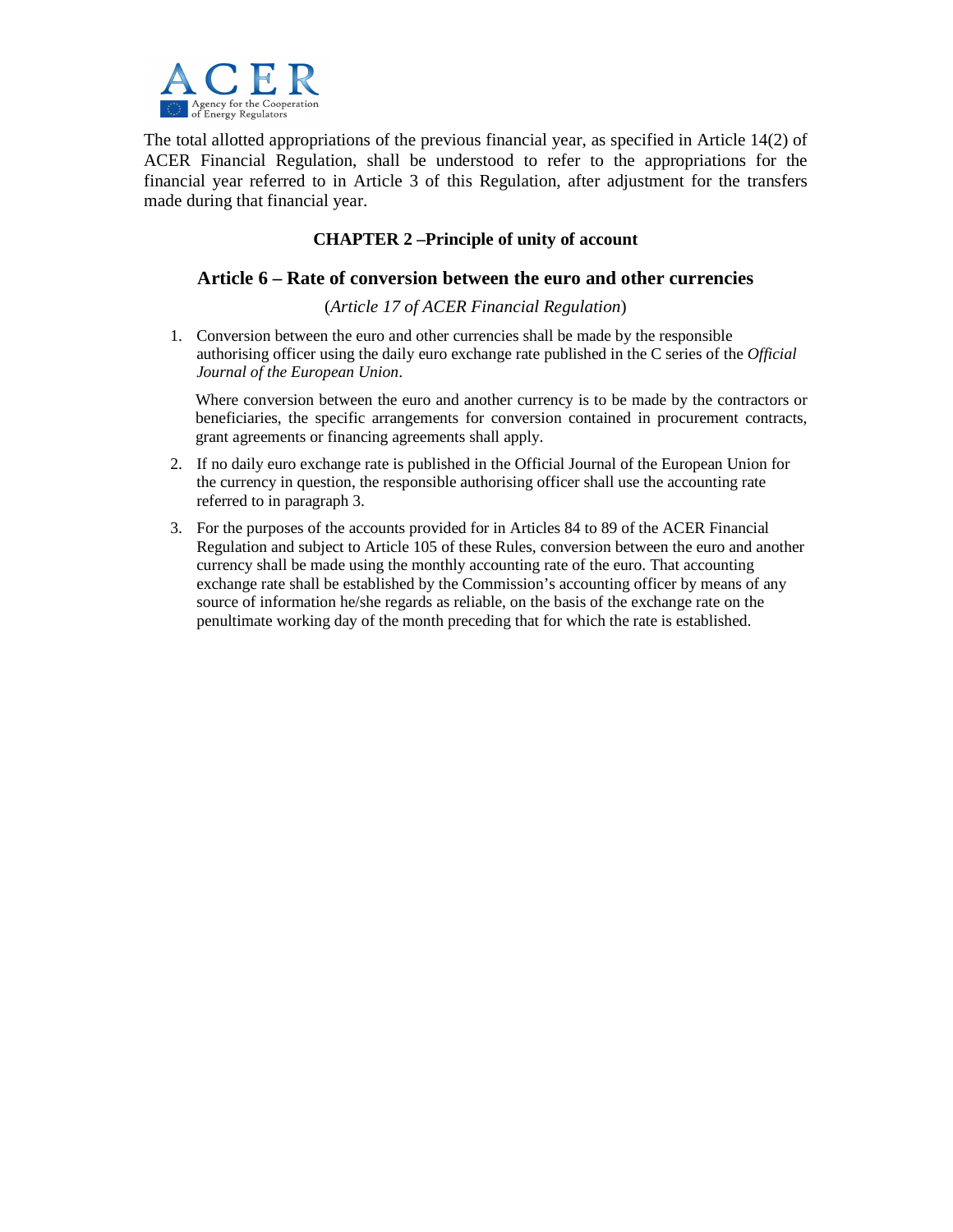

## **Article 7 – Rate to be used for the conversion between the euro and other currencies**

#### (*Article 17 of ACER Financial Regulation*)

- 1. Without prejudice to specific provisions deriving from the application of sector-specific regulations, or from specific procurement contracts, grant agreements and financing agreements, the rate to be used for conversion between the euro and other currencies shall, in cases where the conversion is carried out by the responsible authorising officer, be that of the day on which the payment order or recovery order is drawn up by the authorising department.
- 2. In case of euro imprest accounts, the rate to be used for the conversion between the euro and other currencies shall be determined by the date of the payment by the bank.
- 3. For the regularisation of imprest accounts in national currencies, as referred to in Article 17 of ACER Financial Regulation, the rate to be used for the conversion between the euro and other currencies shall be that of the month of the expenditure from the imprest account concerned.
- 4. For the reimbursement of flat-rate expenditure, or expenditure arising from the Staff Regulations which is fixed at a ceiling, and which is paid in a currency other than the euro, the rate to be used shall be that which is in force when the entitlement arises.

## **CHAPTER 3 – Principle of universality**

## **Article 8 – Structure to accommodate assigned revenue and provision of corresponding appropriations**

#### (*Article 19 of ACER Financial Regulation*)

- 1. The structure to accommodate assigned revenue in the budget shall comprise:
	- (a) in the statement of revenue, a budget line to receive the revenue;
	- (b) in the statement of expenditure, the budget remarks, including general remarks, shall show which lines may receive the appropriations corresponding to the assigned revenue which are made available.

In the case referred to in point (a) of the first subparagraph, a token entry  $(p.m.)$  shall be made and the estimated revenue shall be shown for information in the remarks.

2. The appropriations corresponding to assigned revenue may be made available, both as commitment appropriations and as payment appropriations, when the revenue has been received by ACER. They shall be made available automatically.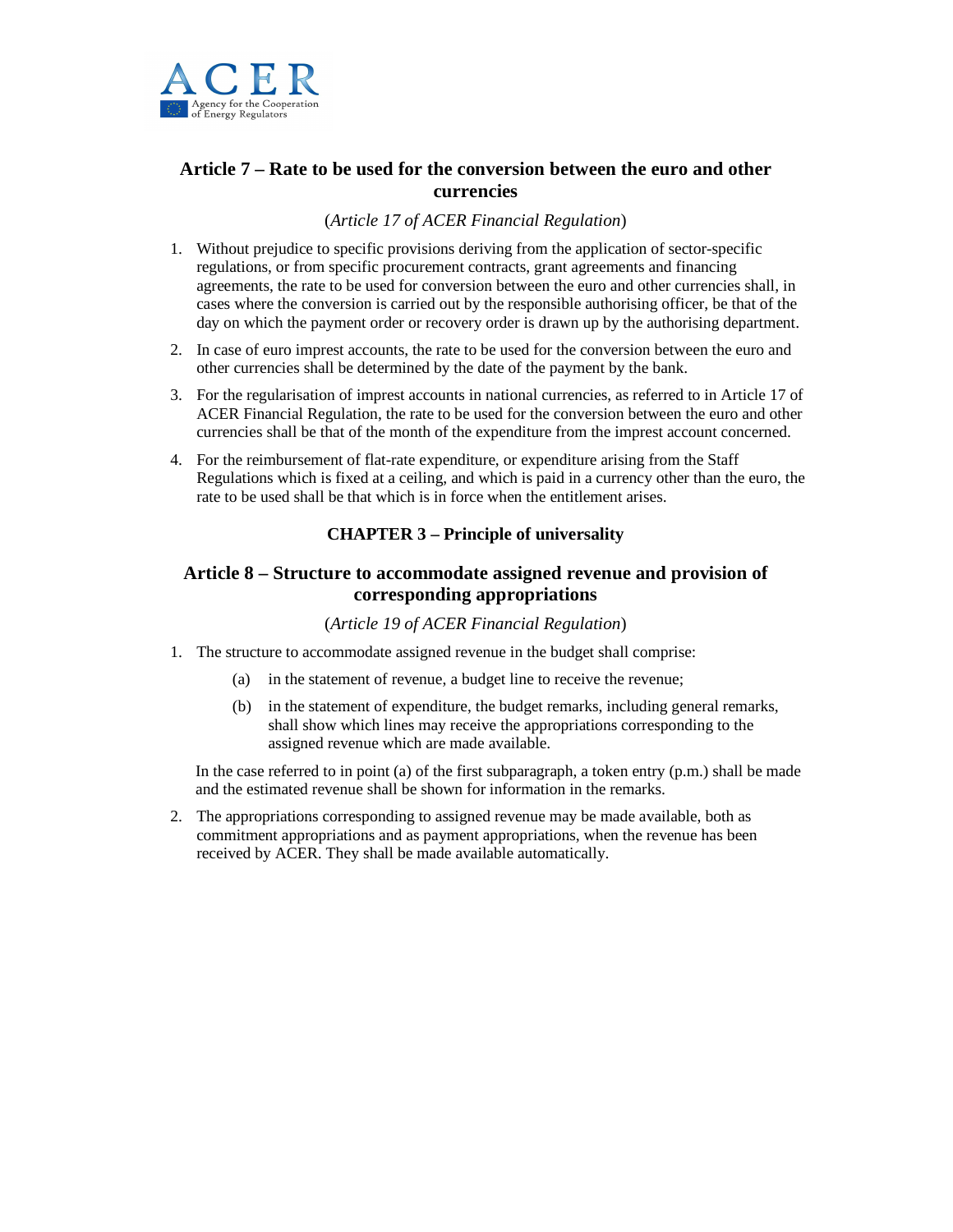

## **Article 9**

## **Assigned revenue resulting from the participation of EFTA States in certain Agency programmes**

*(Article 19 of the Financial Regulation)* 

- 1. The budget structure to accommodate the participation of the EFTA States in Agency activities shall be as follows:
	- (a) in the statement of revenue, a line with a token entry (p.m.) shall be entered to accommodate the full amount of the EFTA States' contribution for the year in question. The estimated amount shall be shown in the budget remarks;
	- (b) in the statement of expenditure:
		- i. the remarks for each line relating to the Agency activities in which the EFTA States participate shall show "for information" the estimated amount of the participation,
		- ii. an annex, forming an integral part of the budget, shall set out all the lines covering the Agency activities in which the EFTA States participate.

This annex referred to in point  $(b)(ii)$  of the first subparagraph reflects and is part of the structure to accommodate the appropriations corresponding to this participation, as provided for in paragraph 2, and to allow the expenditure to be implemented.

- 2. Under Article 82 of the Agreement on the European Economic Area, the amounts of the annual participation of the EFTA States, as confirmed to the Commission by the EEA Joint Committee in accordance with Article 1(5) of Protocol 32 annexed to that Agreement shall give rise to the provision, at the start of the year, of the full amounts of the corresponding appropriations for commitments and appropriations for payments.
- 3. If, in the course of the year, additional appropriations are provided on the budget lines with EFTA State participation without the EFTA States being able, during that year, to adjust their contributions in order to comply with the "proportionality factor" provided for in Article 82 of the Agreement on the European Economic Area, the Commission shall be authorised, as a provisional and exceptional measure, to use its cash resources to pre finance the share of the EFTA States. Whenever new appropriations are provided, the Commission shall, as soon as possible, call in the corresponding contributions from the EFTA States. The Commission shall inform the budgetary authority each year of the decisions taken.

The pre financing shall be regularised as soon as possible in the budget for the following year.

4. In accordance with Article 19(1) b of the Financial Regulation, the financial contributions of the EFTA States shall constitute assigned revenue. The accounting officer shall adopt appropriate measures to ensure that use of the revenue arising from these contributions and of the corresponding appropriations is monitored separately.

In the report provided for in Article 62 of the Financial Regulation, the Agency shall show separately the implementation, in both revenue and expenditure, corresponding to EFTA State participation.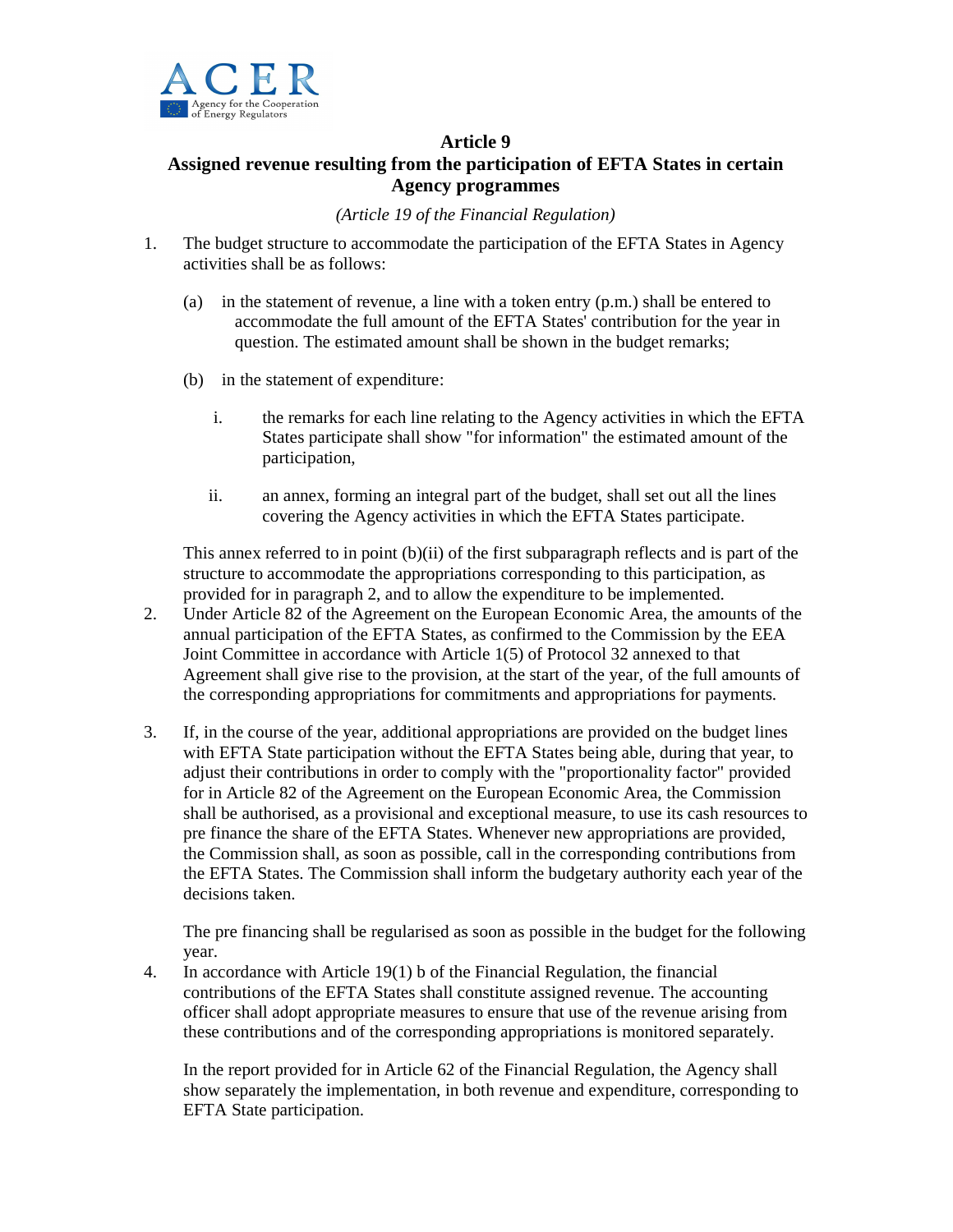

## **Article 10 – Charges entailed by acceptance of donations to ACER**

#### (*Article 20(2) of ACER Financial Regulation*)

For the purposes of the authorisation by the Administrative Board referred to in Article 20(2) of ACER Financial Regulation, the Director shall estimate and duly explain the financial charges, including follow-up costs, entailed by the acceptance of legacies, donations or grants, made to ACER.

#### **CHAPTER 4 – Principle of specification**

## **Article 11 – Rules concerning the calculation** of percentage of transfers

#### (*Article 23 of ACER Financial Regulation*)

- 1. The percentage referred to in Article 23(1) of the ACER Financial Regulation shall be calculated at the time the request for transfer is made and with reference to the appropriations provided in the budget, including amending budgets.
- 2. The amount to be taken into consideration shall be the sum of the transfers to be made on the line from which transfers are being made, after adjustment for earlier transfers made.

## **CHAPTER 5 – Principle of sound financial management**

## **Article 12 – Evaluation**

#### (*Article 25 of ACER Financial Regulation*)

- 1. Evaluations according to Article 25(4) of ACER Financial Regulation shall address:
	- (a) the need to be met in the short or long term;
	- (b) the added value of ACER involvement;
	- (c) the objectives to be achieved;
	- (d) the policy options available, including the risks associated with them;
	- (e) the results and impacts expected, and the indicators and evaluation arrangement needed to measure them;
	- (f) the most appropriate method of implementation for the preferred option(s);
	- (g) the internal coherence of the proposed programme or activity and its relations with other relevant instruments;
	- (h) the volume of appropriations, human resources and other administrative expenditure to be allocated with due regard for the cost-effectiveness principle;
	- (i) the lessons learned from similar experiences in the past.
- 2. The proposal shall set out the arrangements for monitoring, reporting and evaluation, taking due account of the respective responsibilities of all levels of government that will be involved in the implementation of the proposed programme or activity.
- 3. The activities financed on an annual basis shall have their results evaluated at least every 6 years or at least once in the case of multi-annual programmes.
- 4. The evaluations referred to in paragraph 1 shall be proportionate to the resources mobilised for and the impact of the programmes and activities.

## **Article 13 – Effective and efficient internal control**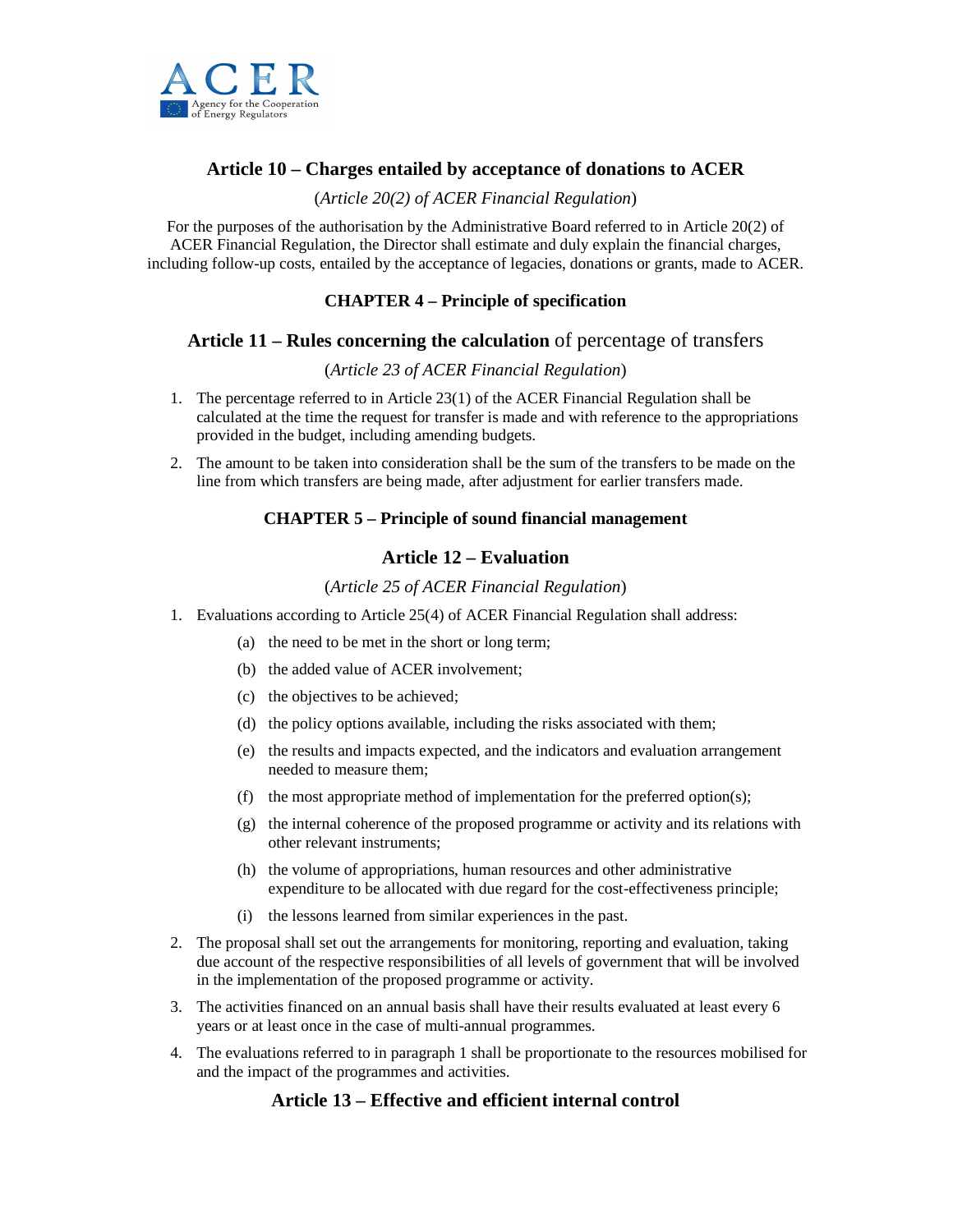

(*Article 25a(1) of ACER Financial Regulation*)

- 1. Effective internal control shall be based on best international practices and include in particular the following:
	- (a) segregation of tasks;
	- (b) an appropriate risk management and control strategy including controls at beneficiary level;
	- (c) avoidance of conflicts of interests;
	- (d) adequate audit trails and data integrity in data systems;
	- (e) procedures for monitoring of performance and for follow-up of identified internal control weaknesses and exceptions;
	- (f) periodic assessment of the sound functioning of the control system.
- 2. Efficient internal control shall be based on the following elements:
	- (a) the implementation of an appropriate risk management and control strategy coordinated among appropriate actors involved in the control chain;
	- (b) the accessibility of control results to all appropriate actors involved in the control chain;
	- (c) the timely application of corrective measures, including, where appropriate, dissuasive penalties;
	- (d) clear and unambiguous legislation underlying the policies;
	- (e) the elimination of multiple controls;
	- (f) the principle of improving the cost-benefit ratio of controls.

#### **CHAPTER 8 – Principle of transparency**

#### **Article 14 – Provisional publication of the budget**

#### (*Article 26 of ACER Financial Regulation*)

As soon as possible and no later than four weeks after the final adoption of the budget, the final detailed budget figures shall be published on the Internet site of ACER, pending official publication of the summary of the budget in the *Official Journal of the European Union*.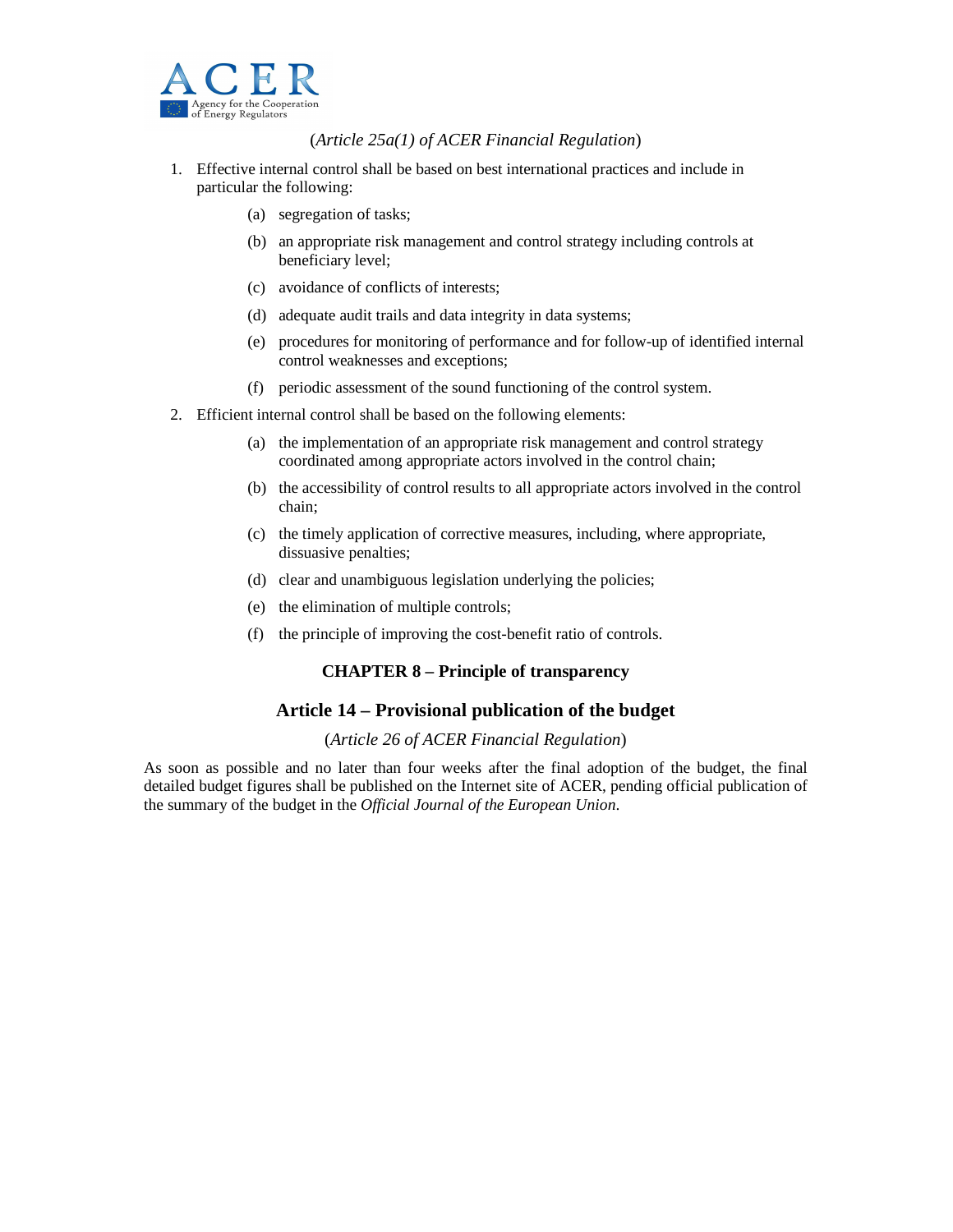

# **TITLE III**

## *ESTABLISHMENT AND STRUCTURE OF THE BUDGET*

#### **CHAPTER 1 – Establishment of the budget**

#### **Article 15 – Draft amending budgets**

#### (*Article 28 of ACER Financial Regulation*)

Draft amending budgets shall be accompanied by statements of grounds and the information on the implementation of the budget for the preceding and current financial years available at the time of their establishment.

## **CHAPTER 2 – Structure and presentation of the budget**

#### **Article 16 – Administrative appropriations**

#### (*Article 30 of ACER Financial Regulation*)

Administrative appropriations shall be divided into separate headings according to the following classification:

- (a) expenditure on staff authorised in the establishment plan: there shall be an amount of appropriations and a number of employment posts corresponding to this expenditure;
- (b) management expenditure (including representation expenses and meeting expenses);
- (c) expenditure on buildings and other related expenditure, including cleaning and maintenance, rental and hiring, telecommunications, water, gas and electricity;
- (d) support expenditure.

## **Article 17 – Actual expenditure in the last financial year for which the accounts have been closed**

#### (*Article 31(2)(b) of ACER Financial Regulation*)

For the purposes of establishing the budget, actual expenditure in the last financial year for which the accounts have been closed shall be determined as follows:

- (a) *in commitments*: commitments entered in the accounts during the financial year against appropriations for that financial year as defined in Article 3;
- (b) *in payments*: payments made during the financial year, that is to say, for which a payment order has been sent to the bank, against appropriations for that financial year as defined in the same article.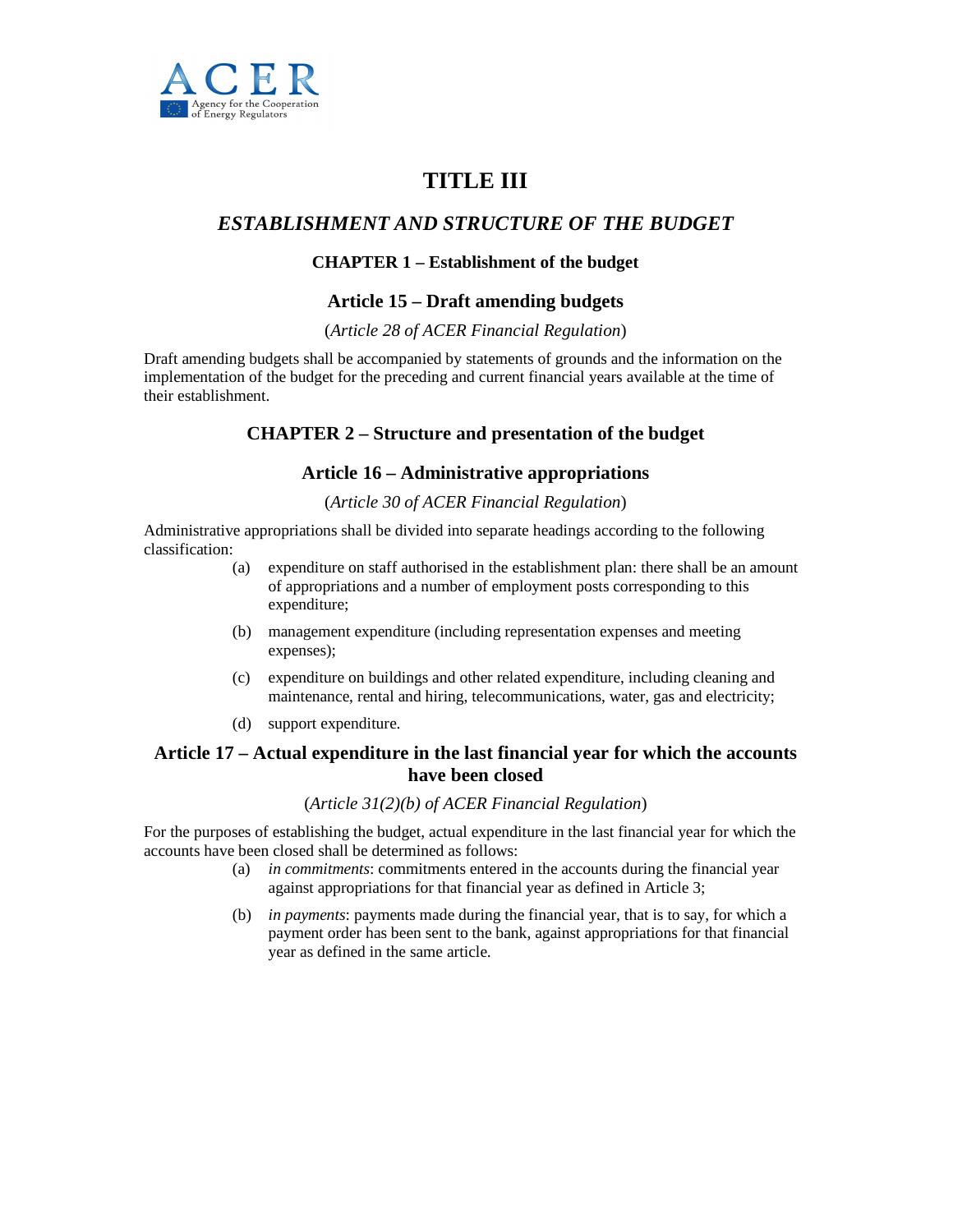

## **Article 18 – Budget remarks**

(*Article 31(2)(d) of ACER Financial Regulation*)

The budget remarks shall include:

- (a) the references to ACER Regulation, where such exist;
- (b) all appropriate explanations concerning the nature and purpose of the appropriations.

# **TITLE IV**

## *IMPLEMENTATION OF THE BUDGET*

## **CHAPTER 1 – General provisions**

## **Article 19 – Definition of a conflict of interest**

#### (*Article 35 of ACER Financial Regulation*)

- 1. Acts likely to be vitiated by a conflict of interest within the meaning of Article 35(2) of ACER Financial Regulation may, *inter alia*, take one of the following forms:
	- (a) granting oneself or others unjustified direct or indirect advantages;
	- (b) refusing to grant a beneficiary the rights or advantages to which that beneficiary is entitled;
	- (c) committing undue or wrongful acts or failing to carry out acts that are mandatory.
- 2. The competent authority referred to in Article 35(1) of ACER Financial Regulation shall be the hierarchical superior of the member of staff concerned. The hierarchical superior shall confirm in writing whether or not there is a conflict of interests. If there is, the hierarchical superior shall personally take any appropriate decision.
- 3. A conflict of interest shall be presumed to exist if an applicant, candidate or tenderer is a member of staff covered by the Staff Regulations, unless his participation in the procedure has been authorised in advance by his superior.

## **Article 20 – Compliance with the procurement rules**

#### (*Article 36 of ACER Financial Regulation*)

Where ACER entrusts tasks to external private-sector entities or bodies under Article 36(2) of ACER Financial Regulation, it shall conclude a contract in accordance with the provisions of Title V of Part One of the General Financial Regulation and Title V of the Implementing Rules to the General Financial Regulation.

## **CHAPTER 2 – Financial actors**

#### **Section 1 – Principle of segregation of duties**

#### **Article 21 – Rights and obligations of the financial actors**

#### (*Article 37 of ACER Financial Regulation*)

Each financial actor shall be provided with the resources required to perform his duties and a charter describing in detail his tasks, rights and obligations.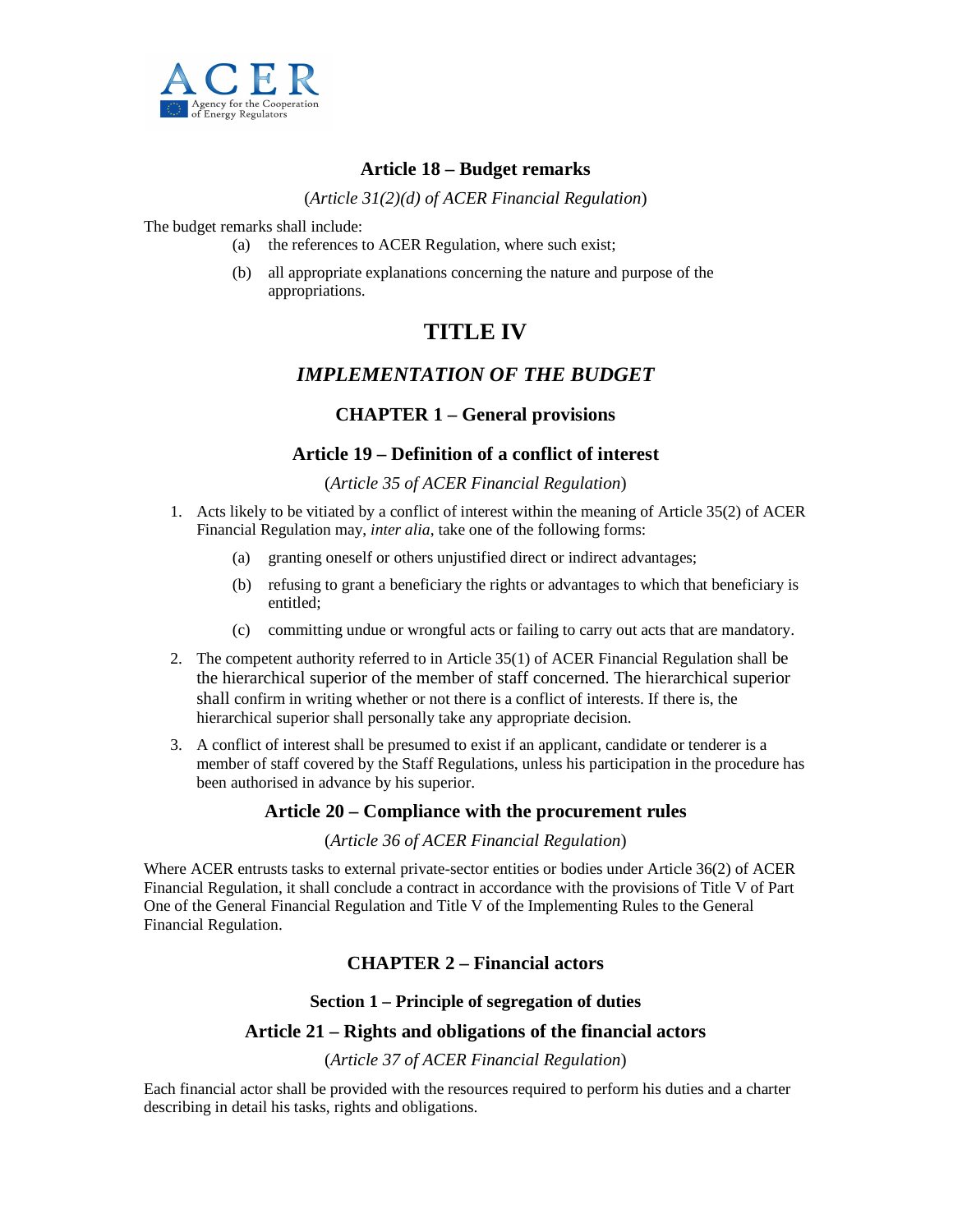

### **Section 2 – Authorising officer**

## **Article 22 – Management and internal control procedures**

#### (*Article 38(4) of ACER Financial Regulation*)

The management and internal control systems and procedures shall be designed to:

- (a) achieve the objectives of the programmes and actions of ACER in accordance with the principle of sound financial management;
- (b) comply with the rules of European Union law and minimum control standards established by ACER;
- (c) safeguard ACER's assets and information;
- (d) prevent and detect irregularities, errors and fraud;
- (e) identify and prevent management risks and manage them effectively;
- (f) ensure reliable production of financial and management information;
- (g) keep supporting documents relating to and subsequent to budget implementation and budget implementation measures;
- (h) keep documents relating to advance guarantees for ACER and keep a log to enable such guarantees to be adequately monitored.

#### **Article 23 – Keeping of supporting documents by authorising officers**

#### (*Article 38(6) of ACER Financial Regulation*)

The management systems and procedures concerning the keeping of original supporting documents shall provide for:

- (a) such documents to be numbered;
- (b) such documents to be dated;
- (c) registers, which may be computerised, to be kept identifying the exact location of such documents;
- (d) such documents to be kept for at least five years from the date on which the European Parliament grants discharge for the budgetary year to which the documents relate. Documents relating to operations not definitively closed shall be kept for longer, that is to say, until the end of the year following that in which the operations are closed.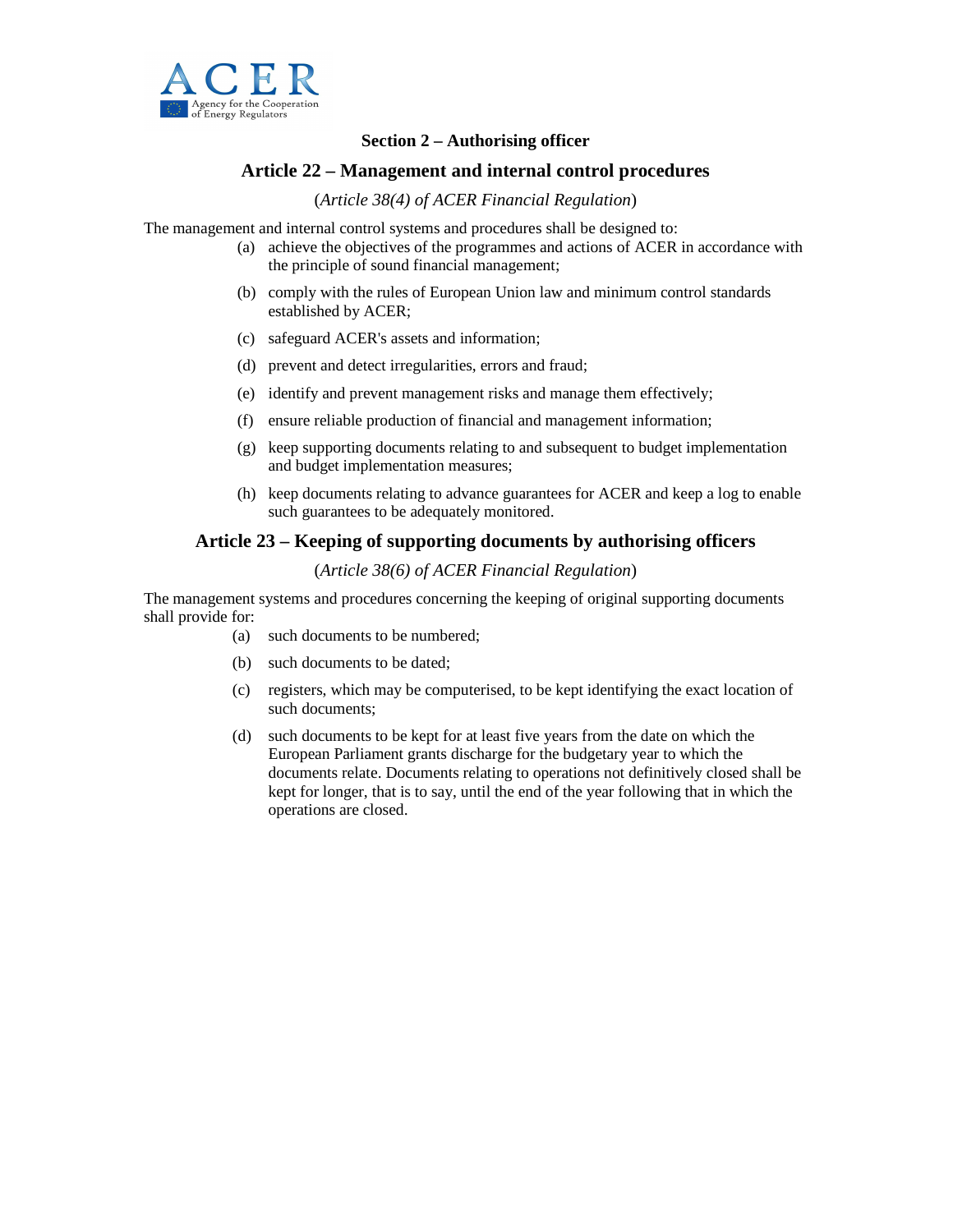

## **Article 24 – Code of professional standards**

#### (*Article 39(6) of ACER Financial Regulation*)

- 1. The staff designated by the authorising officer responsible to verify financial operations shall be chosen on the grounds of their knowledge, skills and particular qualifications as evidenced by diplomas or by appropriate professional experience, or after an appropriate training programme.
- 2. ACER shall draw up a code of professional standards which shall determine, on matters of internal control, inspection and audit:
	- (a) the level of technical and financial competence required of the staff referred to in paragraph 1;
	- (b) the obligation for such staff to undergo continuing training;
	- (c) the mission, role and tasks allocated to them;
	- (d) the rules of conduct, in particular the standards of ethics and integrity that they must comply with and the rights they enjoy.
- 3. ACER shall put in place the appropriate structures to distribute to authorising units/services and update periodically appropriate information concerning the control standards and the methods and techniques available for that purpose.

## **Article 25 – Ex-post verification and annual activity report**

#### (*Article 40 of ACER Financial Regulation*)

The result of the ex post verifications shall, with other matters, be set out in the annual activity report submitted by the Director to the Administrative Board.

#### **Article 26 – Failure of the authorising officer to take action**

#### (*Article 41 of ACER Financial Regulation*)

Failure by the authorising officer to take action, as referred to in Article 41 of the ACER Financial Regulation, shall mean the absence of any reply within a reasonable time given the circumstances of the case and, at all events, within a month at most.

## **Article 27 - Report on negotiated procedures**

*(Article 74 of the ACER Financial Regulation)* 

Authorising officers by delegation shall record, for each financial year, contracts concluded under the negotiated procedures referred to in Articles  $126(1)(a)$  to  $(g)$ ,  $127(1)(a)$  to  $(d)$  of the Commission Regulation (EC, Euratom) No 2342/2002 of 23 December 2002 laying down detailed rules for the implementation of Council Regulation (EC, Euratom) No 1605/2002 on the Financial Regulation applicable to the general budget of the European Communities, as amended. If the proportion of negotiated procedures in relation to the number of contracts awarded by the same authorising officer by delegation increases appreciably in relation to earlier years or if that proportion is distinctly higher than the average recorded for the Agency, the authorising officer responsible shall report to the Agency Administrative Board setting out any measures taken to reverse that trend. The Agency shall send a report on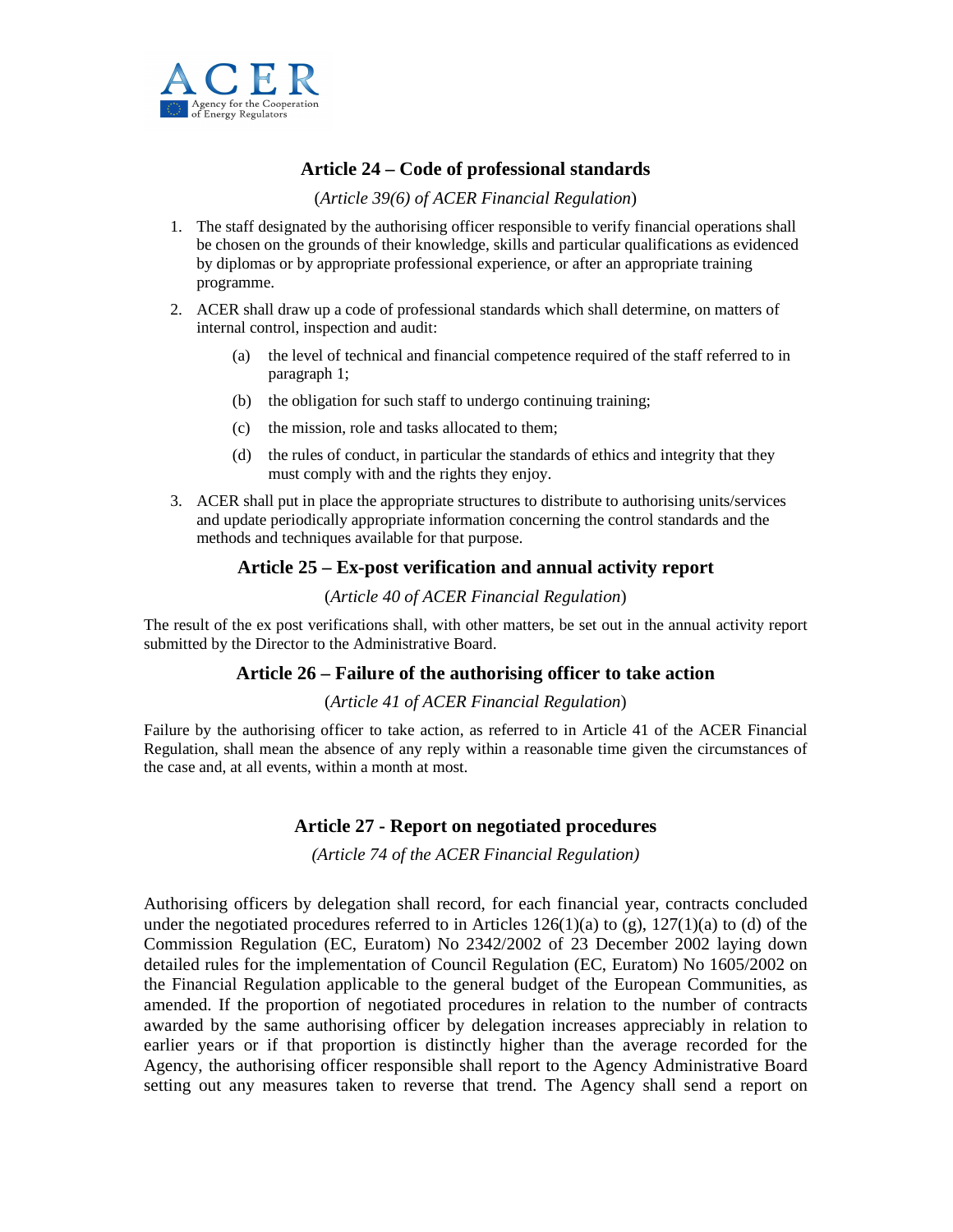

negotiated procedures to the budgetary authority, preferably as an annex to the annual activity report.

#### **Section 3 – Accounting officer**

#### **Article 28 – Appointment of the Accounting officer**

(*Article 43 of ACER Financial Regulation*)

The Administrative Board shall appoint an accounting officer from officials or temporary agents subject to the Staff Regulations of Officials of the European Communities and Conditions of Employment of other Servants of the European Communities.

The accounting officer shall, obligatorily, be chosen on the grounds of his/her particular competence as evidenced by diplomas and/or by equivalent professional experience.

#### **Article 29 – Termination of duties of the accounting officer**

#### (*Article 43 of ACER Financial Regulation*)

- 1. A trial balance shall be drawn up without delay in the event of termination of the duties of the accounting officer.
- 2. The trial balance accompanied by a handing over report shall be transmitted by the accounting officer who is terminating his duties or, if this is not possible, by a staff member in his department to the new accounting officer.

The new accounting officer shall sign the trial balance in acceptance within one month from the date of transmission and may make reservations.

The handing over report shall also contain the result of the trial balance and any reservations made.

3. ACER shall inform the budgetary authority of the appointment or termination of duties of its accounting officer.

### **Article 30 – Transmission of financial and management information to the accounting officer**

#### (*Article 43 of ACER Financial Regulation*)

The authorising officer shall send the accounting officer, in accordance with the rules adopted by the latter, the financial and management information required for the performance of the accounting officer's duties.

#### **Article 31 – Opinion on accounting and inventory systems**

#### (*Article 43 of ACER Financial Regulation*)

Where financial management systems set up by the authorising officer provide data for ACER's accounts or are used to substantiate data in those accounts, the accounting officer must give his agreement to the introduction or modification of such systems.

The accounting officer shall also be consulted regarding the introduction or modification by the authorising officers responsible of inventory systems and systems for valuing assets and liabilities.

#### **Article 31 – Treasury management**

#### (*Article 43 of ACER Financial Regulation*)

1. The accounting officer shall ensure that ACER has at its disposal sufficient funds to cover the cash requirements arising from budgetary implementation.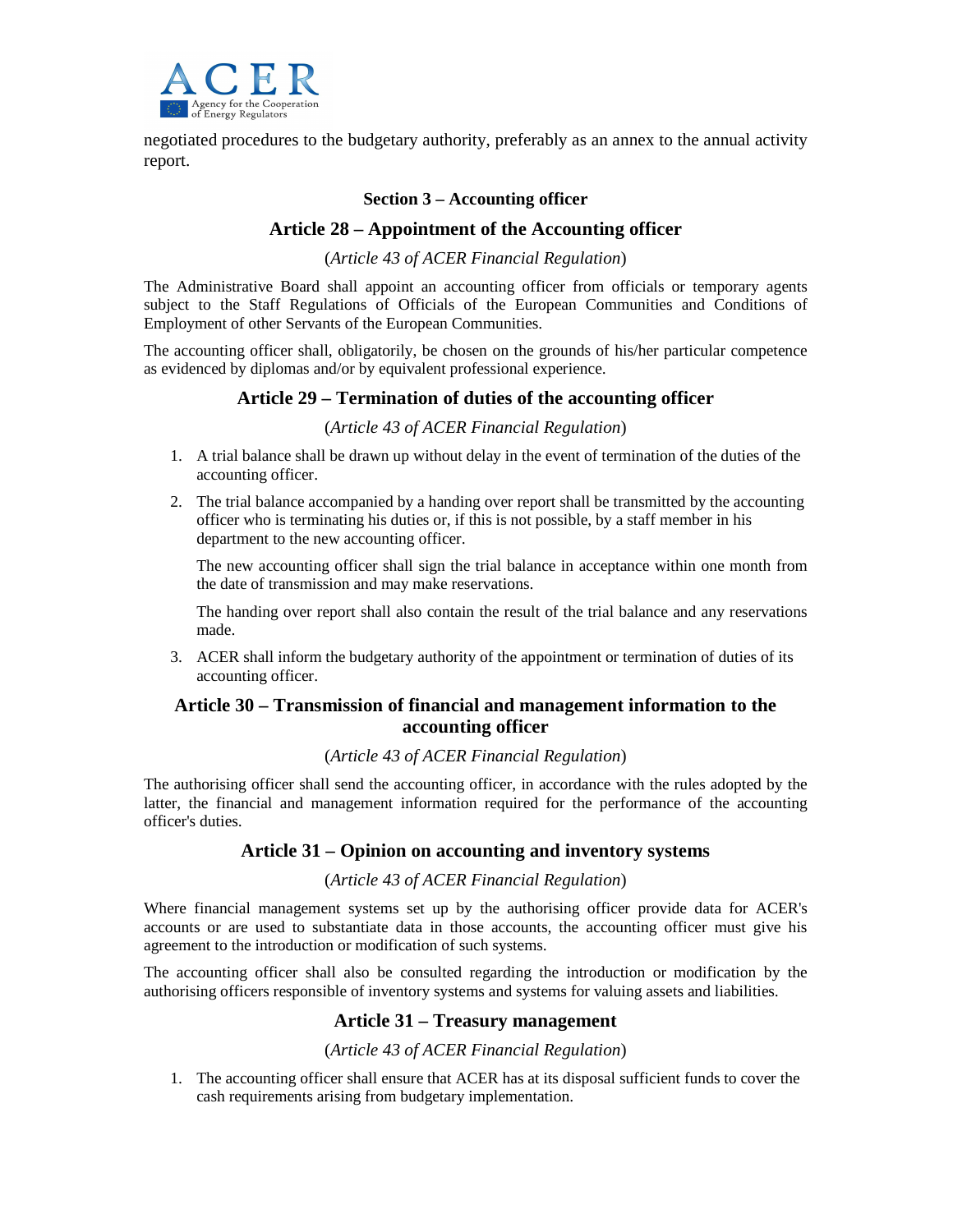

2. For the purposes of paragraph 1, the accounting officer shall set up cash management systems enabling him to draw up cash-flow forecasts.

## **Article 32 – Management of bank accounts**

#### (*Article 43 of ACER Financial Regulation*)

- 1. For the requirements of treasury management, the accounting officer may open accounts in the name of ACER with financial institutions or national central banks or cause such accounts to be opened. In duly warranted circumstances, he/she may open accounts in currencies other than the euro.
- 2. The accounting officer shall negotiate the operating terms for accounts with financial institutions, in accordance with the principles of sound financial management, efficiency and competitive tendering.
- 3. At least every five years the accounting officer shall relaunch competitive tendering between financial institutions with which accounts have been opened.
- 4. The accounting officer shall ensure strict compliance with the operating terms for accounts opened with financial institutions.

#### **Article 33 – Signature on accounts**

#### (*Article 43 of ACER Financial Regulation*)

The terms governing the opening, operation and use of accounts shall provide, depending on internal control requirements, that cheques, bank credit transfer orders or any other banking operations must be signed by one or more duly authorised members of staff.

To that end, the accounting officer of ACER shall communicate to all financial institutions with which ACER has opened accounts the names and specimen signatures of the authorised members of staff.

## **Article 34 – Management of account balances**

#### (*Article 43 of ACER Financial Regulation*)

- 1. The accounting officer shall ensure that the balance on the bank accounts referred to in Article 36 does not deviate significantly from the cash-flow forecasts referred to in Article 35(2) and in any event:
	- (a) that none of those accounts is in debit;
	- (b) that the balance of accounts held in other currencies is periodically converted into euro.
- 2. The accounting officer may not maintain balances in foreign currency accounts which might cause excessive losses to ACER as a result of exchange rate fluctuations.

#### **Article 35 – Transfers and conversion operations**

(*Article 43 of ACER Financial Regulation*)

Without prejudice to Article 42, the accounting officer shall conduct transfers between accounts opened in the name of ACER with financial institutions, and conduct currency conversion operations.

## **Article 36 – Methods of payment**

#### (*Article 43 of ACER Financial Regulation*)

Payments shall be made by bank credit transfer by cheque.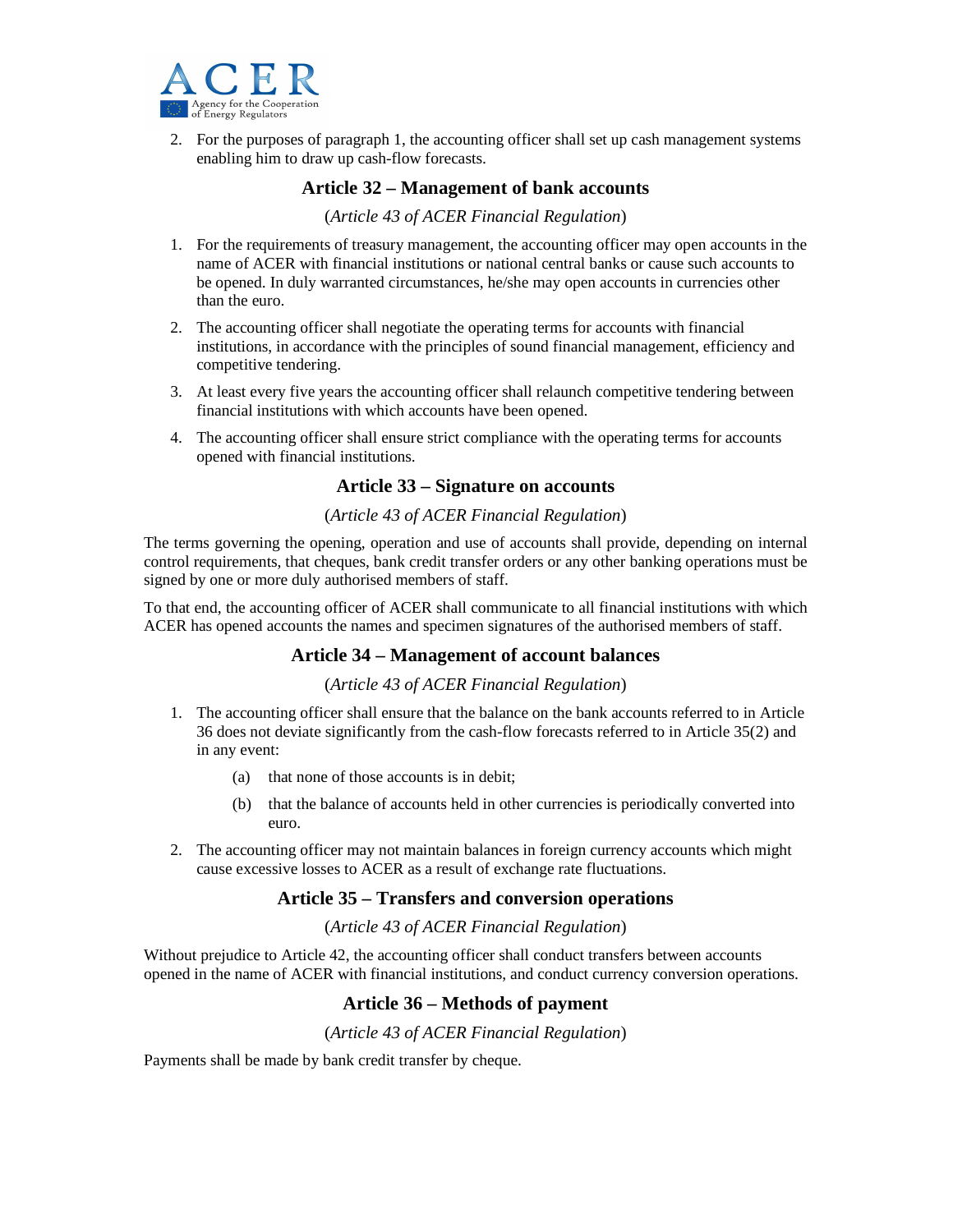

## **Article 37 – Legal Entities Files**

(*Article 43 of ACER Financial Regulation*)

1. The accounting officer may make payments by bank credit transfer only if the payee's bank account details and information confirming the payee's identity, or any modification, have first been entered in a common file.

Any such entry in the file of the payee's legal and bank account details or modification of those details shall be based on a supporting document, the form of which shall be defined by the Commission's accounting officer.

2. With a view to payment by bank credit transfer, authorising officers may enter into a commitment towards a third party on behalf of ACER only if that third party has provided the documentation required for its entry in the file.

Authorising officers shall inform the accounting officer of any change in the legal and bank account details communicated to them by the payee and shall check that these details are valid before a payment is made.

## **Article 38 – Keeping of supporting documents by the accounting officer**

#### (*Article 43 of ACER Financial Regulation*)

Supporting documents for the accounting system and for the preparation of the accounts referred to in Article 76 of ACER Financial Regulation shall be kept for at least five years from the date on which the European Parliament grants discharge for the budgetary year to which the documents relate.

However, documents relating to operations not definitively closed shall be kept for longer, that is to say, until the end of the year following that in which the operations are closed.

## **Section 4 – Imprest administrator**

#### **Article 39 – Conditions of use of imprest accounts**

#### (*Article 44 of ACER Financial Regulation*)

- 1. Where, owing to the limited amounts involved, it is materially impossible or inefficient to carry out payment operations by budgetary procedures, imprest accounts may be set up for the payment of such expenditure.
- 2. The imprest administrator may be authorised to provisionally validate and pay expenditure, on the basis of a detailed framework set out in the instructions from the authorising officer responsible. Those instructions shall specify the rules and conditions under which the provisional validation and payments shall be carried out.
- 3. The creation of an imprest account and the appointment of an imprest administrator shall be the subject to a decision by the accounting officer, on a duly substantiated proposal from the authorising officer responsible. That decision shall set out the respective responsibilities and obligations of the imprest administrator and the authorising officer.

Amendment of the operating terms for an imprest account shall also be the subject of a decision by the accounting officer on a duly substantiated proposal from the authorising officer responsible.

#### **Article 40 – Conditions governing creation and payment**

#### (*Article 44 of ACER Financial Regulation*)

1. The decision setting up an imprest account and appointing an imprest administrator and the decision amending the operating terms for an imprest account shall specify in particular: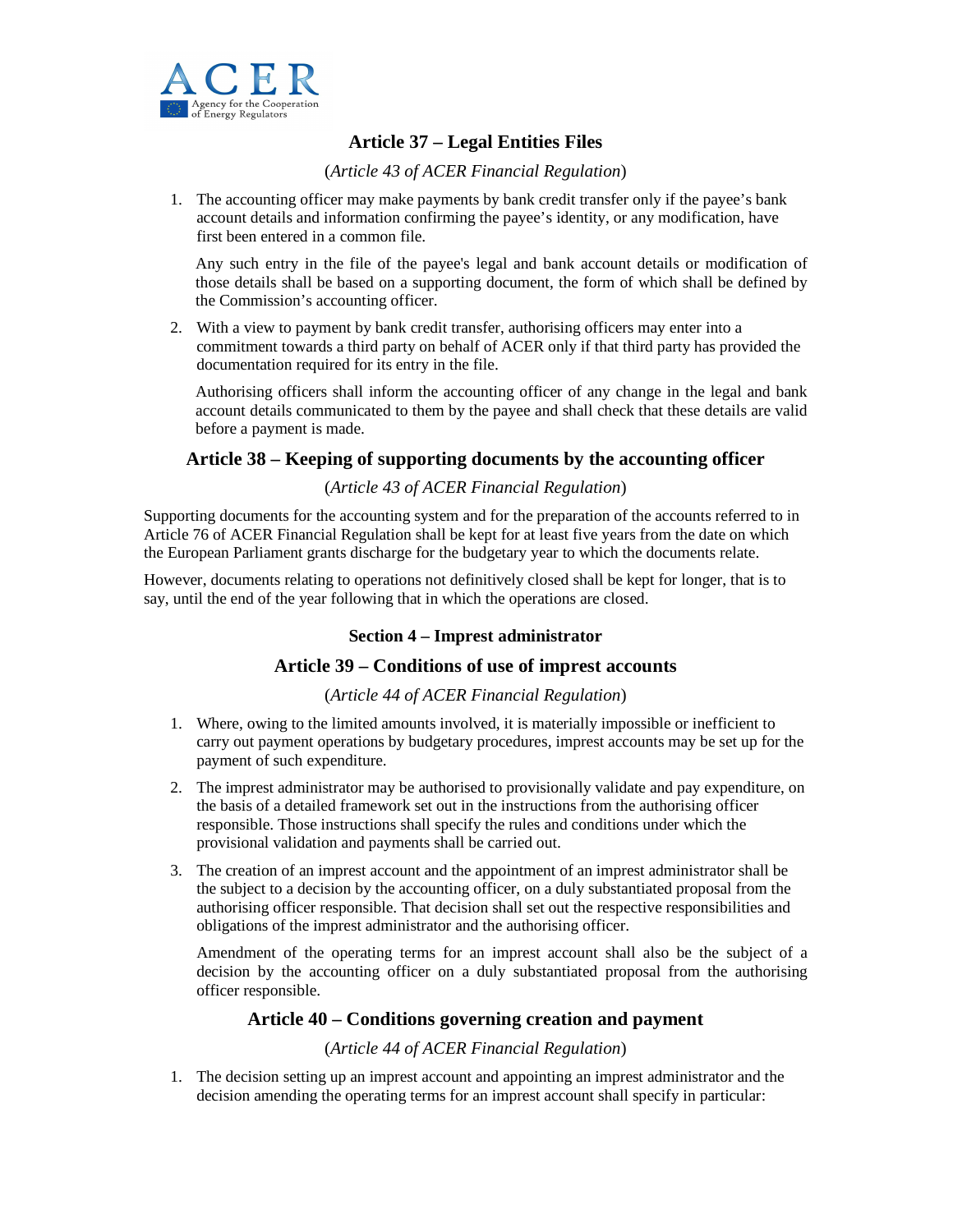

- (a) the maximum amount which may be initially provided as an imprest, and its purpose;
- (b) whether it is opened in the form of a bank account or a post office giro account in the name of ACER;
- (c) the nature and maximum amount of each item of expenditure which may be paid by the imprest administrator to third parties or collected from them;
- (d) the frequency with which supporting documents must be produced, the procedure for producing them and the arrangements for transmitting them to the authorising officer for settlement;
- (e) the procedure to be followed if the imprest has to be replenished;
- (f) that imprest transactions will be settled by the authorising officer by no later than the end of the following month, so that the accounting balance and the bank balance can be reconciled;
- (g) the period of validity of the authorisation given to the imprest administrator by the accounting officer;
- (h) the identity of the appointed imprest administrator.
- 2. In proposals for decisions setting up imprest accounts the authorising officer responsible shall ensure that:
	- (a) priority is given to the use of budgetary procedures where there is access to the central computerised accounting system;
	- (b) imprest accounts are used only in substantiated cases.

The maximum amount which may be paid by the imprest administrator where it is materially impossible or inefficient to carry out payment operations by budgetary procedures shall be specified in a separate policy but shall in any case not exceed EUR 1,000 for each item of expenditure.

- 3. The imprest administrator may make payments to third parties on the basis and within the limits of:
	- (a) prior budget and legal commitments signed by the authorising officer responsible;
	- (b) the positive residual balance of the imprest account, in cash or at the bank.
- 4. Payments from imprest accounts may be made by bank credit transfer, including the direct debit system referred to in Article 80 of the General Financial Regulation, cheque or other means of payment, in accordance with the instructions laid down by the accounting officer.
- 5. Payments made shall be followed by formal final validation decisions and/or payment orders signed by the authorising officer responsible.

#### **Article 41 – Choice of imprest administrators**

#### (*Article 44 of ACER Financial Regulation*)

Imprest administrators shall be chosen from temporary agents or, should the need arise and only in duly substantiated cases, from other members of staff. Imprest administrators shall be chosen on the grounds of their knowledge, skills and particular qualifications as evidenced by diplomas or by appropriate professional experience, or after an appropriate training programme.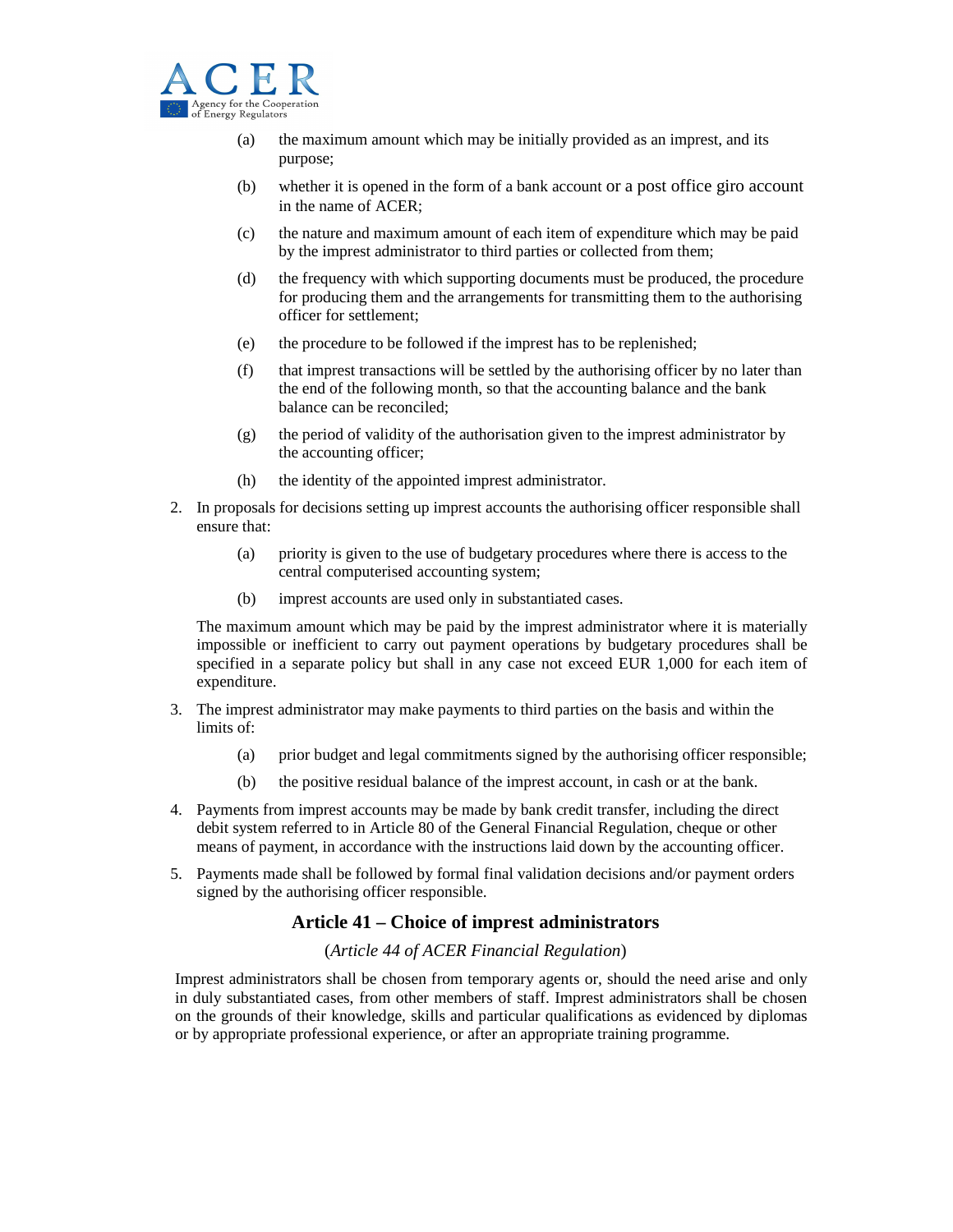

## **Article 42 – Endowment of imprest accounts**

(*Article 44 of ACER Financial Regulation*)

1. The accounting officer shall make payments endowing imprest accounts and shall monitor those accounts from the point of view of opening of bank accounts and delegation of signatures and controls on the spot and in the centralised accounts. The accounting officer shall endow the imprest accounts. Imprests shall be paid to the bank account opened for the imprest.

Imprest accounts may also be endowed directly by miscellaneous local revenue such as that arising from:

- (a) sales of equipment;
- (b) publications;
- (c) miscellaneous repayments;
- (d) interest.

The imprest shall be settled, in terms of expenditure or miscellaneous or assigned revenue, in accordance with the decision setting up the imprest account referred to in Article.40 and the provisions of ACER Financial Regulation. The amounts in question shall be deducted by the authorising officer when he subsequently replenishes the imprest accounts concerned.

2. In order, in particular, to avoid any exchange losses, the imprest administrator may make transfers between different bank accounts relating to the same imprest.

#### **Article 43 – Checks by authorising officers and accounting officer**

#### (*Article 44 of ACER Financial Regulation*)

- 1. The imprest administrator shall keep an account of the funds at his disposal, in cash and at the bank, and of payments made and amounts received, in accordance with the rules and on the instructions given by the accounting officer. Statements of that account shall be accessible at all times to the authorising officer responsible and a list of transactions shall be established at least once a month and be sent in the following month together with supporting documents by the imprest administrator to the authorising officer responsible for settlement of the imprest operations.
- 2. The accounting officer shall carry out, or have carried out by a staff member in his own department or in the authorising department specially empowered for that purpose, checks, which must as a general rule be effected on the spot and without warning, to verify the existence of the funds allocated to the imprest administrators and the bookkeeping and to check that imprest transactions are settled within the time-limit set. The accounting officer shall communicate the findings of those checks to the authorising officer responsible.

## **Article 44 – Procurement procedures**

(*Article 44 of ACER Financial Regulation*)

Payments of amounts less than or equal to EUR 500 made from imprest accounts may consist simply in the payment of costs against invoices, without prior acceptance of a tender.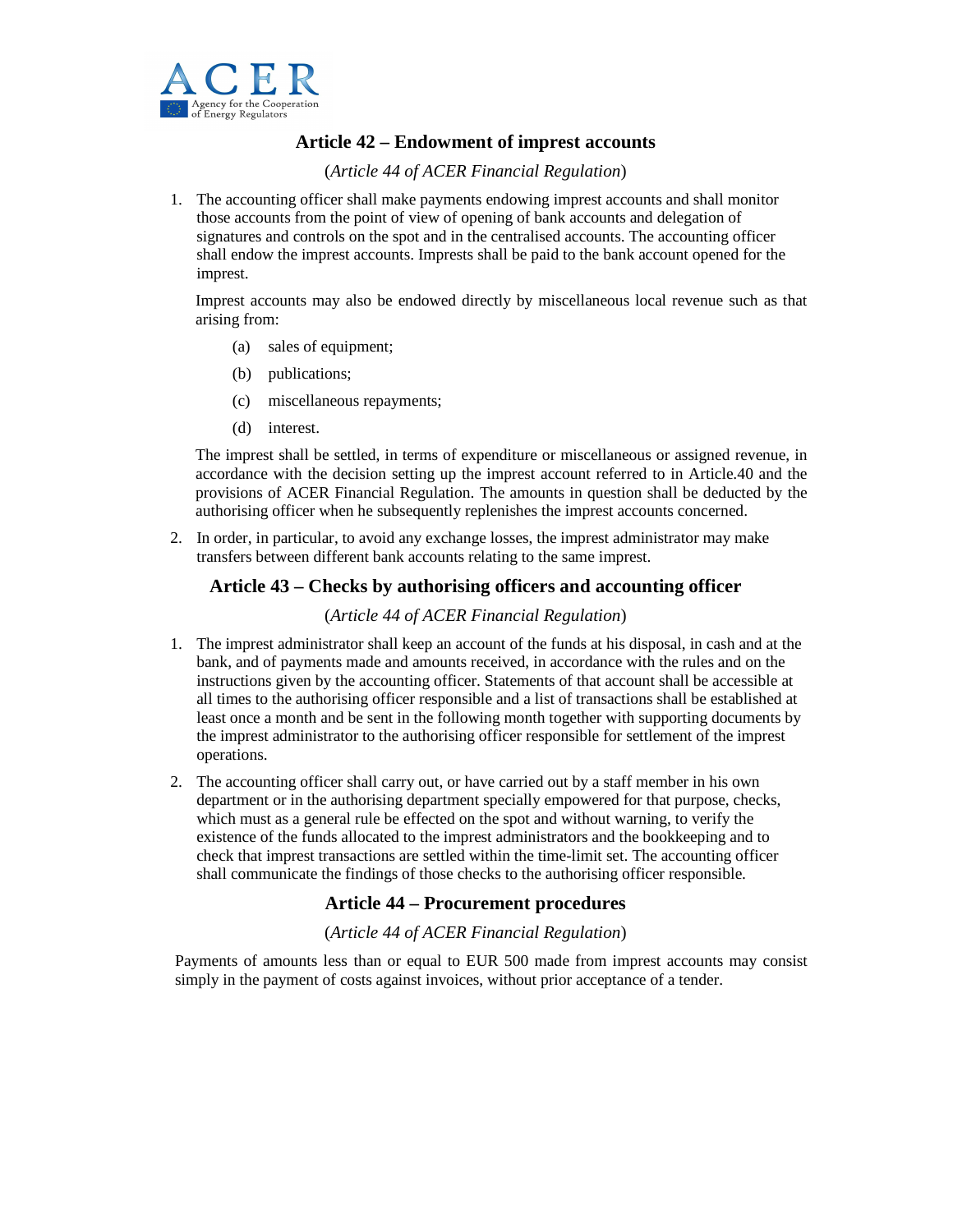

## **CHAPTER 3 – Liability of the financial actors**

#### **Section 1 – General rules**

## **Article 45 – Bodies responsible in matters of fraud**

(*Article 41 and 46(2) of ACER Financial Regulation*)

The authorities and bodies referred to in Articles 41 and 46(2) of ACER Financial Regulation shall be understood to mean the bodies designated by the Staff Regulations and the decisions of the European Union institutions concerning the terms and conditions for internal investigations in relation to the prevention of fraud, corruption and any other illegal activity detrimental to the European Union' interests.

#### **Section 2 – Rules applicable to the authorising officers and authorising officers by delegation or subdelegation**

#### **Article 45 – Financial irregularities**

#### (*Article 47(4) of ACER Financial Regulation*)

Without prejudice to the powers of OLAF, the Panel referred to in Article 47(4) of ACER Financial Regulation (hereinafter "the panel") shall be competent in respect of any infringement of a provision of ACER Financial Regulation or of a provision relating to financial management or the checking of operations resulting from an act or omission of a member of staff.

#### **Article 46 – Financial irregularities panel**

#### (*Article 47(4) of ACER Financial Regulation*)

1. Cases of financial irregularities as referred to in Article 45 shall be referred to the Panel by the appointing authority for an opinion referred to in the second subparagraph of Article 47(4) of the ACER Financial Regulation.

An authorising officer by delegation or subdelegation may refer a matter to the panel if he considers that a financial irregularity has occurred. The Panel shall deliver an opinion evaluating whether irregularities within the meaning of Article 45 have occurred, how serious they are and what their consequences might be. Where the Panel's analysis suggests that the case referred to it is a matter for OLAF, it shall transmit the file to the appointing authority without delay and shall inform OLAF at once.

When the panel is directly informed of a matter by a member of staff in accordance with Article 41 of the Financial Regulation, it shall transmit the file to the appointing authority and shall inform the member of staff accordingly. The appointing authority may request the panel's opinion on the case.

2. In the case of a joint panel established by several agencies, the participating agencies shall, depending on their own internal organisation, specify the operating arrangements of the panel and its composition, which shall include an external participant with the required qualifications and expertise.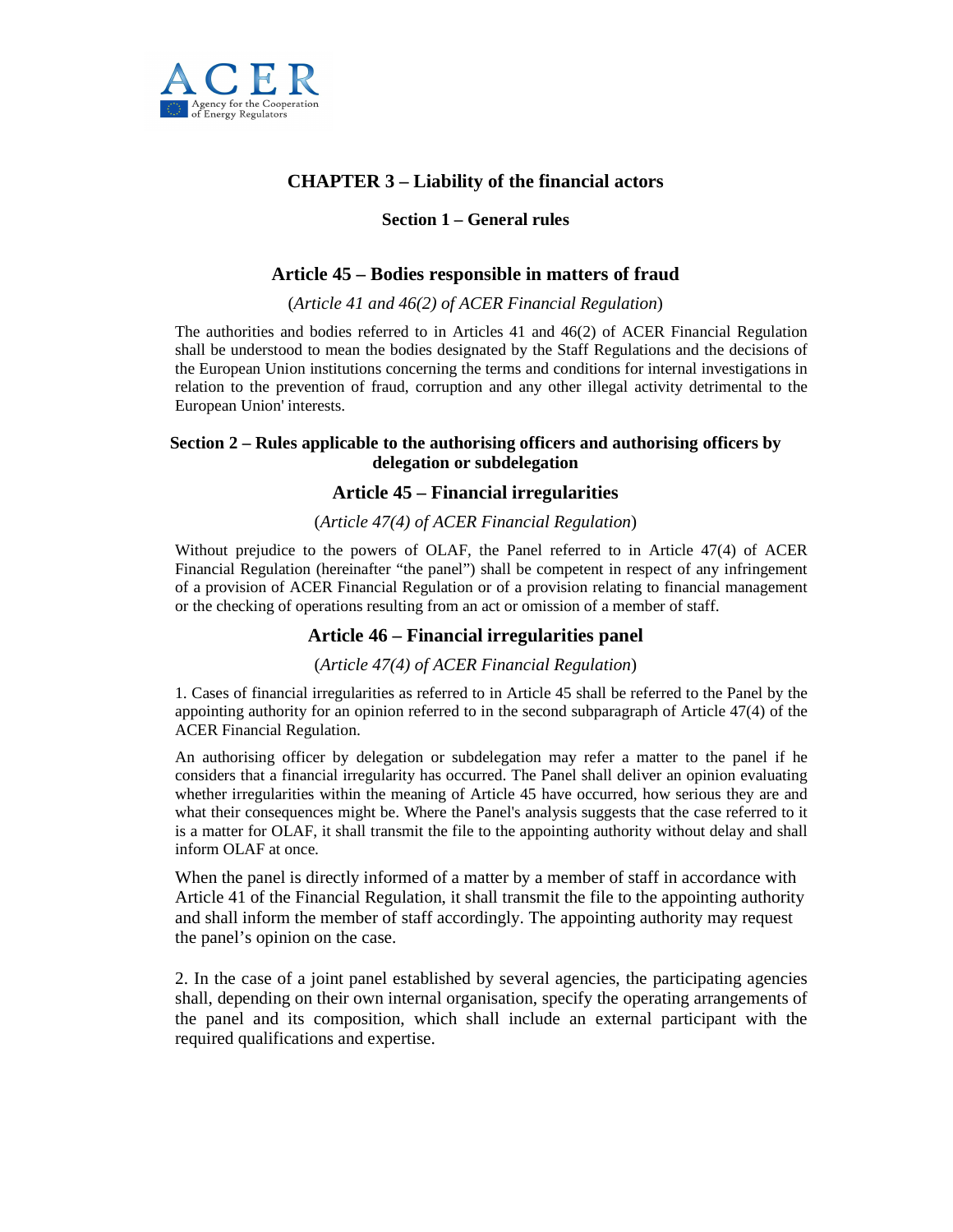

## **CHAPTER 4 – Revenue operations**

#### **Section 1 – Estimate of amounts receivable**

#### **Article 47 – Estimate of amounts receivable**

*(Article 52 of ACER Financial Regulation*)

1. Estimates of amounts receivable shall specify the type of revenue and the budget item to which they are to be booked and, as far as possible, the particulars of the debtor and the estimated amount.

When drawing up an estimate of amounts receivable, the authorising officer responsible shall check in particular that:

- (a) the revenue is booked to the correct budget item;
- (b) the estimate is in order and complies with the provisions applicable and the principle of sound financial management.
- 2. An estimate of amounts receivable shall not have the effect of making commitment appropriations available. In the cases referred to in Article 19 of the Financial Regulation, appropriations may be made available only after the sums due have been actually recovered by the Agency.

#### **Section 3 – Establishment of the amounts receivable**

### **Article 48 – Procedure**

#### *(Article 53 of ACER Financial Regulation*)

- 1. The establishment by the authorising officer responsible of an amount receivable shall constitute recognition of the right of ACER in respect of a debtor and establishment of entitlement to demand that the debtor pay the debt.
- 2. The recovery order shall be the operation by which the authorising officer responsible instructs the accounting officer to recover the amount established.
- 3. The debit note shall be to inform the debtor that:
	- (a) ACER has established the amount receivable;
	- (b) if payment of the debt is made before the deadline, no default interest will be due;
	- (c) failing payment by the deadline referred to in point (b) the debt shall bear interest at the rate referred to in Article 86 of the Implementing Rules to the General Financial Regulation, without any prejudice to any specific regulations applicable;
	- (d) failing payment by the deadline referred to in point (b) ACER shall effect recovery either by offsetting or by enforcement of any guarantee lodged in advance;
	- (e) the accounting officer may effect recovery by offsetting before the deadline referred to in point (b), where it is necessary to protect the Union's financial interests when he has justified grounds to believe that the amount due to ACER would be lost, after the debtor has been informed of the reasons and date of the recovery by offsetting;
	- (f) if, after all those steps have been taken, the amount has not been recovered in full, ACER shall effect recovery by legal action.

The authorising officer shall send the debit note to the debtor with a copy to the accounting officer.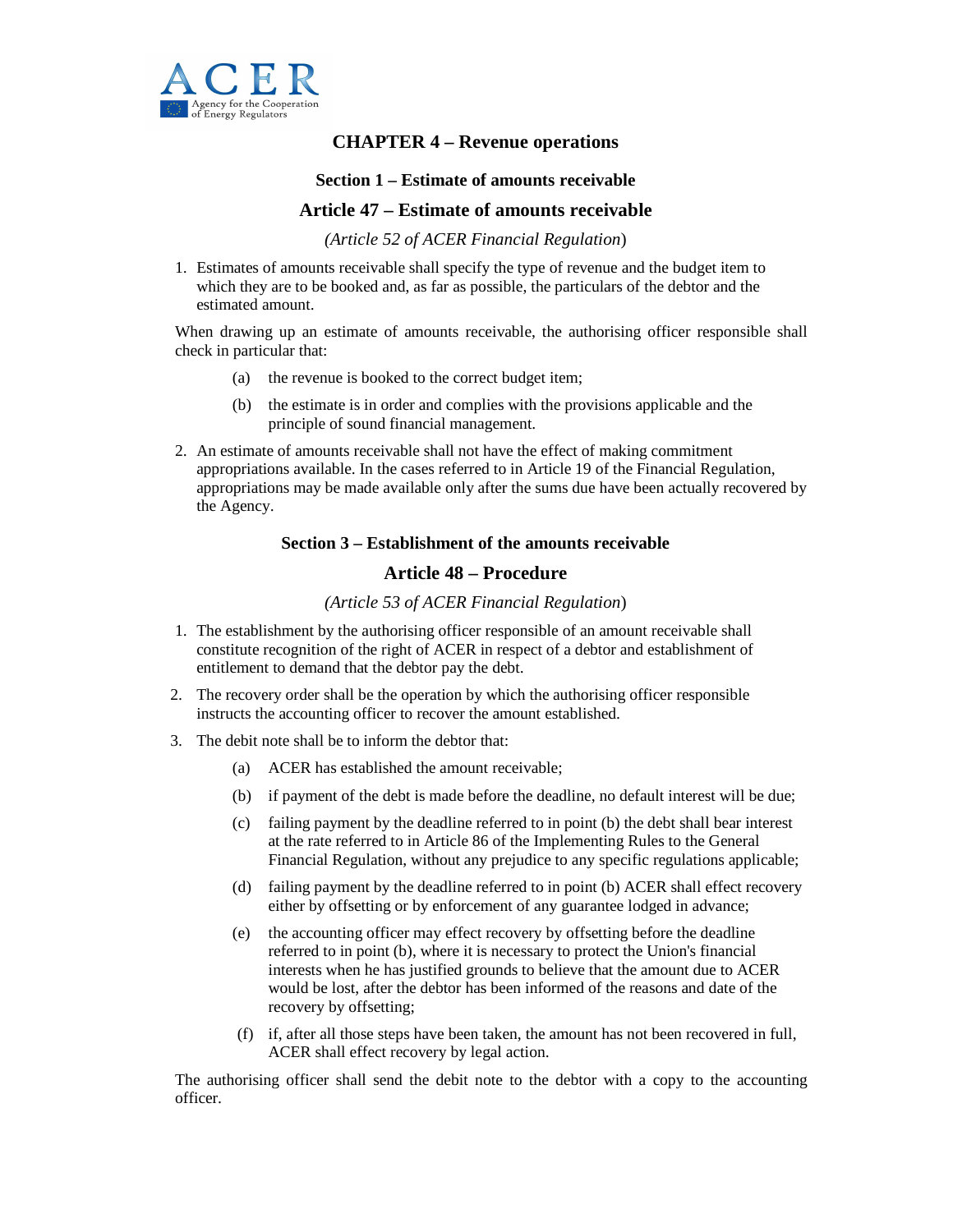

## **Article 49 – Establishment of amounts receivable**

## *(Article 53 of ACER Financial Regulation*)

To establish an amount receivable the authorising officer responsible shall ensure that:

- (a) the receivable is certain and not subject to any condition;
- (b) the receivable is of fixed amount, expressed precisely in cash terms;
- (c) the receivable is due and is not subject to any payment time;
- (d) the particulars of the debtor are correct;
- (e) the amount to be recovered is booked to the correct budget item;
- (f) the supporting documents are in order; and
- (g) the principle of sound financial management is complied with, in particular with regard to the criteria referred to in point (a) of Article 54(1).

## **Article 50 – Supporting documents for the establishment of amounts receivable**

#### *(Article 53 of ACER Financial Regulation*)

- 1. The establishment of an amount receivable shall be based on supporting documents certifying ACER's entitlement.
- 2. Before establishing an amount receivable the authorising officer responsible shall personally check the supporting documents or, on his own responsibility, shall ascertain that this has been done.
- 3. The supporting documents shall be kept by the authorising officer in accordance with Articles 22 and 23.

#### **Section 4 – Authorisation of recovery**

#### **Article 51 – Establishment of the recovery order**

#### *(Article 54 of ACER Financial Regulation*)

- 1. The recovery order shall specify:
	- (a) the financial year to which the revenue is to be booked;
	- (b) the references of the act or legal commitment which is the source of the debt and gives rise to the entitlement to recovery;
	- (c) the budget article and any other subdivision that may apply, including, where appropriate, the references of the corresponding budget commitment;
	- (d) the amount to be recovered, expressed in euro;
	- (e) the name and address of the debtor;
	- (f) the deadline referred to in Article  $48(3)(b)$ ;
	- (g) the possible method of recovery, including in particular recovery by offsetting or enforcement of any guarantee lodged.
- 2. The recovery order shall be dated and signed by the authorising officer responsible, then sent to the accounting officer.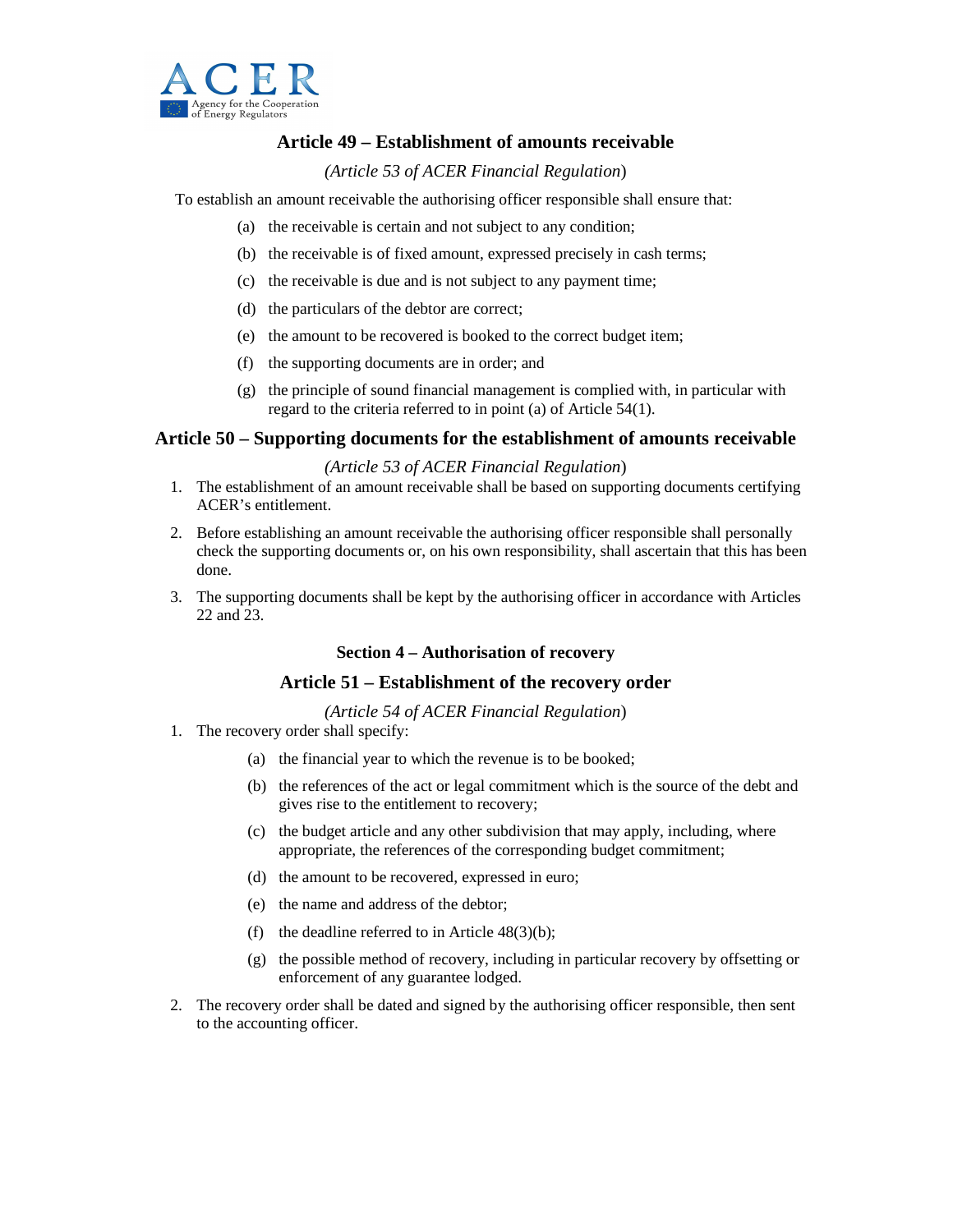

#### **Section 5 – Recovery**

## **Article 52 – Recovery by offsetting**

#### *(Article 55 of ACER Financial Regulation*)

1. Where the debtor has a claim on ACER that is certain, of a fixed amount and due, relating to a sum established by a payment order, the accounting officer shall, following the deadline referred to in Article 48(3)(b) recover established amounts receivable by offsetting.

In exceptional circumstances, where it is necessary to safeguard the financial interests of ACER, when the accounting officer has justified reasons to believe that the amount due to ACER would be lost, the accounting officer shall recover by offsetting before the deadline referred to in Article 48(3)(b).

2. Before proceeding with any recovery in accordance with paragraph 1, the accounting officer shall consult the authorising officer responsible and inform the debtors concerned.

Where the debtor is a national authority or one of its administrative entities, the accounting officer shall also inform the Member State concerned at least 10 working days in advance of his intention to resort to recovery by offsetting. However, in agreement with the Member State or administrative entity concerned, the accounting officer may proceed with the recovery by offsetting before the deadline has passed.

3. The offsetting referred to in paragraph 1 shall have the same effect as a payment and discharge ACER for the amount of the debt and, where appropriate of the interest due.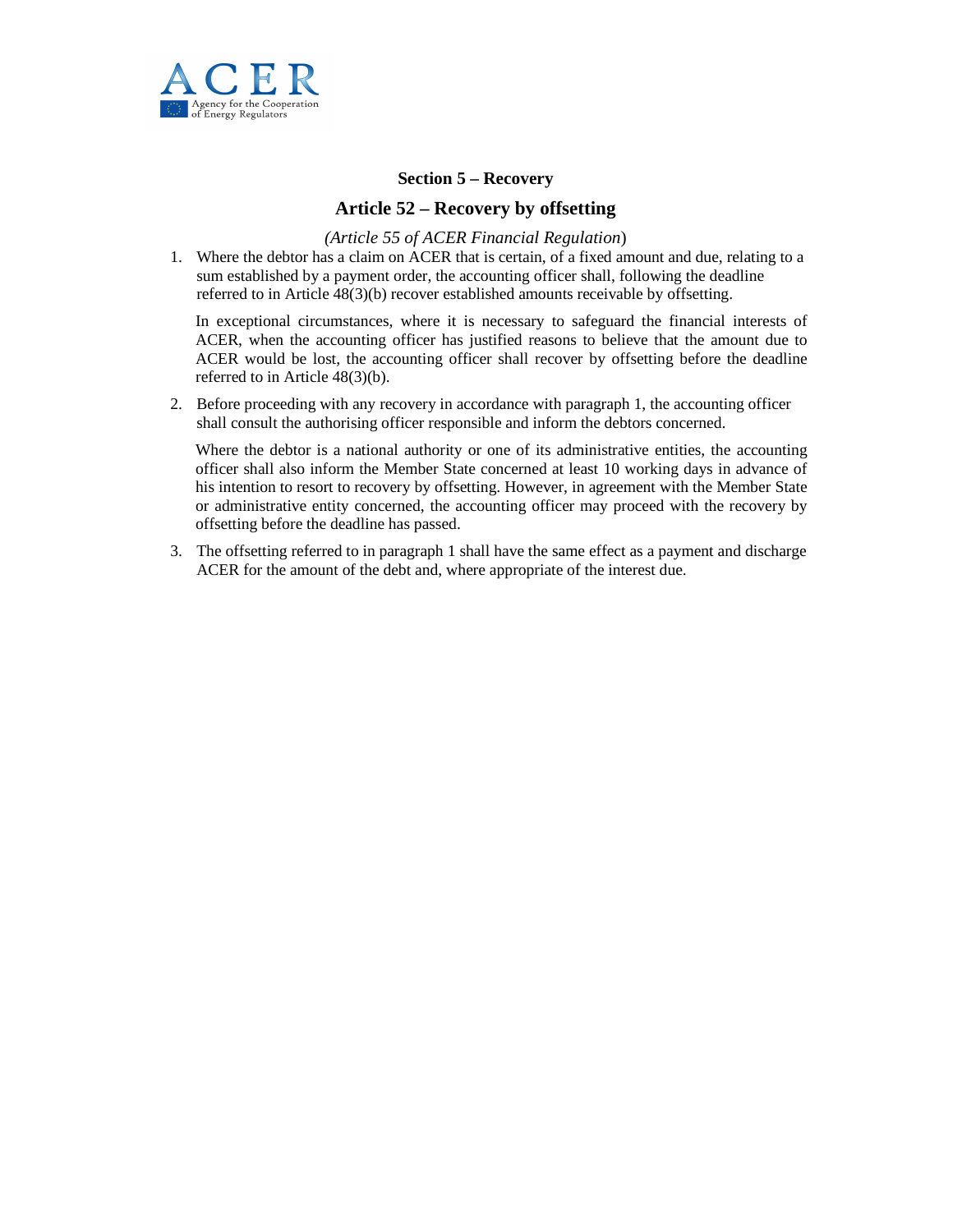

## **Article 53 – Recovery procedure failing voluntary payment**

#### *(Article 55 of ACER Financial Regulation*)

1. Without prejudice to Article 52, if the full amount has not been recovered by the deadline referred to in Article 48(3)(b) and specified in the debit note, the accounting officer shall inform the authorising officer responsible and shall without delay launch the procedure for effecting recovery by any means offered by the law, including, where appropriate, by enforcement of any guarantee lodged in advance.

2. Without prejudice to Article 52, where the recovery method referred to in paragraph 1 cannot be used and the debtor has failed to pay in response to the letter of formal notice sent by the accounting officer, the accounting officer shall enforce a recovery secured by legal action.

## **Article 54 – Waiving of recovery of an established amount receivable**

#### *(Article 55 of ACER Financial Regulation*)

- 1. The authorising officer responsible may waive recovery of all or part of an established amount receivable only in the following cases:
	- (a) where the foreseeable cost of recovery would exceed the amount to be recovered and the waiver would not harm the European Union's image;
	- (b) where the amount receivable cannot be recovered in view of its age or the insolvency of the debtor;
	- (c) where recovery is inconsistent with the principle of proportionality.
- 2. In the case referred to in point (c) of paragraph 1, the authorising officer responsible shall act in accordance with predetermined procedures established within the Agency and shall apply the following criteria which are compulsory and applicable in all circumstances:
	- (a) the facts, having regard to the gravity of the irregularity giving rise to the establishment of the amount receivable (fraud, repeat offence, intent, diligence, good faith, manifest error);
	- (b) the impact that waiving recovery would have on the operation of ACER and its financial interests (amount involved, risk of setting a precedent, undermining of the authority of the law).

Depending on the circumstances of the case, the authorising officer responsible may also have to take the following additional criteria into account:

- (i) any distortion of competition that would be caused by the waiving of recovery;
- (ii) the economic and social damage that would be caused were the debt to be recovered in full.
- 3. The waiver decision referred to in Article 55(3) of ACER Financial Regulation shall be substantiated and shall refer to the diligence exercised to secure recovery and the points of law and fact on which the waiver is based. The authorising officer responsible shall waive recovery following the rules set out in Article 51.
- 4. The waiving of recovery of an established amount receivable may not be delegated where the amount to be waived is EUR 5,000 or more;
- 5. Where a waiver decision involving EUR 100,000 or more is taken, ACER shall establish a report and annex it to the annual activity report referred to in Article 40(1) of ACER Financial Regulation.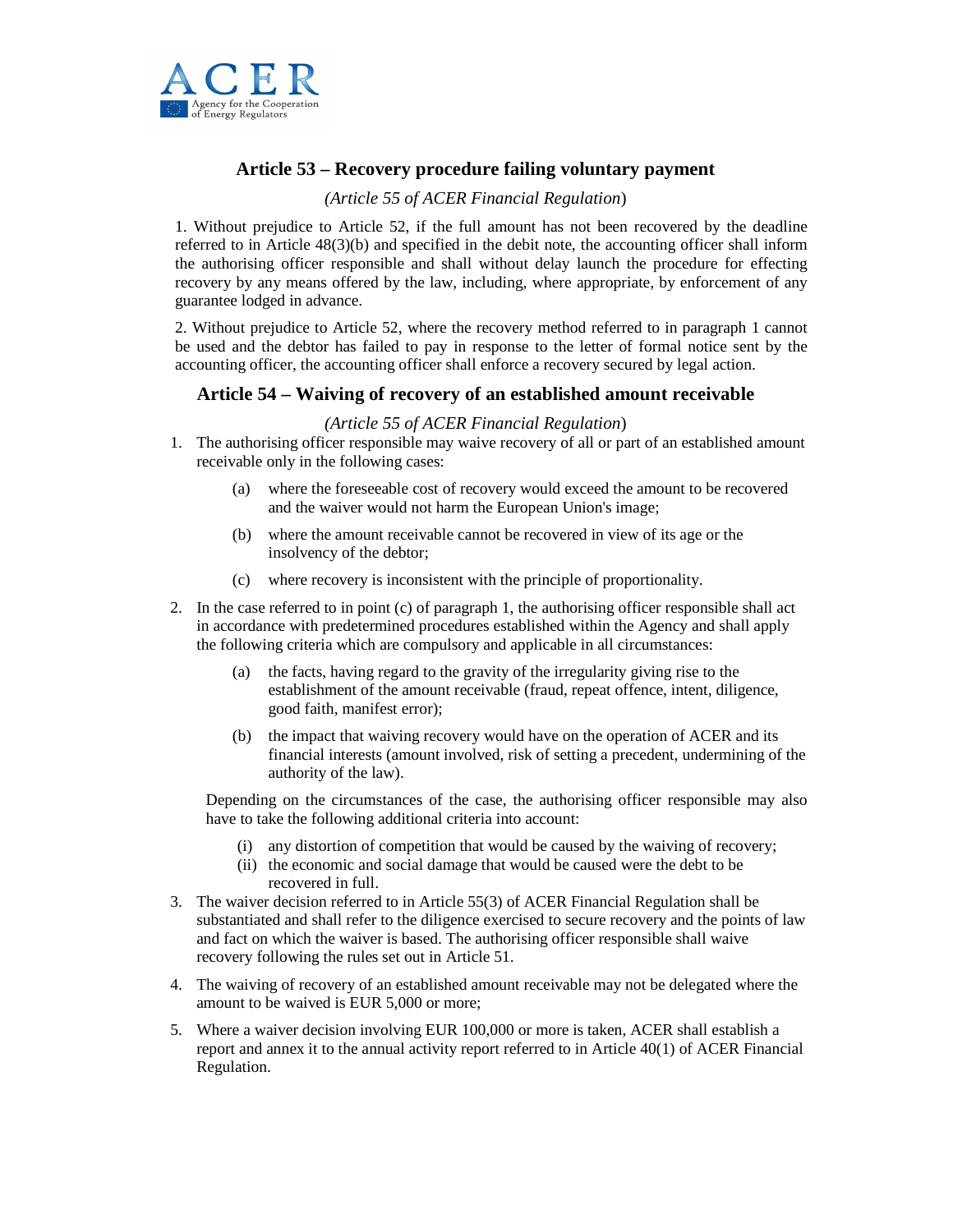

## **Article 55 – Cancellation of an established amount receivable**

### *(Article 55 of ACER Financial Regulation*)

1. In the event of a mistake as to a point of law, the authorising officer responsible shall cancel the established amount receivable following the rules set out in Articles 50 and 51; cancellation shall be suitably substantiated.

## **Article 56 – Technical and adjustment of an established amount receivable**

#### *(Article 55 of ACER Financial Regulation*)

1. The authorising officer responsible shall adjust the established amount receivable upwards or downwards if the discovery of an error of fact necessitates the alteration of the amount, provided that the correction does not imply relinquishment of the ACER's established entitlement. Such adjustment shall be made following the rules set out in Articles 50 and 51 and shall be suitably substantiated.

## **Article 57 – Additional time for payment**

#### *(Article 58 of ACER Financial Regulation*)

The guarantee referred to in Article 58 point (b) of the ACER Financial Regulation may be replaced by a joint and several guarantee by a third party approved by the accounting officer.

## **Article 58 – Rules for limitation periods**

#### *(Article 58b of ACER Financial Regulation*)

1. The limitation period for entitlements of ACER in respect of third parties shall begin to run on the expiry of the deadline communicated to the debtor in the debit note as specified in Article  $48(3)(b)$ .

The limitation period for entitlements of third parties in respect of ACER shall begin to run on the date on which the payment of the third party's entitlement is due according to the corresponding legal commitment.

2. The limitation period for entitlements of ACER in respect of third parties shall be interrupted by any act of ACER, notified to the third party and aiming at recovering the debt.

The limitation period for entitlements of third parties in respect of ACER shall be interrupted by any act notified to ACER by their creditors or on behalf of their creditors aiming at recovering the debt.

- 3. A new limitation period of five years shall begin to run on the day following the interruptions referred to in paragraph 2.
- 4. Any legal action relating to an amount receivable as referred to in paragraph 1, including actions brought before a court which later declares itself not to have jurisdiction, shall interrupt the limitation period. The new limitation period of five years shall not begin until a judgment having the force of *res judicata* is given or there is an extrajudicial settlement between the same parties on the same action.
- 5. Where the accounting officer allows the debtor additional time for payment in accordance with Article 57, this shall be considered as an interruption of the limitation period. The new limitation period of 5 years shall begin to run on the day following the expiry of the extended time for payment.
- 6. Entitlements shall not be recovered after the expiry of the limitation period, as established in paragraphs 1 to 5.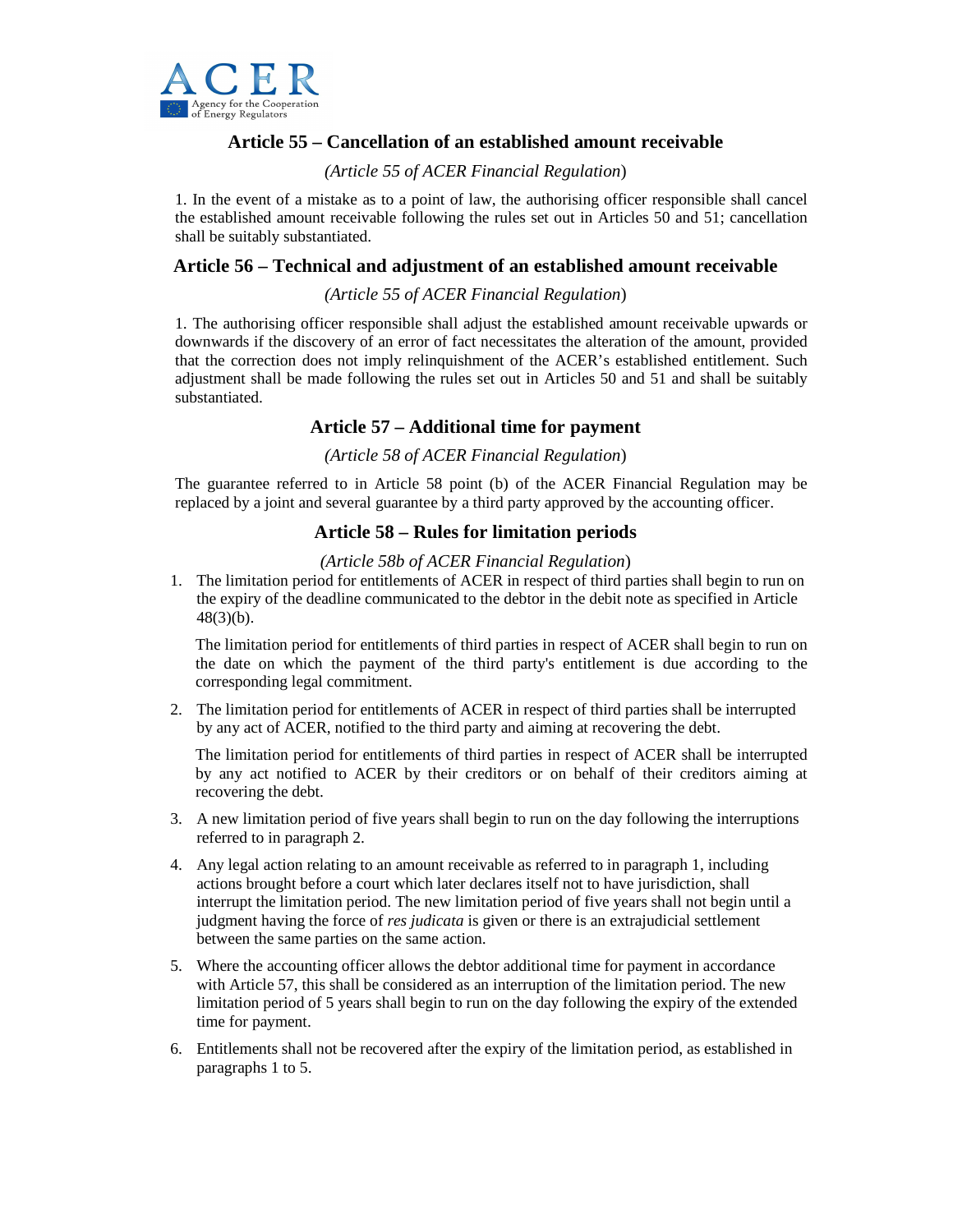

## **CHAPTER 5 – Expenditure operations**

## **Article 59 – Financing decision**

#### *(Article 60 of ACER Financial Regulation*)

- 1. The financing decision shall set out the essential elements of an action involving expenditure from the budget.
- 2. For grants, the decision adopting the annual work programme shall be considered to be the financing decision within the meaning of Article 60 of ACER Financial Regulation, provided that it constitutes a sufficiently detailed framework.

As regards procurement, where the implementation of the corresponding appropriations is provided for by an annual work programme constituting a sufficiently detailed framework, this work programme shall also be considered to be the financing decision for the procurement contracts involved.

- 3. In order to be considered a sufficiently detailed framework, the work programme adopted by the Agency shall set out the following:
	- (a) For grants:
		- (i) the reference to the basic act and the budgetary line;
		- (ii) the priorities of the year, the objectives to be fulfilled and the foreseen results with the appropriations authorised for the financial year;
		- (iii) the essential eligibility and award criteria to be used to select the proposals;
		- (iv) the maximum possible rate of co-financing and if different rates are envisaged the criteria to be followed for each rate;
		- (v) the timetable and the indicative amount of the calls for proposals.
	- (b) For procurement:
		- (i) the global budgetary envelope reserved for the procurements during the year;
		- (ii) the indicative number and type of contracts envisaged and if possible their subject in generic terms;
		- (iii) the indicative timeframe for launching the procurement procedures.

If the annual work programme does not provide this detailed framework for one or more actions a specific financing decision must be adopted containing the information referred to in points (a) and (b) of the first subparagraph for the actions concerned.

4. Without prejudice to any specific provision of a basic act, any substantial change in a financing decision already adopted shall follow the same procedure as the initial decision.

#### **Section 1 – Commitment of expenditure**

#### **Article 60 – Global and provisional commitments**

#### *(Article 61 of ACER Financial Regulation*)

The global budget commitment shall be implemented either by the conclusion of a financing agreement, itself providing for the subsequent conclusion of one or more legal commitments, or by the conclusion of one or more legal commitments.

Financing agreements in the field of financial assistance and budgetary support which constitute legal commitments may give rise to payments without the conclusion of other legal commitments.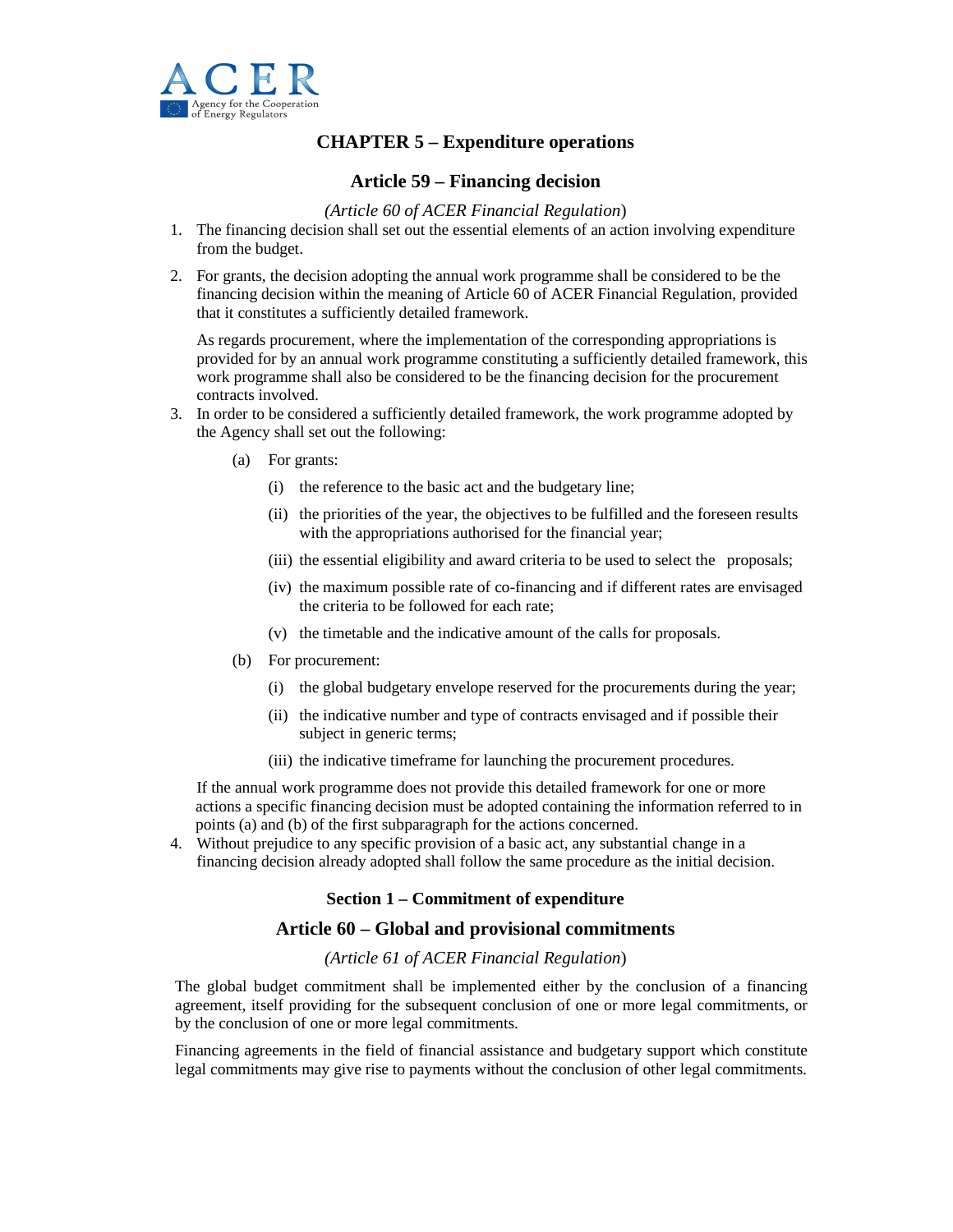

## **Article 61 – Adoption of a global commitment**

#### *(Article 61 of ACER Financial Regulation*)

1. A global commitment shall be made on the basis of a financing decision.

The global commitment shall be made at the latest before the decision on the selection of beneficiaries is taken and, where implementation of the appropriations concerned involves the adoption of a work programme at the earliest after that programme has been adopted.

2. Where the global commitment is implemented by the conclusion of a financing agreement, the second subparagraph of paragraph 1 shall not apply.

## **Article 62 – Single signature**

#### *(Article 61 of ACER Financial Regulation*)

- 1. The rule that there be a single signatory for the budget commitment and the corresponding legal commitment may be departed from in the following cases alone:
	- (a) where the commitments are provisional;
	- (b) where the decision of the Director constitutes the legal commitment;
	- (c) where the global commitment is implemented by a number of legal commitments, for which different authorising officers are responsible;
- 2. If the authorising officer responsible who signed the budget commitment is not available and remains unavailable for a period incompatible with the time-limits for concluding the legal commitment, that legal commitment shall be concluded by the person designated, provided that that person has the status of authorising officer.

#### **Article 63 – Administrative expenditure covered by provisional commitments**

#### *(Article 61 of ACER Financial Regulation)*

Items regarded as routine administrative expenditure which may give rise to provisional commitments shall include the following:

- (a) expenditure on staff, whether or not covered by the Staff Regulations, on seconded national experts and other human resources, on pensions and on the remuneration of experts;
- (b) expenditure relating Members of the institution;
- (c) training expenditure;
- (d) expenditure on competitions, selection and recruitment;
- (e) mission expenses;
- (f) representation expenses;
- (g) meeting expenses;
- (h) freelance interpreters and/or translators;
- (i) exchanges of officials;
- (j) recurring rentals of movable and immovable property;
- (k) miscellaneous insurance;
- (l) cleaning and maintenance;
- (m) welfare expenditure;
- (n) the use of telecommunications services;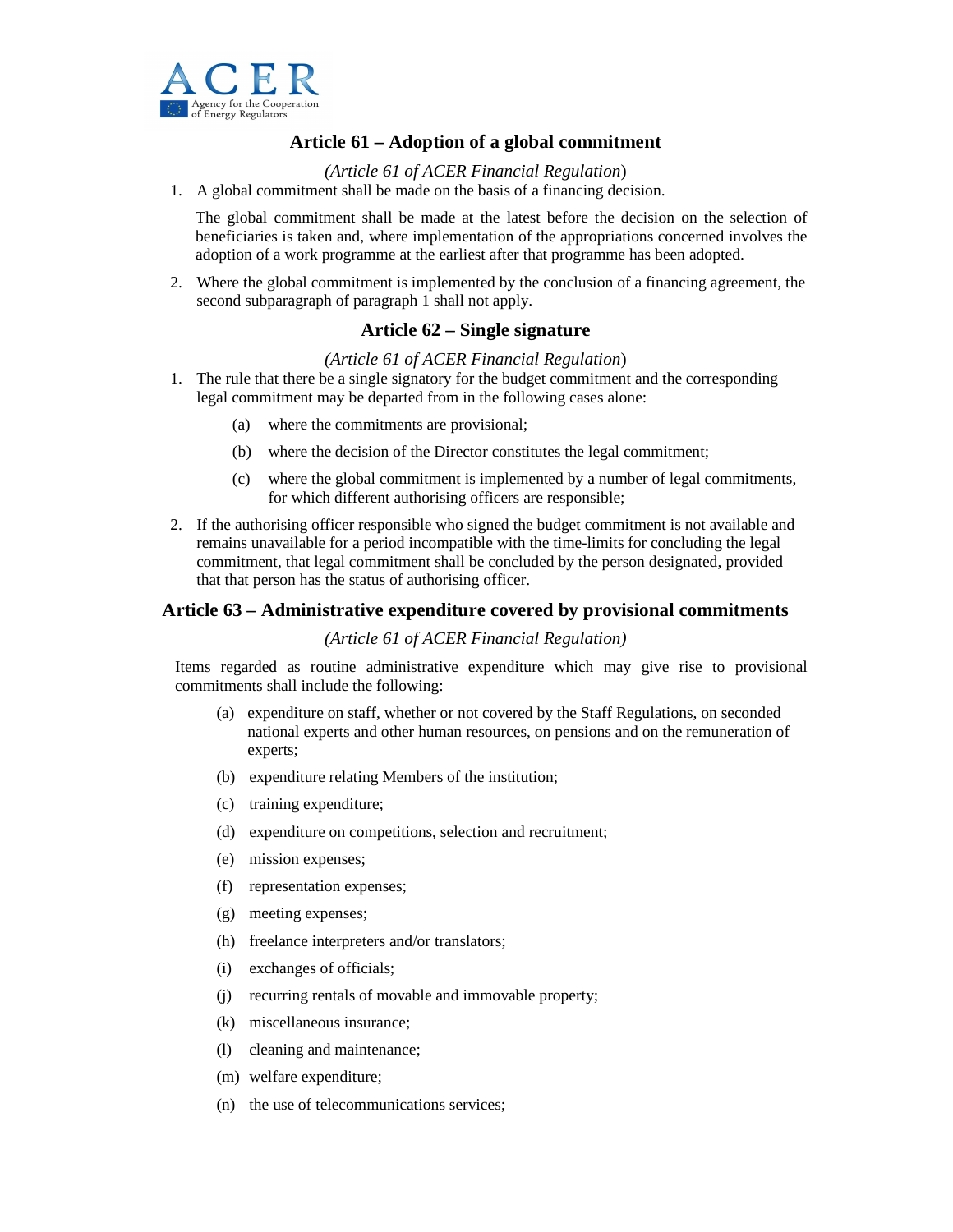

- (o) financial charges;
- (p) legal expenses;
- (q) damages, including interest;
- (r) work equipment;
- (s) water, gas and electricity;
- (t) periodical publications on paper or in electronic versions.

#### **Article 64 – Registration of individual legal commitments**

#### *(Article 62 of ACER Financial Regulation)*

In the case of a global budget commitment followed by several individual legal commitments, the authorising officer responsible shall register in the central accounts the amounts of these successive individual legal commitments. The authorising officer responsible shall check that the aggregate amount does not exceed the amount of the global commitment covering them.

The registration in the accounts shall indicate the references of the global commitment against which the individual commitments are being booked.

The authorising officer responsible shall register the amounts in the accounts before signing the corresponding individual legal commitment.

#### **Section 2 – Validation of expenditure**

#### **Article 65 – Validation and 'passing for payment'**

#### *(Article 64 of ACER Financial Regulation)*

- 1. Validation of any expenditure shall be based on supporting documents within the meaning of Article 72 attesting the creditor's entitlement, on the basis of a statement of services actually rendered, supplies actually delivered or work actually carried out, or on the basis of other documents justifying payment.
- 2. The authorising officer responsible shall personally check the supporting documents or shall, on his own responsibility, ascertain that this has been done, before taking the decision validating the expenditure.
- 3. The validation decision shall be expressed by signing 'passed for payment' by the authorising officer responsible or by an official or other servant technically competent, empowered by formal decision of the authorising officer. Such empowerment decisions shall be kept for future reference.

### **Article 66 – Passing for payment of procurement contracts**

#### *(Article 64 of ACER Financial Regulation)*

For payments corresponding to procurement contracts, the endorsement 'passed for payment' shall certify that:

- (a) ACER has received and formally registered an invoice drawn up by the contractor;
- (b) the invoice itself, or an internal document accompanying the invoice received, has been endorsed 'certified correct' and signed by an official or other servant technically competent and duly empowered by the authorising officer responsible;
- (c) all aspects of the invoice have been checked by the authorising officer responsible or on his responsibility with a view to determining in particular the amount to be paid and the validity of the payment as discharge of the debt.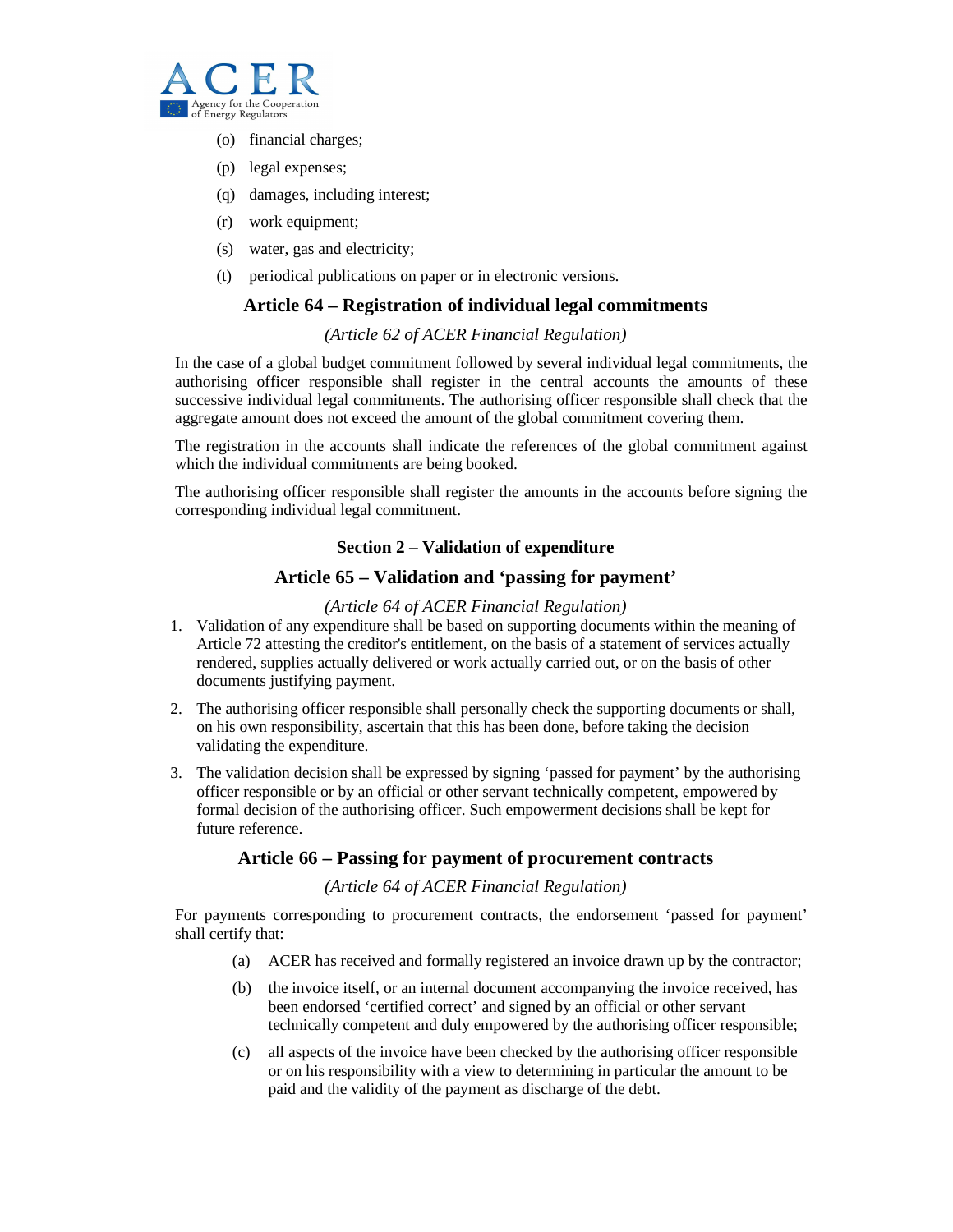

The endorsement 'certified correct', referred to in point (b) of the first paragraph, shall certify that the services provided for in the contract have been properly provided, or that the supplies provided for in the contract have been properly delivered, or that the work provided for in the contract has been properly carried out. For supplies and work, the official or other servant technically competent shall draw up a provisional acceptance certificate, then a final acceptance certificate at the end of the guarantee period laid down in the contract. Those two certificates shall count as the 'certified correct' endorsement.

## **Article 67 – Passing for payment of grants**

*(Article 64 of ACER Financial Regulation)* 

For payments corresponding to grants, the endorsement 'passed for payment' shall certify that:

- (a) ACER has received and formally registered a payment request drawn up by the beneficiary;
- (b) the payment request itself, or an internal document accompanying the payment request received, has been endorsed 'certified correct' and signed by an official or other servant technically competent, empowered by the authorising officer responsible; by such endorsement, he certifies that the action or work programme carried out by the beneficiary is in all respects in compliance with the grant agreement;
- (c) all aspects of the payment request have been checked by the authorising officer responsible or on his responsibility with a view to determining in particular the amount to be paid and the validity of the payment as discharge of the debt.

## **Article 68 – Passing for payment of staff expenditure**

*(Article 64 of ACER Financial Regulation)* 

For payments corresponding to staff expenditure, the endorsement 'passed for payment' shall certify that the following supporting documents exist:

- (a) in respect of monthly salary:
	- (i) the complete list of staff, giving all the components of remuneration;
	- (ii) documents stating for all staff changes in any component of remuneration or any new recruitment or appointment;
- (b) in respect of other remunerations such as staff paid on an hourly or daily basis: a statement signed by the authorised member of staff showing the days and hours worked;
- (c) in respect of overtime: a statement signed by the authorised member of staff certifying the amount of overtime worked;
- (d) in respect of mission expenses:
	- (i) the travel order signed by the competent authority;
	- (ii) the statement of mission expenses, signed by the member of staff on mission and by the administrative superior to whom the appropriate powers have been delegated, and showing, in particular, the place of mission, the dates and times of departure and arrival at the place of mission, travel expenses, subsistence expenses, and other expenses duly authorised on production of supporting documents;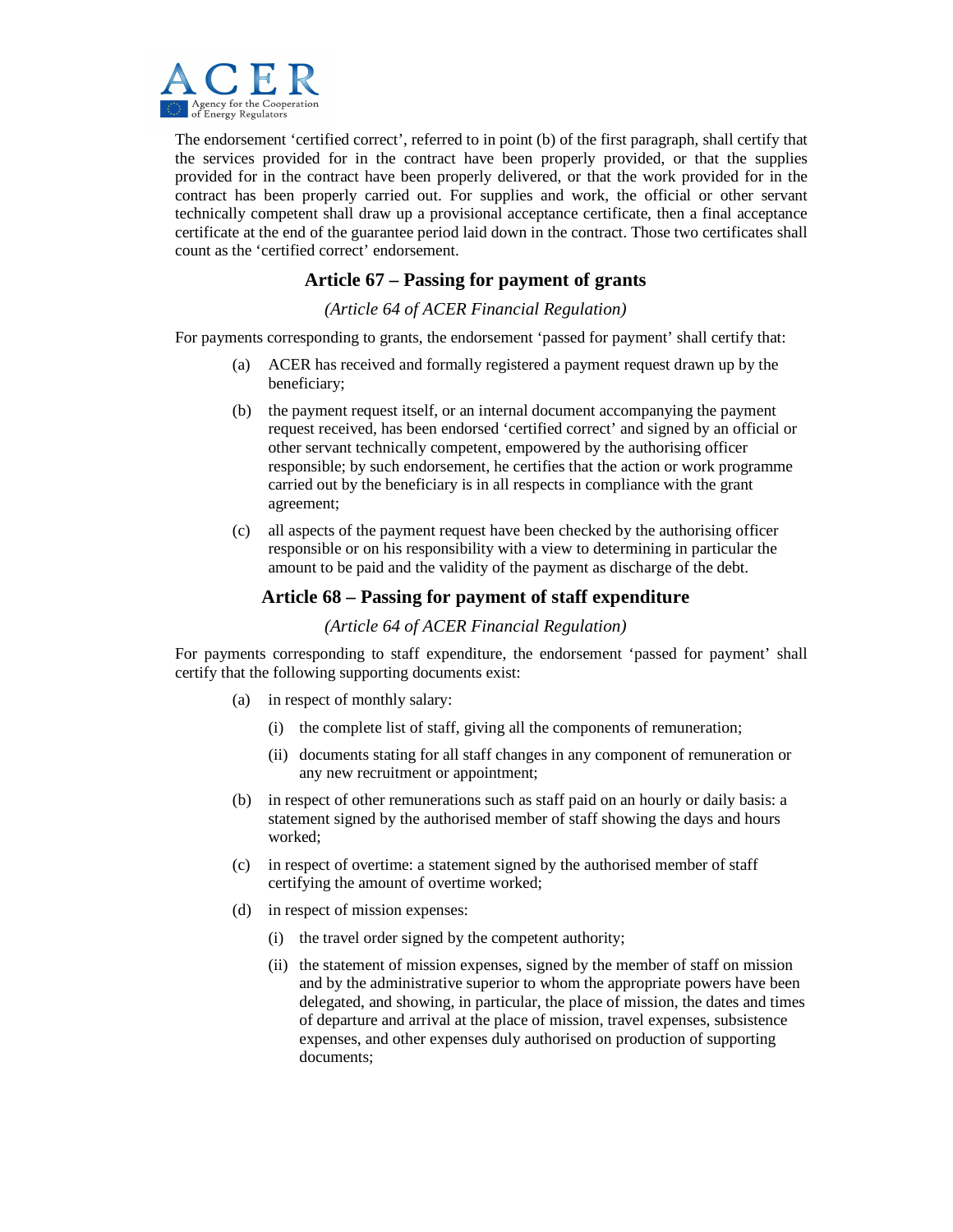

(e) in respect of other staff expenditure: the supporting documents referring to the decision on which the expenditure is based and giving all the components of the calculation.

## **Article 69 – Material form of 'passed for payment'**

#### *(Article 64 of ACER Financial Regulation)*

In a non-computerised system, 'passed for payment' shall take the form of a stamp incorporating the signature of the authorising officer responsible or of a technically competent member of staff, empowered by the authorising officer responsible in accordance with Article 65(3). In a computerised system, 'passed for payment' shall take the form of an electronically secured validation by the authorising officer responsible or of a technically competent member of staff, empowered by the authorising officer responsible.

#### **Section 3 – Authorisation of expenditure**

#### **Article 70 – Checks on payments by the authorising officer**

#### *(Article 66 of ACER Financial Regulation)*

When drawing up the payment order, the authorising officer responsible shall ensure that:

- (a) the payment order has been properly issued, meaning that a corresponding validation decision has been taken previously in the form of 'passed for payment', that the particulars of the payee are correct and that the amount is due;
- (b) the payment order corresponds to the budget commitment against which it is booked;
- (c) the expenditure is charged to the correct item in the budget;
- (d) appropriations are available.

## **Article 71 – Mandatory details on payment orders and transmission to the accounting officer**

#### *(Article 66 of ACER Financial Regulation)*

- 1. The payment order shall state:
	- (a) the financial year to which the expenditure is to be booked;
	- (b) the budget line and any other subdivision that may apply;
	- (c) the references of the legal commitment giving rise to an entitlement to payment;
	- (d) the references of the budget commitment against which it is to be booked;
	- (e) the amount to be paid, expressed in euro;
	- (f) the name, address and bank account details of the payee;
	- (g) the object of the expenditure;
	- (h) the means of payment;
	- (i) the entry of items in the inventory in accordance with Article 114.
- 2. The payment order shall be dated and signed by the authorising officer responsible, then sent to the accounting officer.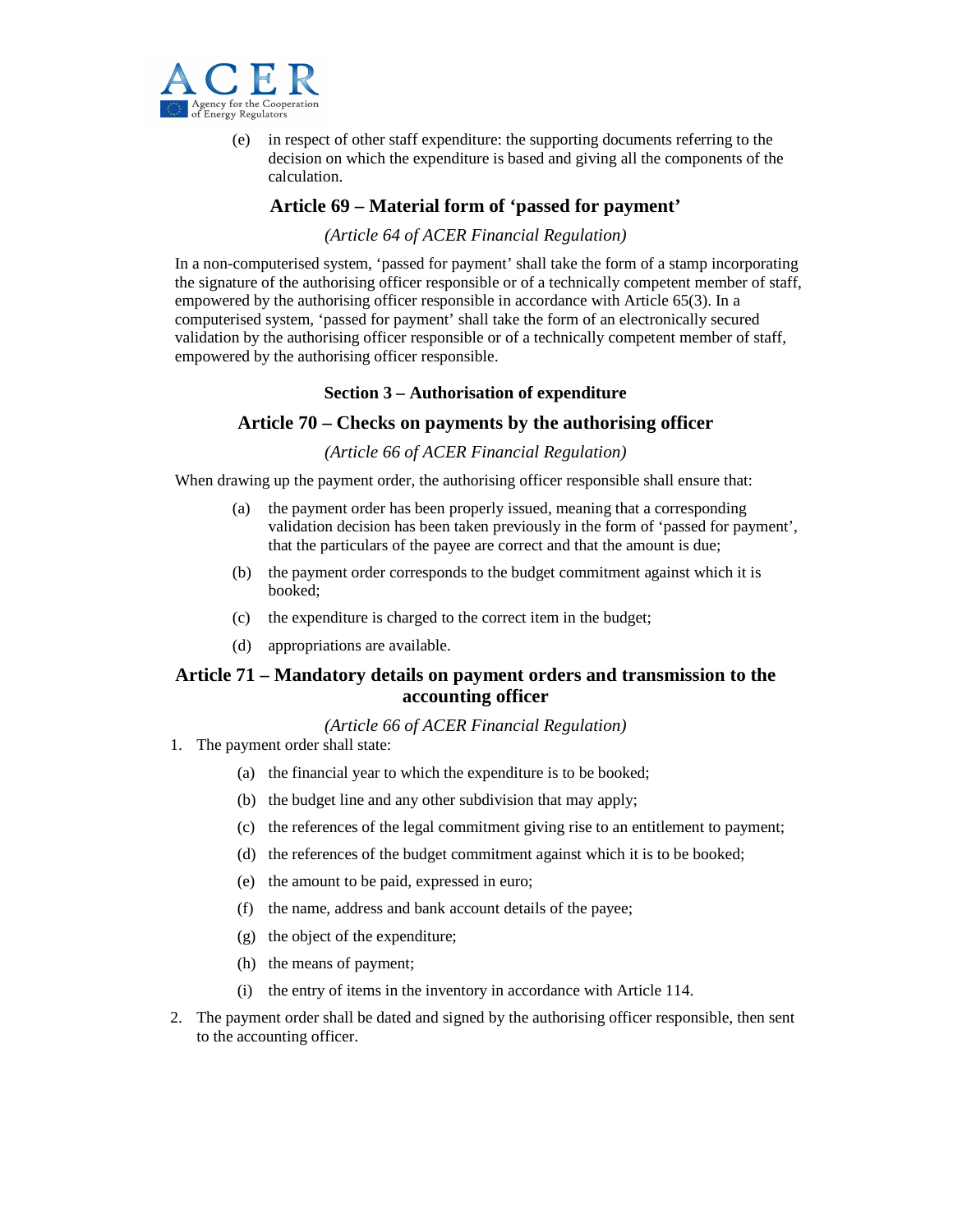

#### **Section 4 – Payment of expenditure**

## **Article 72 – Supporting documents**

#### *(Article 67 of ACER Financial Regulation)*

1. Pre-financing, including in cases where it is split into a number of payments, shall be paid either on the basis of the contract, the decision, the agreement or the basic act, or on the basis of supporting documents which make it possible to check the conformity of the actions financed with the terms of the contract, decision or agreement in question. If a date of payment for pre-financing is determined in those instruments, payment of the due amount shall not be dependent upon further demand.

Interim payments and payments of balances shall be based on supporting documents which make it possible to check that the action financed has been carried out in accordance with the basic act or the decision in favour of the beneficiary, or in accordance with the terms of the contract or agreement concluded with the beneficiary.

- 2. The authorising officer responsible shall lay down, in compliance with the principle of sound financial management, the nature of the supporting documents referred to in paragraph 1 in accordance with the basic act and the contracts and agreements concluded with the beneficiary. Interim and final technical and financial implementation reports shall constitute supporting documents for the purposes of paragraph 1.
- 3. The supporting documents shall be kept by the authorising officer responsible in accordance with Articles 21 and 22.

### **Article 73 – Booking of pre-financing and interim payments**

#### *(Article 67 of ACER Financial Regulation)*

- 1. Pre-financing is intended to provide the beneficiary with a float. It may be split into a number of payments.
- 2. An interim payment, which may be repeated, is intended to reimburse expenditure incurred by the beneficiary on the basis of a statement of expenditure when the action is in progress. It may clear pre-financing in whole or in part, without prejudice to the provisions of the basic act.
- 3. The closure of the expenditure shall take the form of the payment of the balance, which may not be repeated and clears all preceding payments, or a recovery order.

## **CHAPTER 6 – IT systems**

#### **Article 74 – Description of IT systems**

#### *(Article 70 of ACER Financial Regulation)*

Where computer systems and subsystems are used to process budget implementation operations, a full and up-to-date description of each system or subsystem shall be required.

Each description shall define the content of all data fields and describe how the system treats each individual operation. It shall show in detail how the system guarantees the existence of a complete audit trail for each operation.

## **Article 75 – Periodical save**

#### *(Article 70 of ACER Financial Regulation)*

The data in computer systems and subsystems shall be saved periodically and kept in a safe place.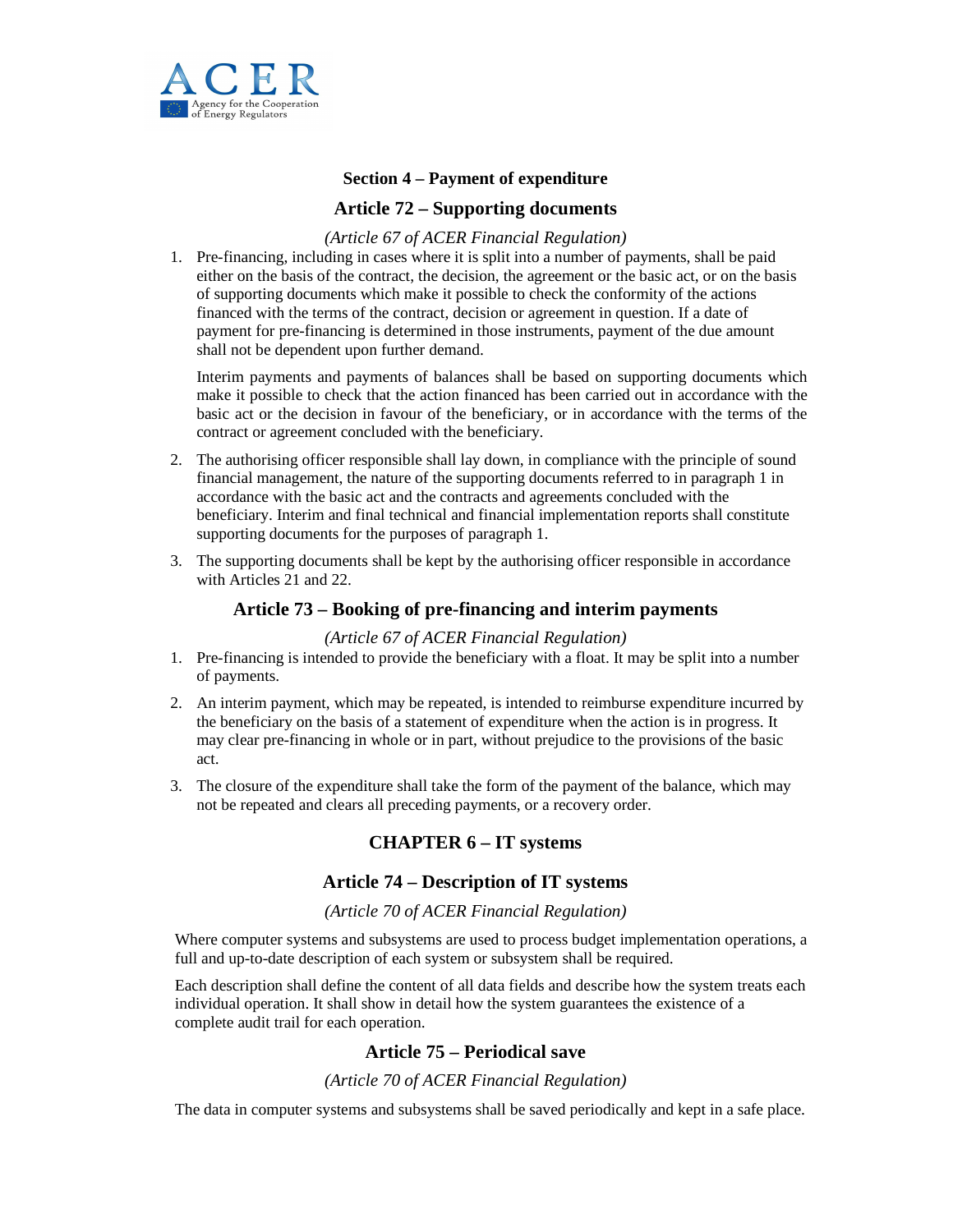

## **CHAPTER 7 – Internal auditor**

## **Article 76 – Appointment of an internal auditor**

#### *(Article 71 of ACER Financial Regulation)*

- 1. ACER shall appoint its internal auditor in accordance with arrangements adapted to its specific features and requirements. ACER shall inform the Court of auditors and the Internal Audit Service of the Commission of the appointment of the internal auditor.
- 2. ACER shall determine, in accordance with its specific features and its requirements, the scope of the mission of the internal auditor and shall lay down in detail the objectives and procedures for the exercise of the internal audit function with due respect for international internal audit standards.
- 3. ACER may appoint as internal auditor, by virtue of their particular competence, an official or other servant covered by the Staff Regulations chosen from nationals of the Member States.
- 4. ACER shall inform the Court of auditors and the Internal Audit Service of the Commission when the duties of the internal auditor are terminated.

#### **Article 77 – Operational resources**

## *(Article 72 of ACER Financial Regulation)*

ACER shall provide the internal auditor with the resources required for the proper performance of his audit function and a mission charter detailing his tasks, duties and obligations.

#### **Article 78 – Work programme**

#### *(Article 72 of ACER Financial Regulation)*

- 1. The internal auditor shall adopt his work programme and shall submit it to the Administration Board and the Director.
- 2. ACER may ask the internal auditor to carry out audits not included in the work programme referred to in paragraph 1.

### **Article 79 – Reports of the internal auditor**

#### *(Article 72(4) of ACER Financial Regulation)*

- 1. ACER shall consider whether the recommendations made in the reports of its internal auditor are suitable for an exchange of best practices with the other agencies and EU bodies.
- 2. The internal auditor shall, during the elaboration of his report, particularly focus on the overall compliance with the principle of sound financial management and shall ensure that appropriate measures have been taken in order to steadily improve and enhance its application.

#### **Article 80 – Independence**

#### *(Article 72 of ACER Financial Regulation)*

The internal auditor shall enjoy complete independence in the conduct of his audits. He may not be given any instructions nor be restricted in any way as regards the performance of the functions which, by virtue of his appointment, are assigned to him under the ACER Financial Regulation.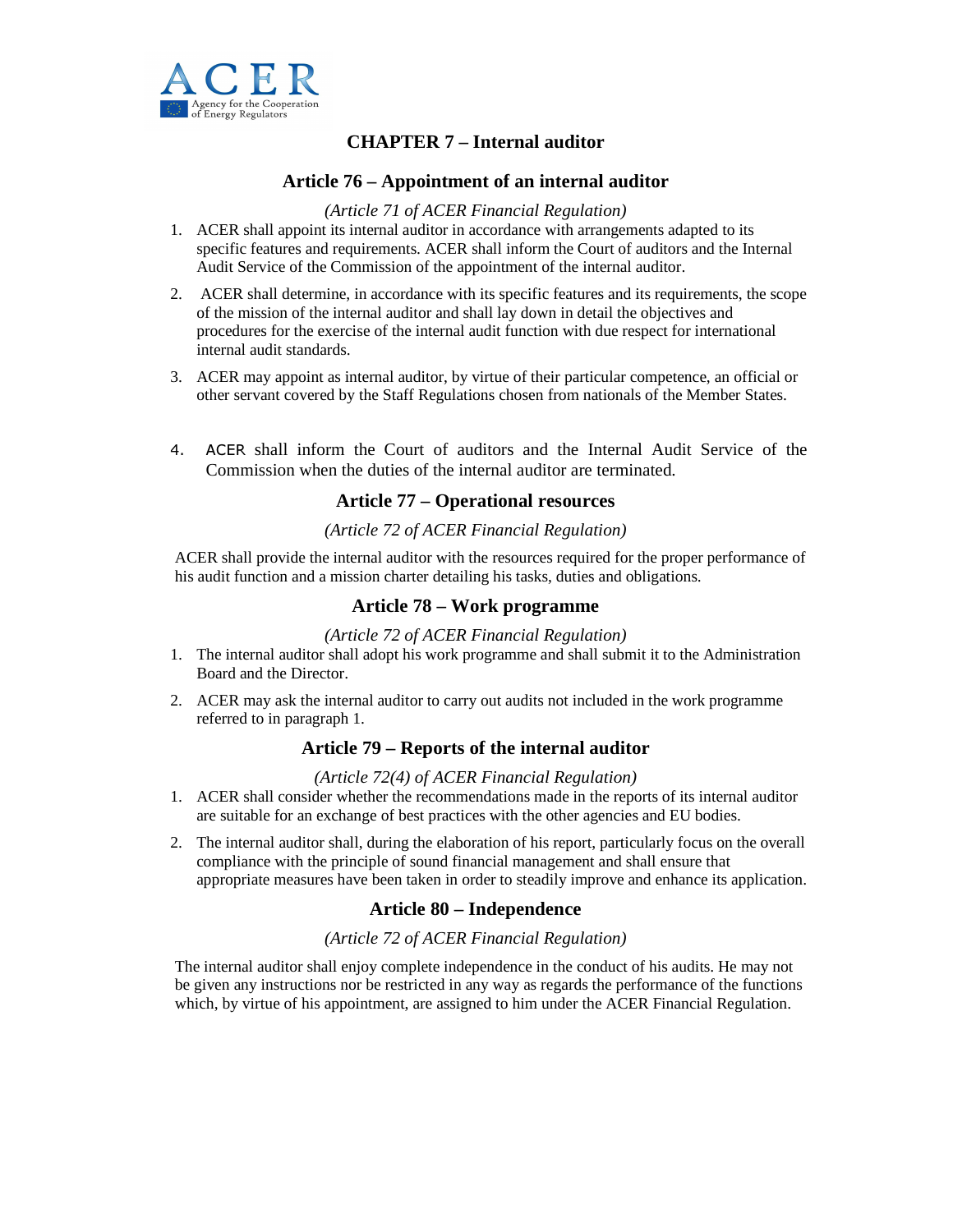

## **Article 81 – Liability of the internal auditor**

*(Article 73 of ACER Financial Regulation)* 

ACER alone, proceeding in accordance with this Article, may act to have the internal auditor, where this is an official or other servant subject to the Staff Regulations within ACER, declared liable for his actions.

ACER shall take a reasoned decision to open an investigation. That decision shall be communicated to the interested party. ACER may put in charge of the investigation, under its direct responsibility, one or more staff member of a grade equal to or higher than that of the member of staff concerned. In the course of the investigation, the views of the interested party shall be heard.

The investigation report shall be communicated to the interested party, who shall then be heard by ACER on the subject of that report.

On the basis of the report and the hearing, ACER shall adopt either a reasoned decision terminating the proceedings or a reasoned decision in accordance with Articles 22, 86 and Annex IX of the Staff Regulations. Decisions imposing disciplinary measures or financial penalties shall be notified to the interested party and communicated, for information purposes, to the Court of Auditors and the other institutions.

The interested party may bring an action in respect of such decisions before the Court of Justice of the European Union, as provided for in the Staff Regulations.

## **Article 82 – Action before the Court of Justice of the European Union**

#### *(Article 73 of ACER Financial Regulation)*

Without prejudice to the remedies allowed by the Staff Regulations, the internal auditor may bring an action directly before the Court of Justice of the European Union in respect of any act relating to the performance of his/her duties as internal auditor. Such an action must be lodged within three months running from the calendar day on which the act in question is notified.

Such actions shall be investigated and heard as provided for in Article 91(5) of the Staff Regulations of Officials of the European Union.

## **TITLE V**

## **PRESENTATION OF THE ACCOUNTS AND ACCOUNTING**

#### **CHAPTER 1 – Presentation of the accounts**

#### **Article 83 – Report on budgetary and financial management during the year**

#### *(Article 76 of ACER Financial Regulation)*

The report on budgetary and financial management during the year shall give an accurate description of:

- (a) the achievement of the objectives for the year, in accordance with the principle of sound financial management;
- (b) the financial situation and the events which have had a significant influence on activities during the year.

The report on budgetary and financial management shall be separate from the reports on implementation of the budget referred in Article 76 of the ACER Financial Regulation.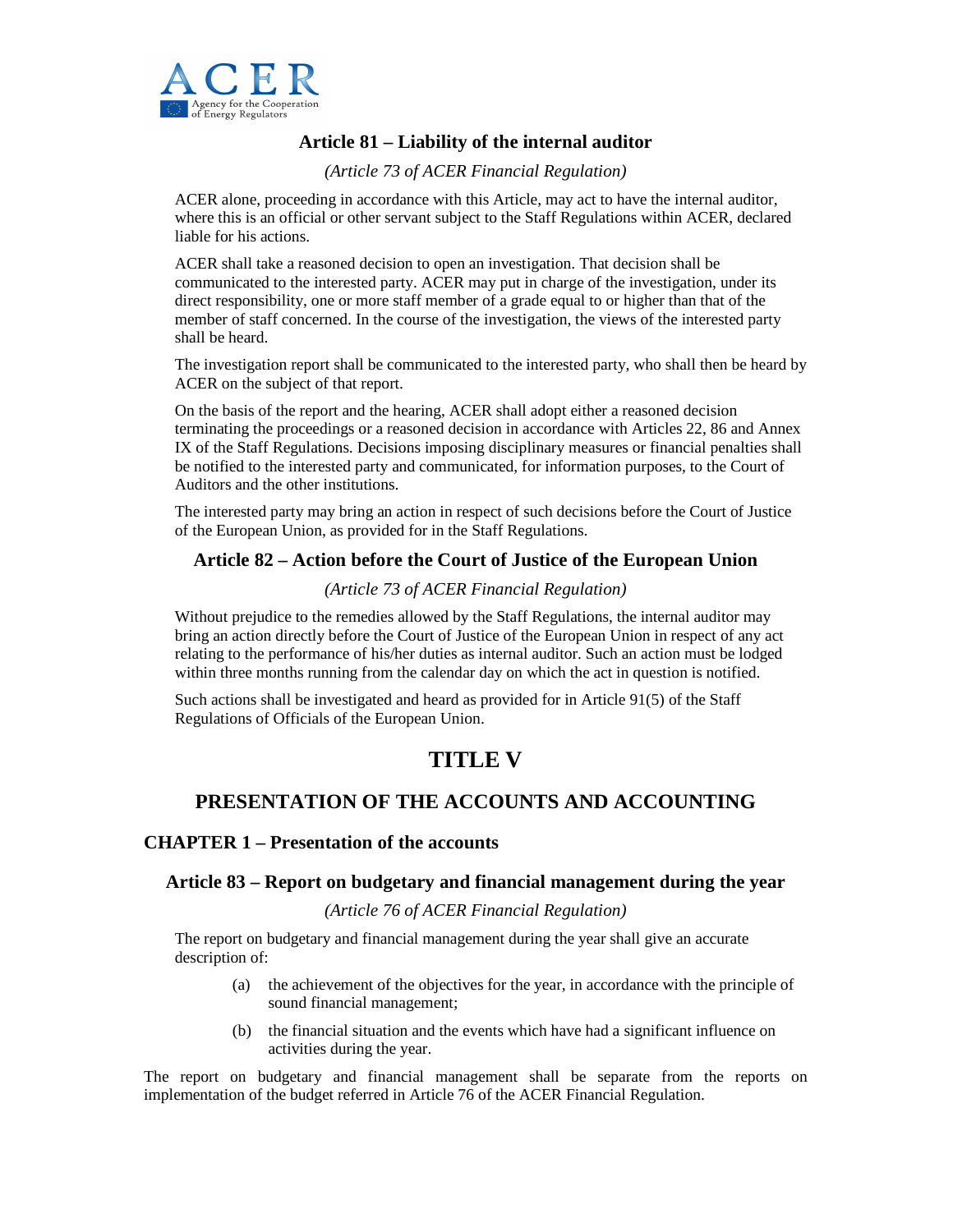

## **Article 84 – Exception to the accounting principles**

### *(Article 78 of ACER Financial Regulation)*

Where, in a specific case, the accounting officers consider that an exception should be made to the content of one of the accounting principles defined in Articles 86 to 93, that exception shall be duly substantiated and reported in the annex to the financial statements referred to in Article 96.

## **Article 85 – Going-concern principle**

#### *(Article 78 of ACER Financial Regulation)*

- 1. The going-concern principle means that for the purposes of preparing the financial statements, ACER shall be deemed to be established for an indefinite duration.
- 2. If there are objective indications that ACER is to cease its activities, the accounting officer shall present that information in the annex, indicating the reasons. The accounting officer shall apply the accounting rules with a view to determining the liquidation value of ACER.

## **Article 86 – Principle of prudence**

#### *(Article 78 of ACER Financial Regulation)*

The principle of prudence means that assets and income shall not be overstated and liabilities and charges shall not be understated. However, the principle of prudence does not allow the creation of hidden reserves or undue provisions.

## **Article 87 – Principle of consistent accounting methods**

#### *(Article 78 of ACER Financial Regulation)*

The principle of consistent accounting methods means that the structure of the components of the financial statements and the accounting methods and valuation rules may not be changed from one year to the next, unless decided otherwise by the Commission's accounting officer.

## **Article 88 – Principle of comparability of information**

#### *(Article 78 of ACER Financial Regulation)*

- 1. The principle of comparability of information means that for each item the financial statements shall also show the amount of the corresponding item the previous year.
- 2. Where, pursuant to paragraph 1, the presentation or the classification of one of the components of the financial statements is changed, the corresponding amounts for the previous year shall be made comparable and reclassified.

Where it is impossible to reclassify items, this shall be explained in the annex referred to in Article 96.

## **Article 89 – Materiality principle**

#### *(Article 78 of ACER Financial Regulation)*

- 1. The materiality principle means that all operations which are of significance for the information sought shall be taken into account in the financial statements. Materiality shall be assessed in particular by reference to the nature of the transaction or the amount.
- 2. Transactions may be aggregated where:
	- (a) the transactions are identical in nature, even if the amounts are large;
	- (b) the amounts are negligible;
	- (c) aggregation makes for clarity in the financial statements.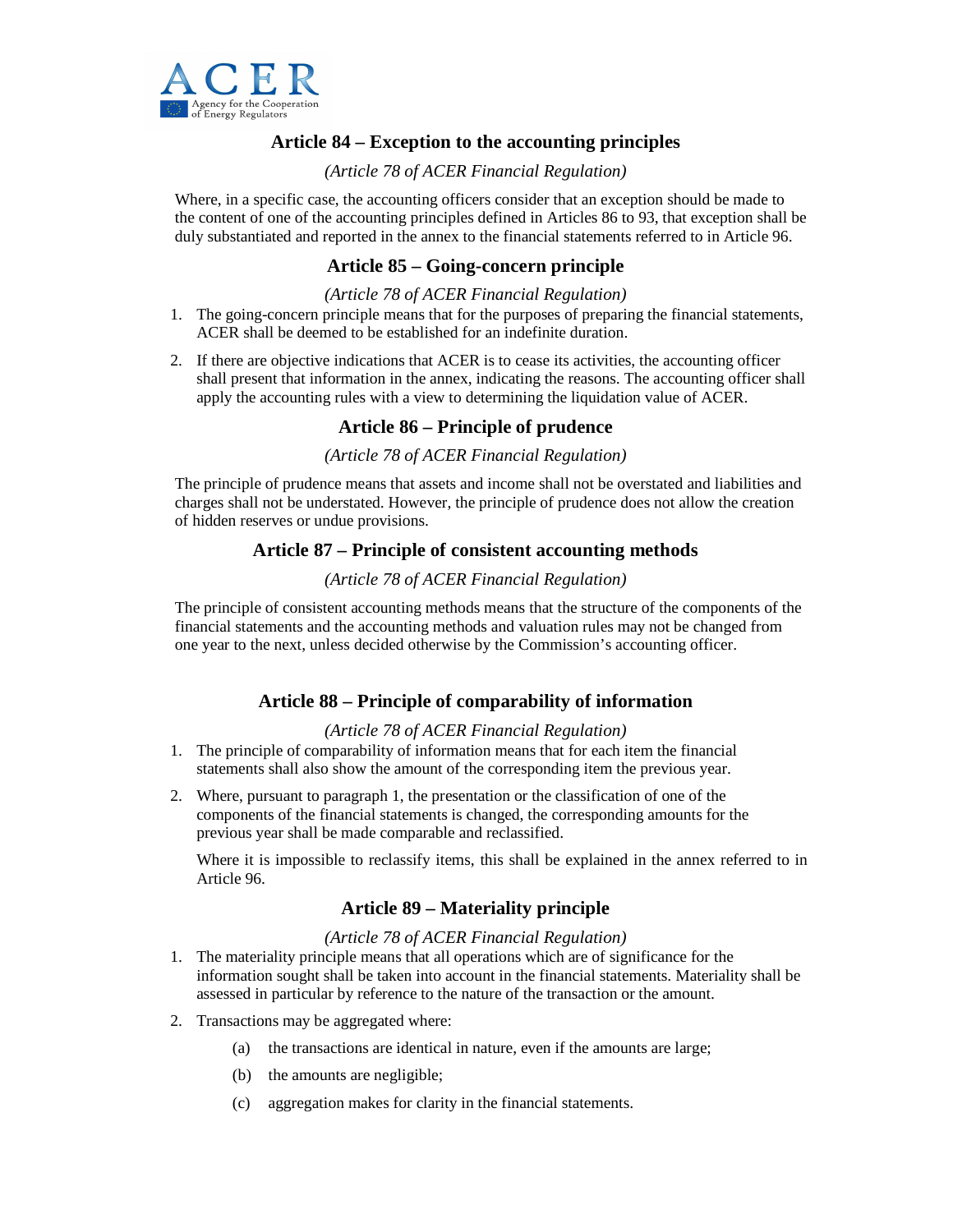

## **Article 90 – No-netting principle**

#### *(Article 78 of ACER Financial Regulation)*

The no-netting principle means that receivables and debts may not be offset against each other, nor may charges and income, save where charges and income derive from the same transaction, from similar transactions or from hedging operations, and provided that they are not individually material.

## **Article 91 – Principle of reality over appearance**

#### *(Article 78 of ACER Financial Regulation)*

The principle of reality over appearance means that accounting events recorded in the financial statements shall be presented by reference to their economic nature.

## **Article 92 – Accrual-based accounting principle**

#### *(Article 78 of ACER Financial Regulation)*

- 1. The accrual-based accounting principle means that transactions and events shall be entered in the accounts when they occur and not when amounts are actually paid or recovered. They shall be booked to the financial years to which they relate.
- 2. The obligating event for the entry of each transaction in the accounts shall be determined in accordance with the accounting methods adopted by the Commission's accounting officer provided for in Article 133 of the General Financial Regulation.

#### **Article 93 – Economic outturn account**

#### *(Article 80 of ACER Financial Regulation)*

The economic outturn account shall show the income and charges for the year, classified according to their nature.

## **Article 94 – Cash flow table**

#### *(Article 80 of ACER Financial Regulation)*

The cash flow table shall show treasury movements.

The treasury shall be made up of the following:

- (a) cash in hand;
- (b) bank accounts and deposits payable on demand; and
- (c) other disposable assets which can quickly be converted to cash and whose value is stable.

#### **Article 95 – Annex to the financial statements**

*(Article 80 of ACER Financial Regulation)* 

The annex referred to in Article 80(2) of ACER Financial Regulation shall form an integral part of the financial statements. It shall contain at least the following information:

- (a) accounting principles, rules and methods;
- (b) explanatory notes, supplying additional information not contained in the body of the financial statements which is necessary for an accurate picture;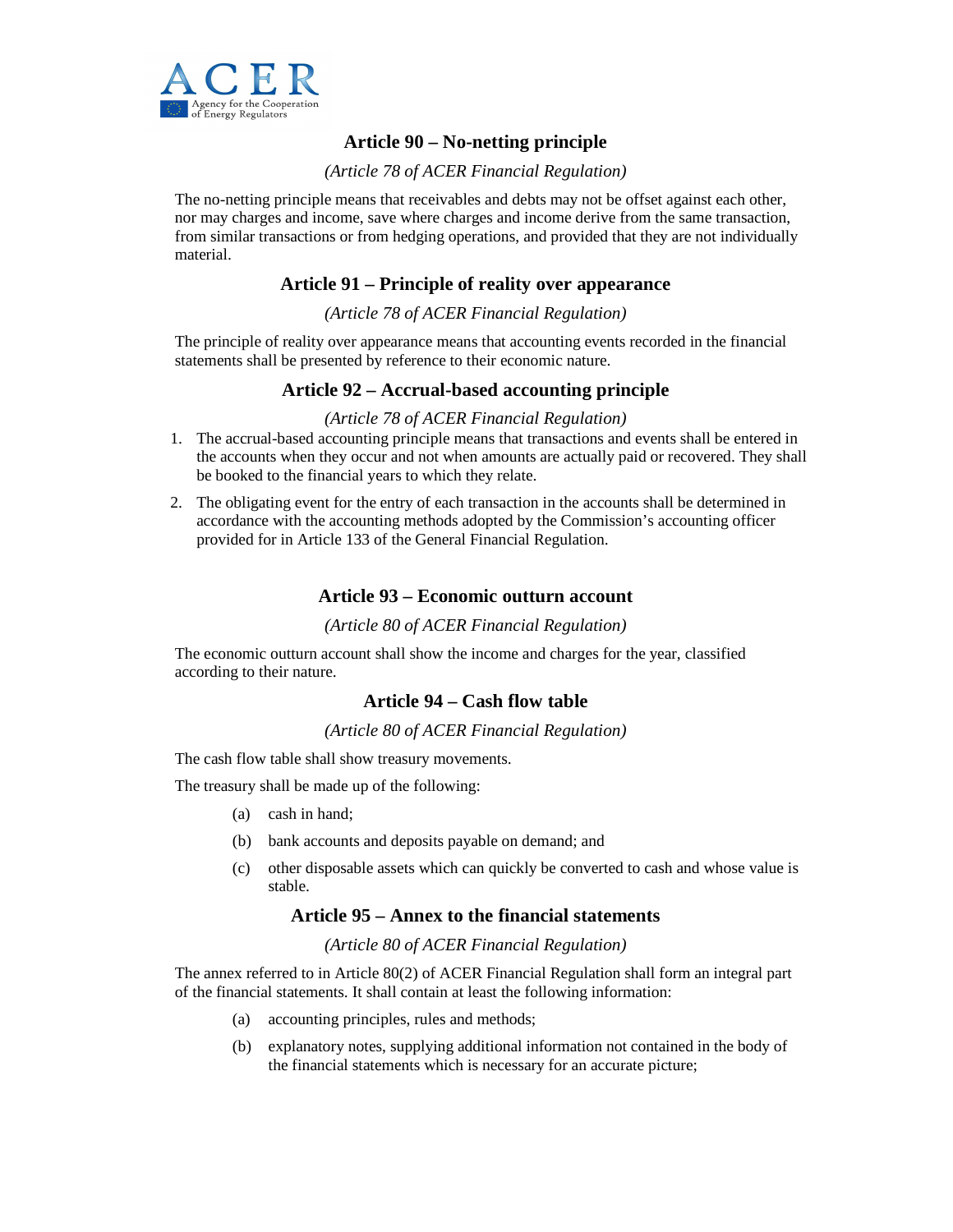

(c) off-balance-sheet commitments showing entitlements and obligations not included in the balance sheet which could have a material impact on the assets and liabilities, the financial situation or the result of the entity concerned.

#### **Article 96 – Explanatory notes**

*(Article 80 of ACER Financial Regulation)* 

The explanatory notes shall be presented with cross references to the items in the financial statements to which they relate and in the same order of presentation.

#### **Article 97 – Budgetary outturn account**

*(Article 81 of ACER Financial Regulation)* 

The budgetary outturn account shall contain:

- (a) information on revenue comprising:
	- (i) changes in the revenue estimates in the budget;
	- (ii) the revenue outturn;
	- (iii) entitlements established;
- (b) information showing changes in the total commitment and payment appropriations available;
- (c) information showing the use made of the total commitment and payment appropriations available;
- (d) information showing commitments outstanding, those carried over from the previous year and those made during the year.

#### **Article 98 – Annex to the budgetary outturn account**

*(Article 81 of ACER Financial Regulation)* 

The annex to the budgetary outturn account referred to in Article 81(b) of ACER Financial Regulation shall contain at least:

- (a) information on the budget principles, types of appropriation and the structure of the budget;
- (b) information on commitments outstanding;
- (c) the information required for a proper understanding of the budget outturn.

#### **CHAPTER 2 – Accounting**

#### **Section 1 – Common provisions**

#### **Article 99 – Organisation of the accounts**

*(Article 84 of ACER Financial Regulation)* 

- 1. The accounting officer of ACER shall draw up and keep updated documents describing the organisation of the accounts and accounting procedures of ACER.
- 2. In drawing up the financial statements, as little use as possible shall be made of information from outside the accounts.
- 3. Budget revenue and expenditure shall be recorded in the computerised system referred to in Article 100, according to the economic nature of the operation, as current revenue or expenditure or as capital.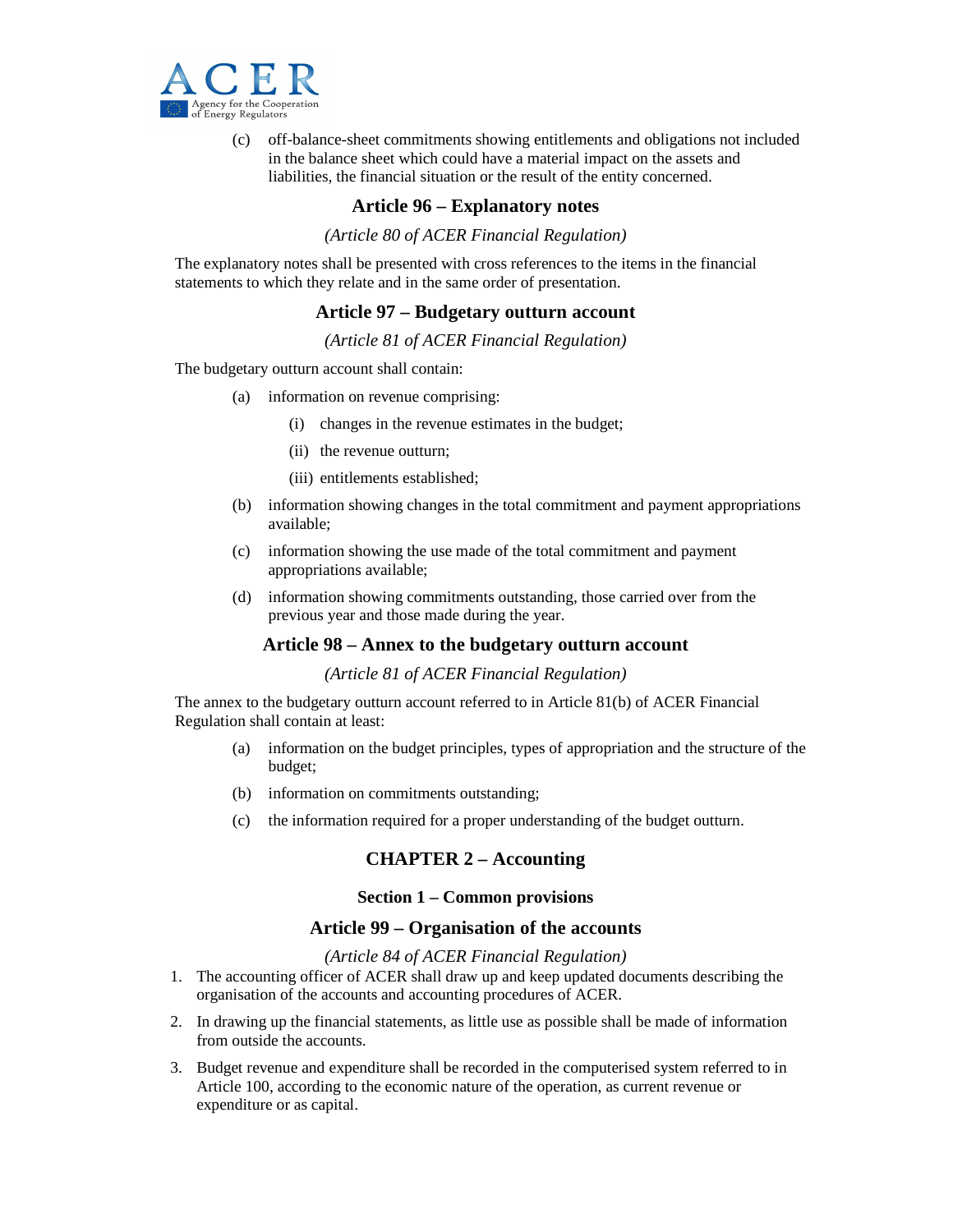

## **Article 100 – Computerised systems**

*(Article 84 of ACER Financial Regulation)* 

- 1. The accounts shall be kept with the help of an integrated computerised system.
- 2. Where accounts are kept using computerised systems and subsystems, such systems and subsystems shall be described in full.
- 3. That description shall define the content of all data fields and specify how the system treats individual operations. It shall state how the system guarantees the existence of a complete audit trail for each operation and for any change made to the computerised systems and subsystems so that it is possible at any time to identify the nature of the change and the person who made it.
- 4. The description of computerised accounting systems and subsystems shall indicate any links between those systems and the central accounting system, particularly as regards the transfer of data and the reconciliation of balances.
- 5. Access to the computerised systems and subsystems shall be confined to persons included on a list of authorised users which is kept and updated by ACER.

#### **Section 2 – General accounts**

## **Article 101 – Accounting ledgers**

*(Article 87 of ACER Financial Regulation)* 

- 1. ACER shall keep a journal, a general ledger and an inventory.
- 2. The accounting ledgers shall consist of electronic documents which are identified by the accounting officer and offer full guarantees for use as evidence.
- 3. Entries in the journal shall be transferred to the general ledger, itemised according to the chart of accounts.
- 4. The journal and the general ledger may be split into as many special journals and special ledgers as are necessary to meet requirements.
- 5. Entries recorded in special journals and special ledgers shall be centralised at least every month in the journal and in the general ledger.

## **Article 102 – Trial balance**

#### *(Article 87 of ACER Financial Regulation)*

ACER shall establish a trial balance covering all the accounts of the general accounts, including the accounts cleared during the year, with, in each case:

- (a) account number;
- (b) description;
- (c) total debits;
- (d) total credits;
- (e) balance.

#### **Article 103 – Accounting reconciliations**

#### *(Article 87 of ACER Financial Regulation)*

- 1. The data in the general ledger shall be kept and organised in such a way as to justify the content of each of the accounts included in the trial balance.
- 2. As regards the inventory of fixed assets, the provisions of Articles 112 to 119 shall apply.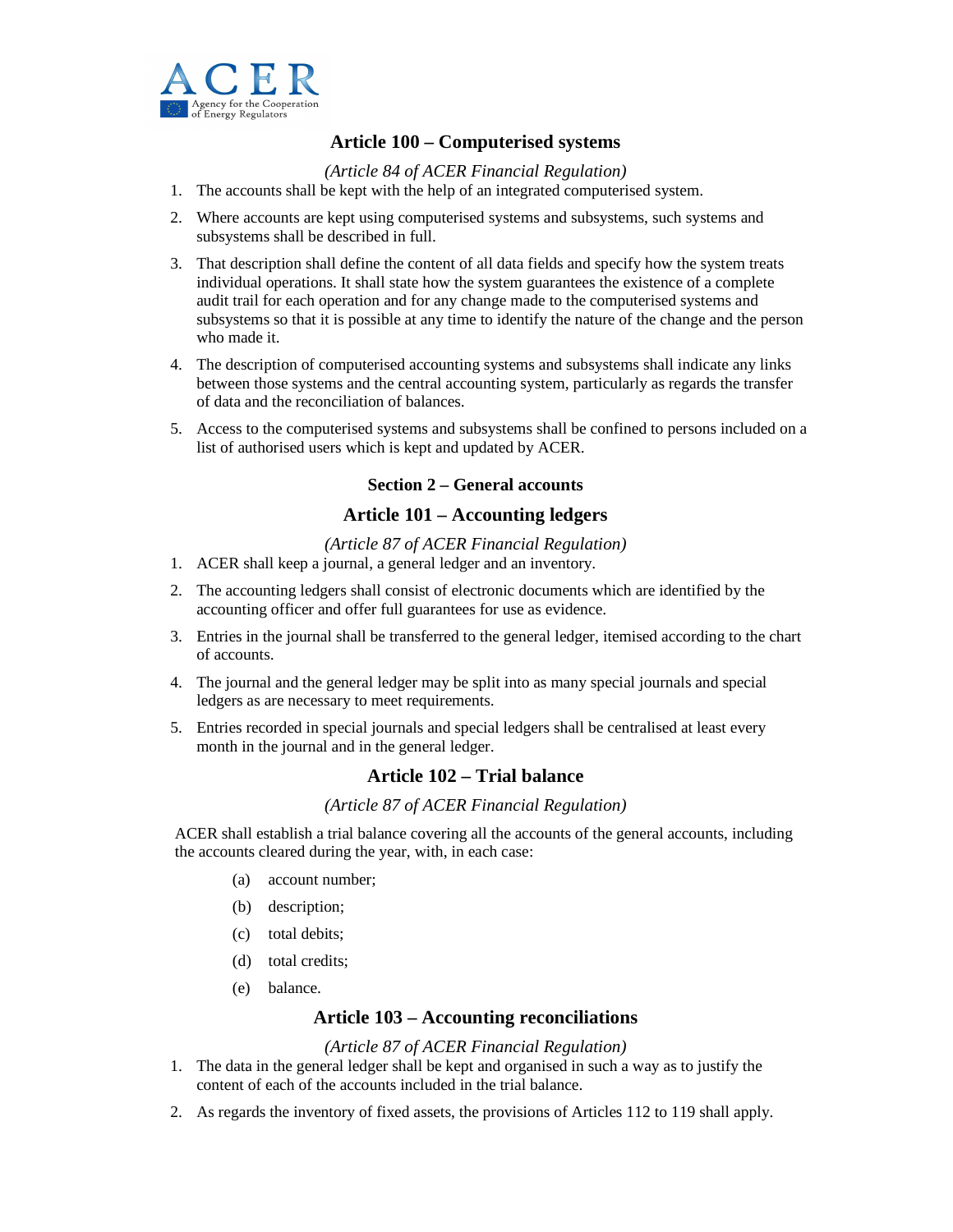

## **Article 104 – Entries in the accounts**

#### *(Article 87 of ACER Financial Regulation)*

- 1. Entries shall be made using the double entry method, whereby any movement or variation recorded in the accounts shall be represented by an entry establishing an equivalence between the amount debited and the amount credited in the various accounts affected by that entry.
- 2. The euro counterpart of a transaction denominated in a currency other than the euro shall be calculated and entered in the accounts.

Transactions in foreign currencies in accounts which can be revalued shall be revalued at least each time the accounts are closed.

That revaluation shall be based on the rates laid down in accordance with Article 7.

The rate to be used for conversion between the euro and another currency to draw up the balance sheet at 31 December of year N shall be that of the last working day of year N.

3. ACER shall apply the conversion and re-evaluation rules to be provided for the purposes of accrual accounting as adopted by the Commission's accounting officer under Article 133 of the General Financial Regulation.

#### **Article 105 – Accounting records**

#### *(Article 87 of ACER Financial Regulation)*

All accounting records shall specify the origin, content and booking reference of each data item and the references of the relevant supporting documents.

#### **Article 106 – Supporting documents**

#### *(Article 87 of ACER Financial Regulation)*

- 1. Each entry shall be based on a dated and numbered supporting document, produced on paper or on a medium which guarantees the reliability and safeguarding of its content for the periods laid down in Article 22(d).
- 2. Operations of the same type, carried out in the same place and on the same day may be summarised in a single supporting document.

## **Article 107 – Recording in the journal**

#### *(Article 87 of ACER Financial Regulation)*

Accounting operations shall be recorded in the journal by one of the following methods, which are not mutually exclusive:

- (a) day by day, operation by operation;
- (b) in the form of a monthly summary of the total amounts involved in operations, provided that all documents allowing verification of individual operations day by day are kept.

## **Article 108 – Validation of entries**

#### *(Article 87 of ACER Financial Regulation)*

- 1. Entries in the journal and in an inventory ledger shall be made final by means of a validation procedure prohibiting any change to or deletion of the entry.
- 2. A closure procedure designed to freeze the chronology of records and guarantee their inviolability shall be implemented at the latest before the final financial statements are presented.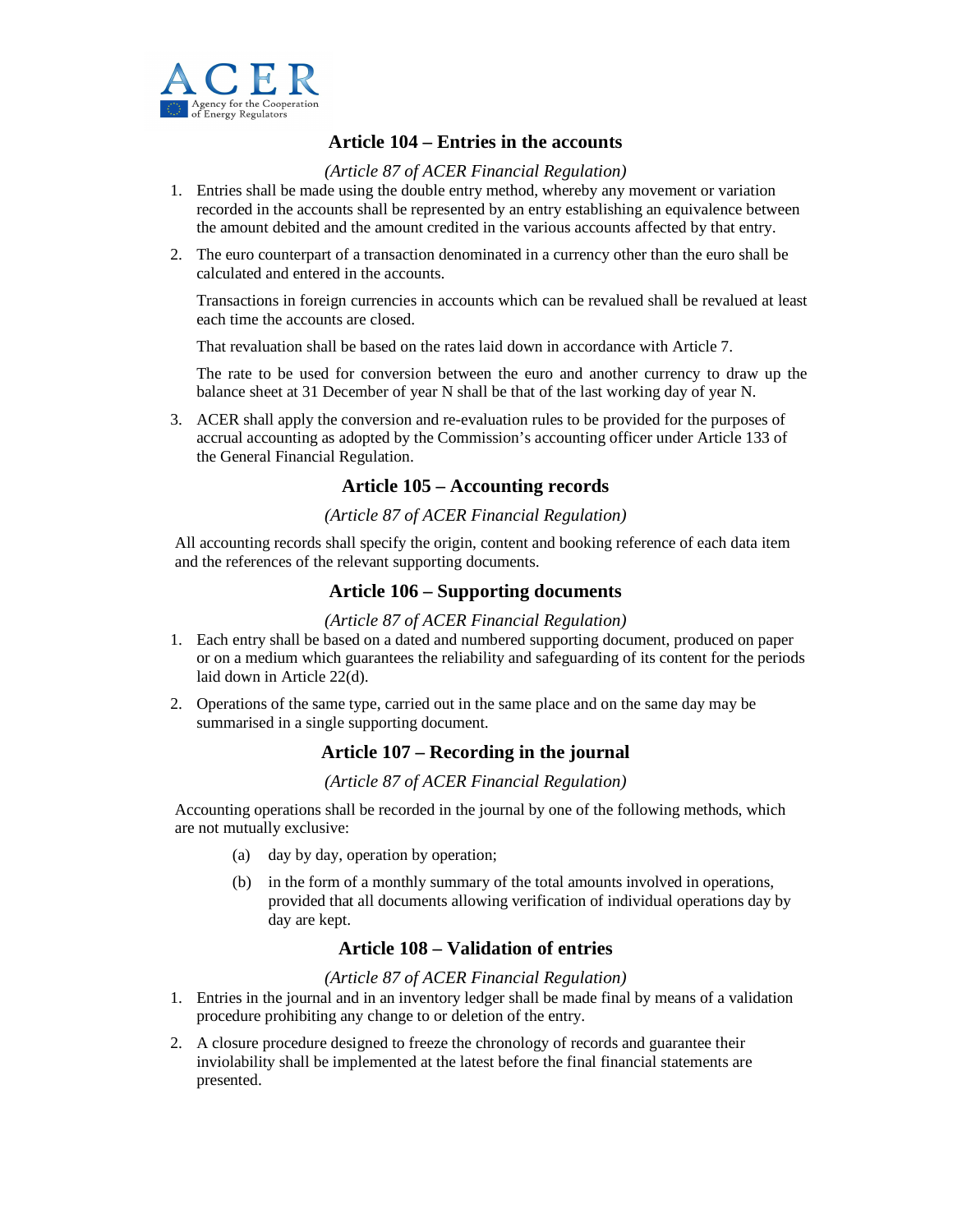

## **Article 109 – Reconciliation of accounts**

#### *(Article 87 of ACER Financial Regulation)*

- 1. The balance of accounts in the trial balance shall be reconciled periodically, and at least at the annual closure, with the data from the management systems used by authorising officers for the management of assets and liabilities and for the daily input into the accounting system.
- 2. Periodically, and at least whenever the accounts are closed, the accounting officer shall check that the data in the general ledger referred to in Article 102 correspond to the actual situation, in particular as regards:
	- (a) cash at bank, by reconciliation of the statements of account from financial institutions;
	- (b) cash in cash offices, by reconciliation with the data in the cash book.

The fixed assets accounts shall be reviewed in accordance with Article 116.

3. The suspense accounts shall be reviewed annually by the accounting officer so that they can be cleared as soon as possible.

#### **Section 3 – Budgetary accounts**

#### **Article 110 – Content and keeping of budget accounts**

*(Article 89 of ACER Financial Regulation)* 

- 1. The budget accounts shall show, for each subdivision of the budget:
	- (a) in the case of expenditure:
		- (i) the appropriations authorised in the initial budget, the appropriations entered in amending budgets, the appropriations carried over, the appropriations available following collection of assigned revenue, transfers of appropriations and the total appropriations thus available;
		- (ii) the commitments and payments in respect of the financial year;
	- (b) in the case of revenue:
		- (i) the estimates entered in the initial budget, the estimates entered in amending budgets, assigned revenue and the total amount of estimates thus determined;
		- (ii) the entitlements established and the amounts recovered in respect of the financial year in question;
	- (c) the commitments still to be paid and revenue still to be recovered carried forward from previous financial years.

The commitment appropriations and payment appropriations referred to in point (a) of the first subparagraph shall be entered and shown separately.

- 2. The budget accounts shall show separately:
	- (a) the use of appropriations carried over and the appropriations for the year;
	- (b) the clearance of outstanding commitments.

On the revenue side, amounts still to be recovered from previous financial years shall be shown separately.

- 3. The budget accounts may be organised in such a way as to develop a cost accounting system.
- 4. The budget accounts shall be kept using computer systems, in books or on file cards.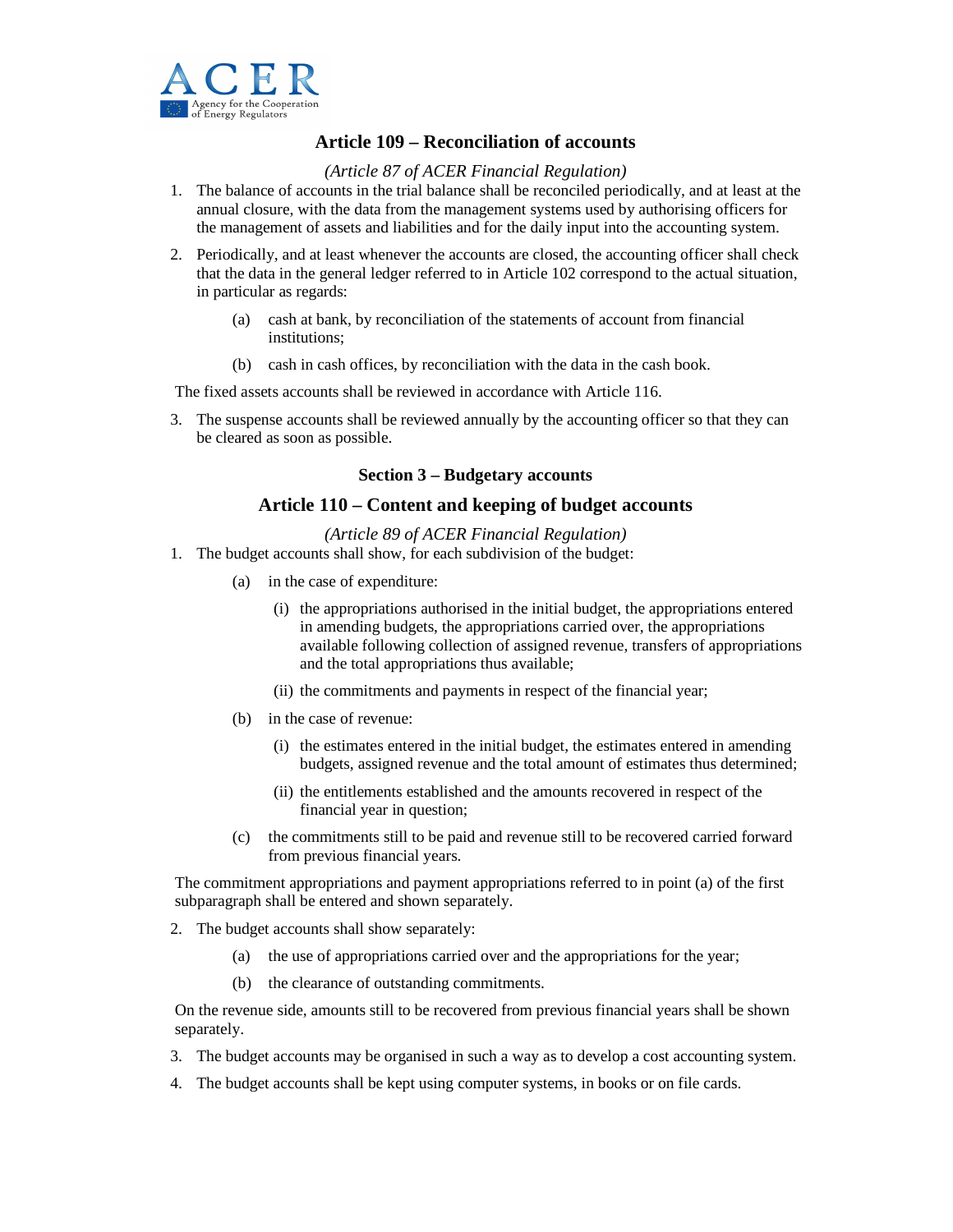

## **CHAPTER 3 – Property inventories**

## **Article 111 – Property inventories**

*(Article 90 of ACER Financial Regulation)* 

The system of property inventories shall be established by the authorising officer with technical assistance from the accounting officer. That inventory system must supply all the information required for keeping the accounts and safeguarding assets.

#### **Article 112 – Safeguarding property**

*(Article 90 of ACER Financial Regulation)* 

ACER shall adopt provisions on safeguarding the property included in its respective balance sheet and decide which administrative departments are responsible for the inventory system.

## **Article 113 – Entry of items in the inventory**

#### *(Article 90 of ACER Financial Regulation)*

All items acquired with a period of use greater than one year, which are not consumables, and whose purchase price or production cost is higher than that indicated in the accounting rules adopted under Article 133 of the General Financial Regulation shall be entered in the inventory and recorded in the fixed assets accounts.

#### **Article 114 – Content of the inventory for each item**

#### *(Article 90 of ACER Financial Regulation)*

The inventory shall contain an appropriate description of each item and specify its location, the date of acquisition and its unit cost.

#### **Article 115 – Inventory checks**

#### *(Article 90 of ACER Financial Regulation)*

Inventory checks carried out by ACER shall be performed in such a way as to ensure that each item physically exists and matches the relevant entry in the inventory. Such checks shall be carried out under an annual verification programme, save for tangible and intangible fixed assets, which shall be checked at least on a three-year basis.

#### **Article 116 – Resale of property**

#### *(Article 90 of ACER Financial Regulation)*

Members, officials or other servants and any other staff of ACER may not acquire items that are resold by ACER, save where those items are resold by public tender procedure.